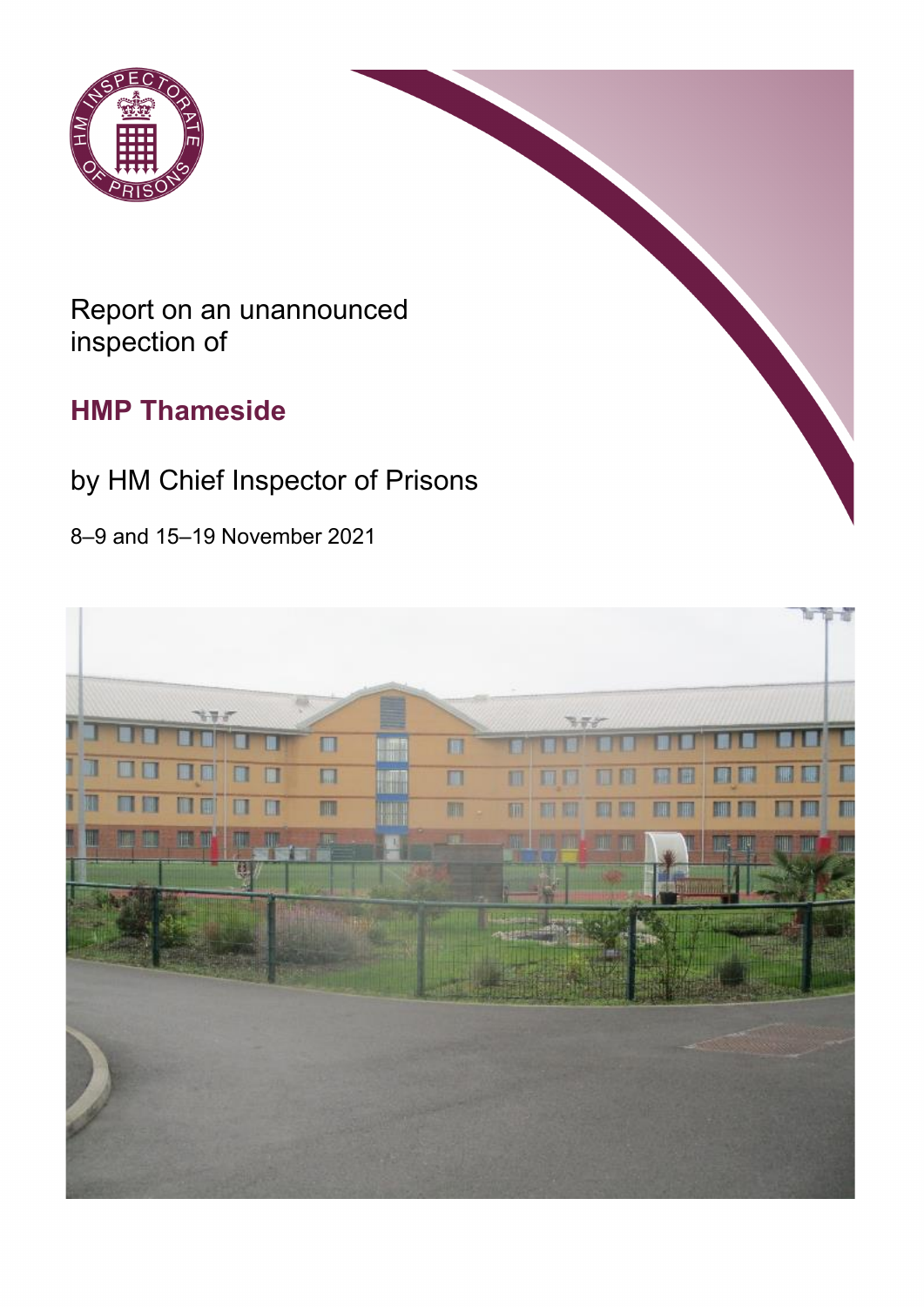# **Contents**

|  | Section 8 Progress on recommendations from the last full inspection report 64 |  |
|--|-------------------------------------------------------------------------------|--|
|  |                                                                               |  |
|  |                                                                               |  |
|  | Appendix III Care Quality Commission Requirement Notice 76                    |  |
|  |                                                                               |  |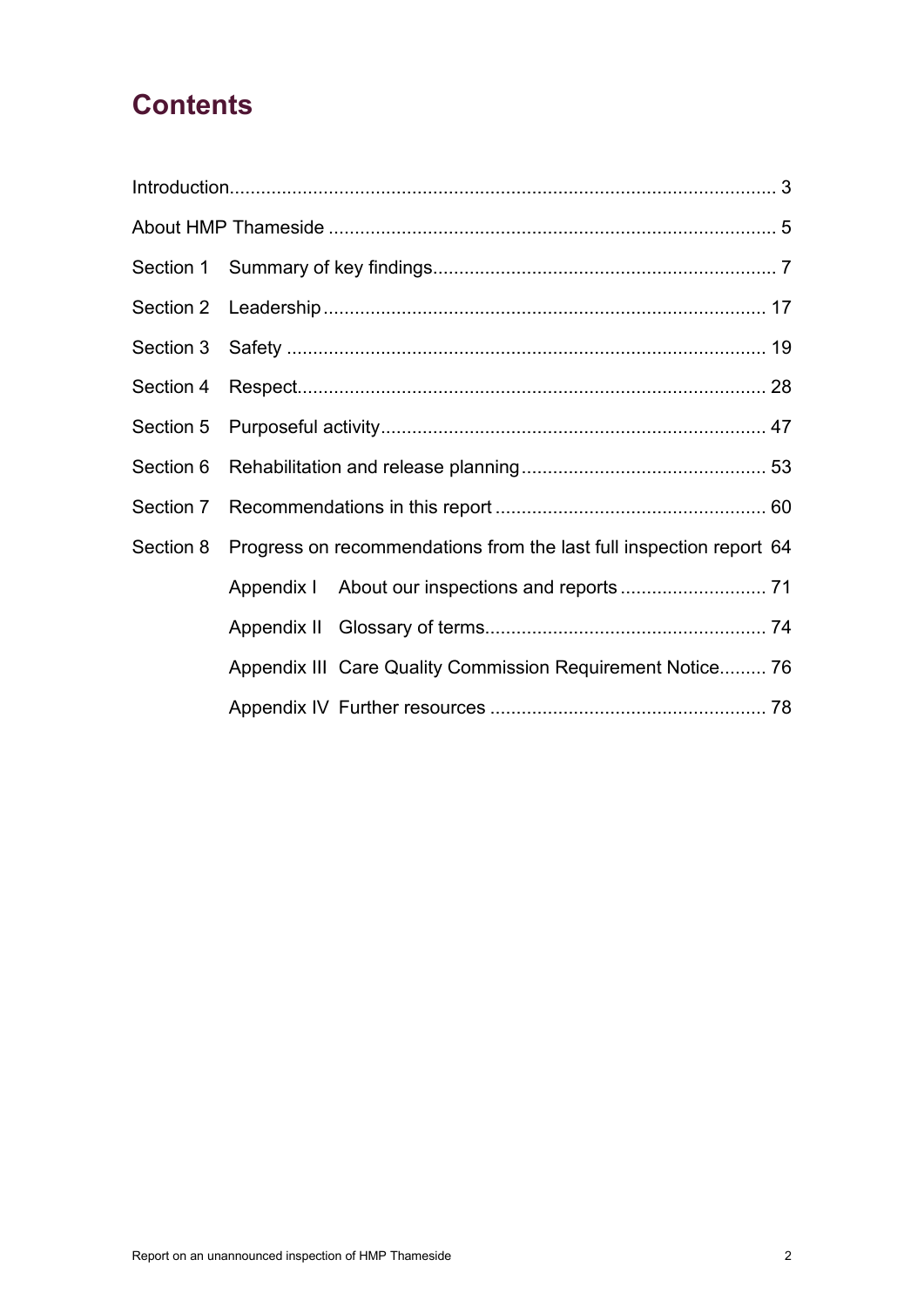# <span id="page-2-0"></span>**Introduction**

Thameside is a modern category B local prison in south-east London that contained 1,194 prisoners at the time of our inspection. Around 60% of those held were on remand or unsentenced and almost a quarter were category C prisoners who were often at the end of their sentence and preparing for release.

The prison had been too slow to increase the amount of time that prisoners were unlocked, with those in the induction and drugs wing spending little more than half an hour a day out of their cells. Remand prisoners were locked up for up to 23.5 hours a day with very few activities on offer; this was particularly concerning for the 60 prisoners who had been on remand for more than a year. A COVID-19 outbreak that occurred just as the prison was entering stage two of the HMPPS five stage recovery framework meant that restrictions could not be lifted, but since then leaders should have done more to open up the regime and increase what was on offer for prisoners.

Offender management unit (OMU) staff were doing some excellent work in the prison – they proactively contacted prisoners, were a visible presence on the wings and provided good support. This was the best provision I had seen during the last year and, because the prison had outsourced offender management work to Catch 22, staff were not cross deployed to other duties as we so often see in jails. Despite this, the reunification of probation services had badly affected the large remand population, as essential support with housing, benefits and managing debt (that was previously provided by community rehabilitation companies) was removed overnight.

At our last inspection we had been critical of the segregation unit and we were pleased to see that it was now much improved. Usage had fallen and those who were there had a more predictable regime and were encouraged back into the prison by a caring and well-led staff team. Segregated prisoners were supported by a strong psychology team who offered guidance and helped to create support packages. This service provided all segregation unit staff with regular, one-to-one meetings to talk about the challenges with dealing with this complex and often violent group of prisoners. Other prisons would do well to emulate and learn from this practice.

Leaders had focused on improving the use and quality of body-worn cameras to record use of force incidents and it was pleasing to see that the uptake had increased significantly in response. This is an issue that we frequently raise in our inspections and it was good to see it being addressed at Thameside.

Education at the jail had only recently restarted and could accommodate six prisoners per classroom, but in roll-checks during the inspection there were, on average, fewer than three prisoners in each lesson. Lessons were inexplicably long at three hours, and only prisoners who had been allocated their education in the morning were allowed to attend in the afternoon. This meant only a tiny proportion of the population was being taught. Education was rated inadequate by Ofsted. The education provider and prison leaders needed to apply some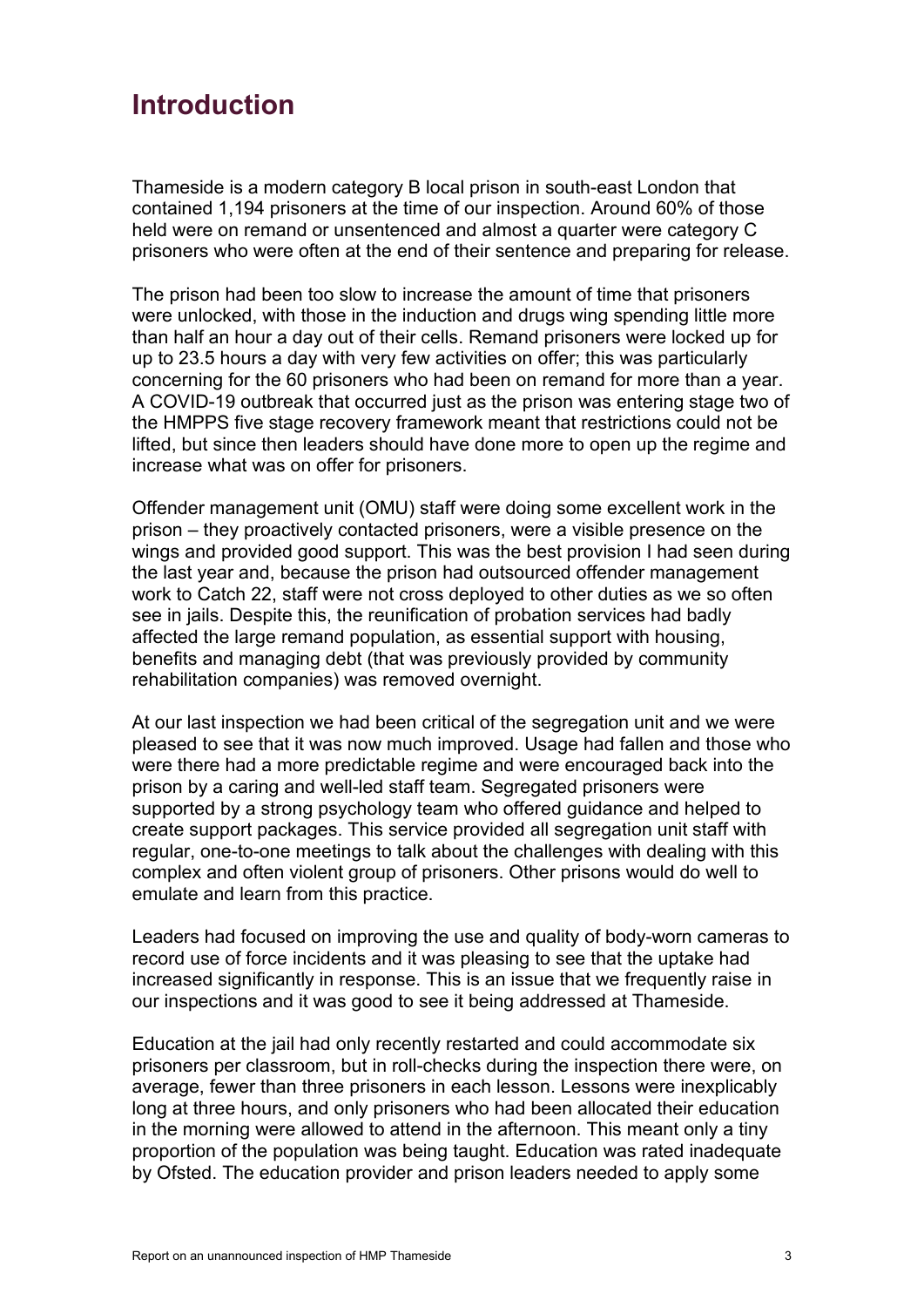real grip and ambition, getting many more prisoners into education and training.

There was some impressive, innovative work to incentivise better behaviour from younger prisoners and rather than separating members of different gangs, the prison was working to improve relationships and keep them living together. The strong and experienced governor, supported by some effective functional heads of department, had a clear set of priorities for the future. Inspectors were impressed to see leaders challenging some poor staff practice and disciplining or dismissing those who had seriously breached the rules. While the governor had been able to put in place some incentives, the prison's biggest, ongoing challenge will remain recruiting and retaining enough highquality staff so that it can expand the regime and make sure that prisoners, particularly those on remand, are given opportunities for education and training.

#### **Charlie Taylor**

HM Chief Inspector of Prisons January 2022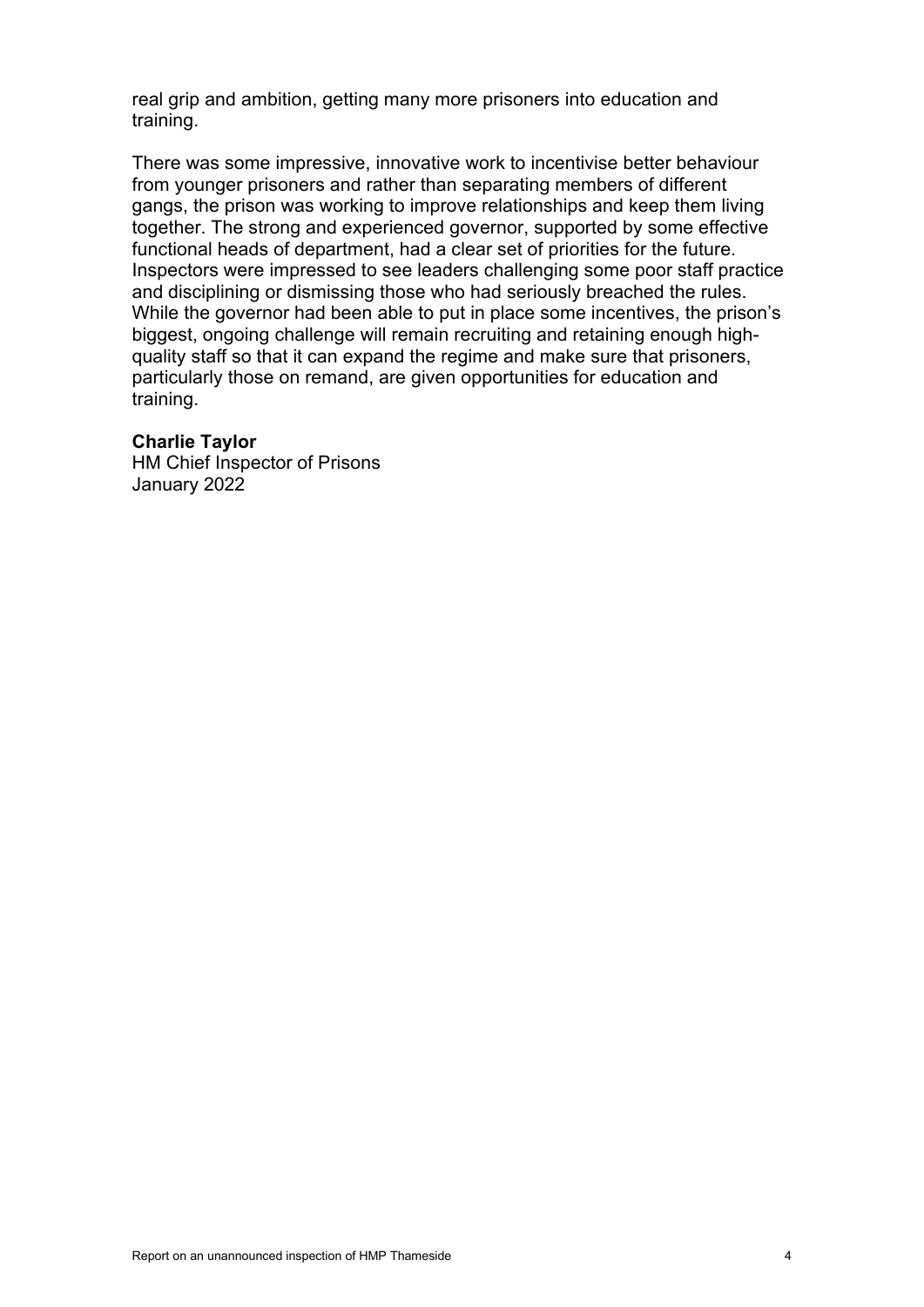# <span id="page-4-0"></span>**About HMP Thameside**

## **Task of the prison/establishment**

HMP Thameside is a local/reception category B establishment.

## **Certified normal accommodation and operational capacity (see Glossary of terms)**

Prisoners held at the time of inspection: 1,194 Baseline certified normal capacity: 926 In-use certified normal capacity: 926 Operational capacity: 1,232

## **Population of the prison**

- 1,068 new prisoners were received each year, with around 89 per week
- 22% were foreign national prisoners.
- 62% of prisoners were from black and minority ethnic backgrounds.
- An average of 258 prisoners were released into the community each month.
- 292 prisoners were receiving support for substance use.
- An average of seven prisoners were referred for mental health assessment each month.

### **Prison status (public or private) and key providers**

Private (run by Serco)

Physical health provider: Oxleas NHS Foundation Trust Mental health provider: Oxleas NHS Foundation Trust Substance misuse treatment providers: Turning Point and Oxleas NHS Foundation Trust Prison education framework provider: Novus Community rehabilitation company (CRC): Reunified to Probation Service, previously MTC Escort contractor: Serco

#### **Prison group/Department**

Privately managed prisons

#### **Brief history**

HMP Thameside opened on March 2012. In February 2015, an additional house block opened, creating 332 extra spaces.

#### **Short description of residential units**

There are seven wings, split across two house blocks, each divided into two units ('uppers' and 'lowers'), with an average unit capacity of 110 prisoners.

House block  $1 - A$ , B, C, D and E wings House block 2 – H and J wings

The first night centre is on the 'upper' unit of A wing, and the drug stabilisation unit on the 'lower' unit. A dedicated health care unit has inpatient facilities for 18 prisoners, and the segregation unit has capacity for 18 prisoners.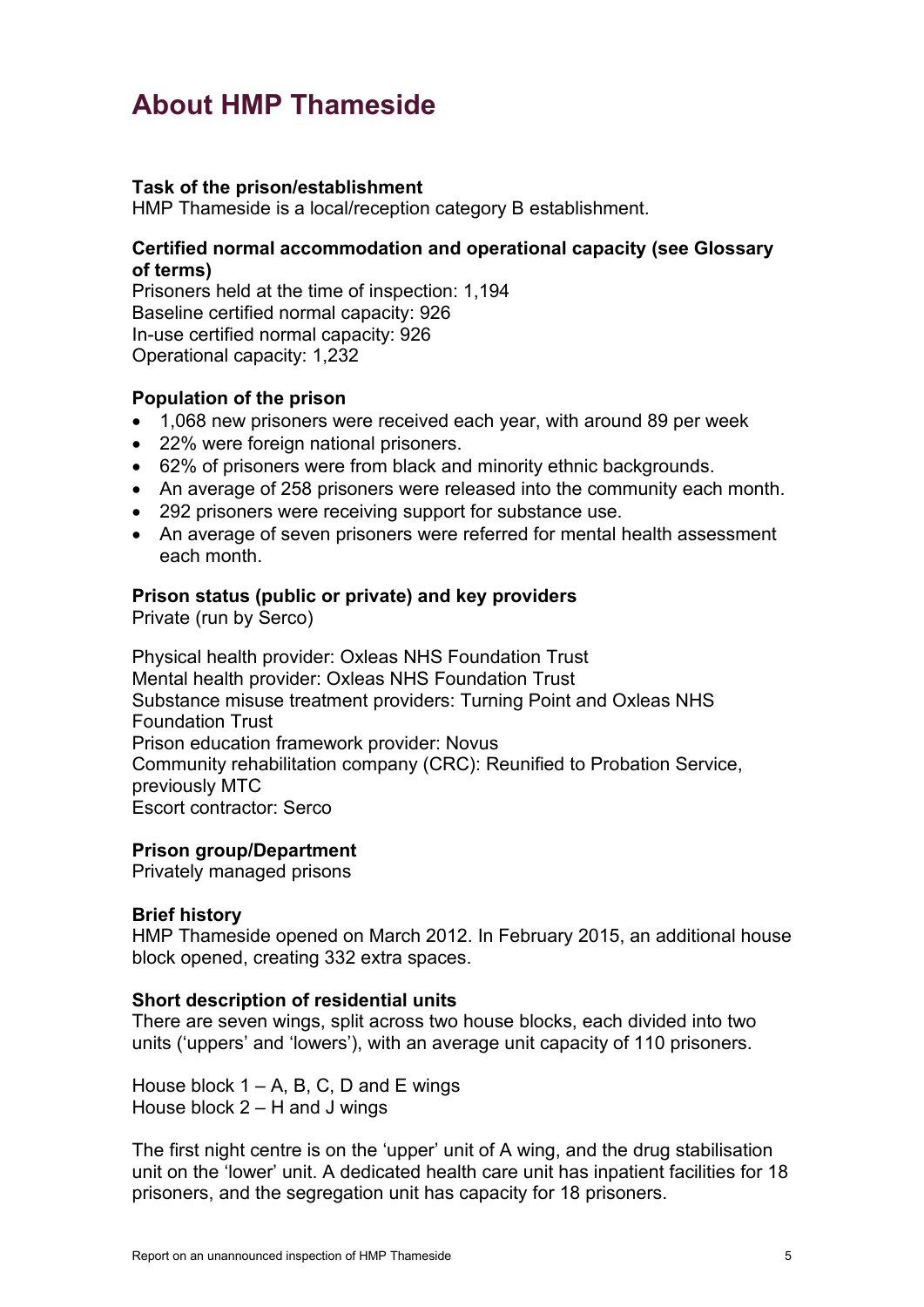## **Name of director and date in post**

David Bamford, 6 April 2020

### **Leadership changes since the last inspection**

Craig Thomson – director (21 March 2016 – 5 December 2019) Trish Mitchell – interim director (2 December 2019 – 27 March 2020)

**Prison Group Director** Neil Richards

## **Independent Monitoring Board chair**

Mike Austerberry

**Date of last inspection** 2–12 May 2017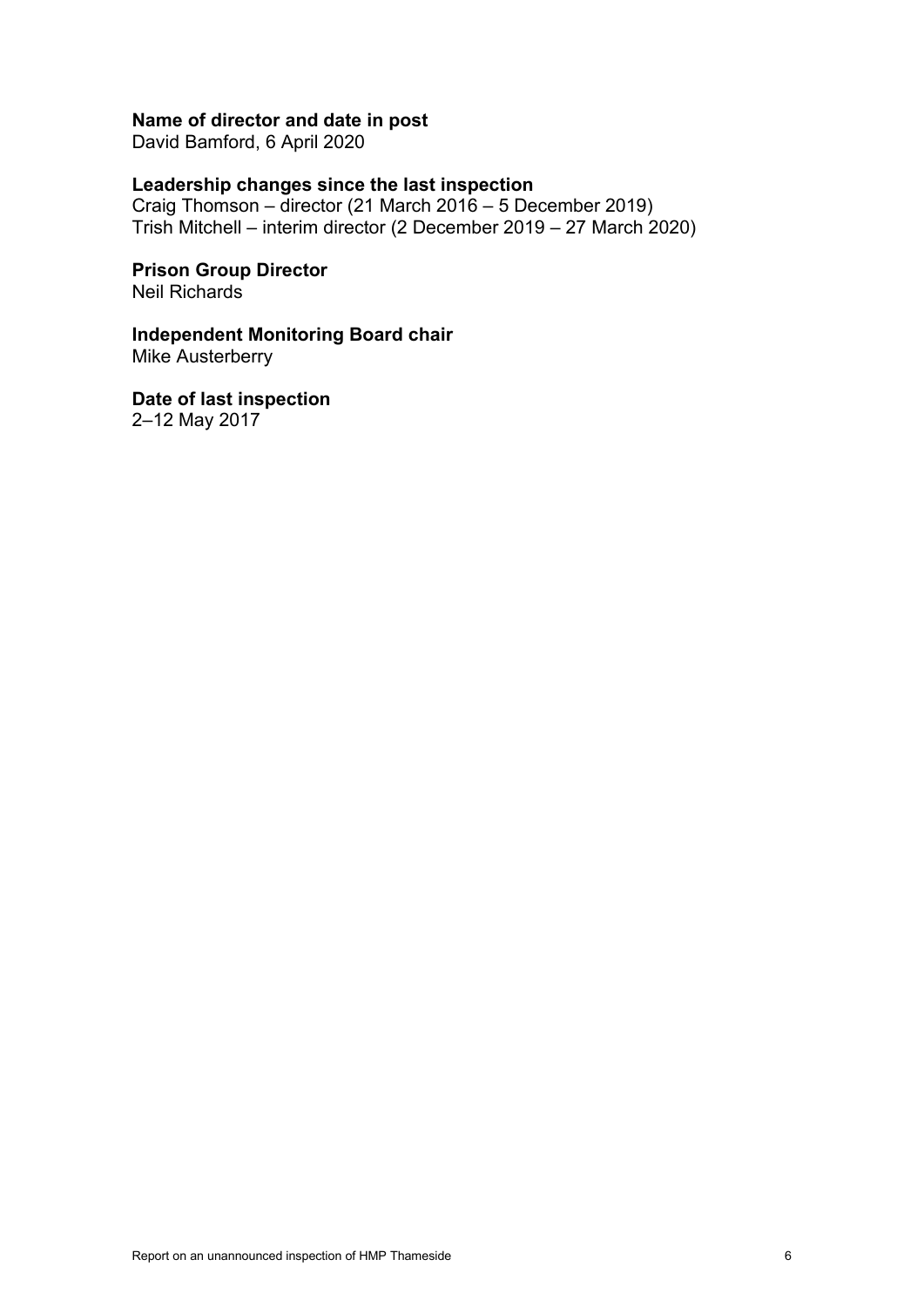# <span id="page-6-0"></span>**Section 1 Summary of key findings**

- 1.1 We last inspected HMP Thameside in 2017 and made 57 recommendations, four of which were about areas of key concern. The prison fully accepted 36 of the recommendations and partially (or subject to resources) accepted 17. It rejected four of the recommendations.
- 1.2 Section 8 contains a full list of recommendations made at the last full inspection and the progress against them.

## **Progress on key concerns and recommendations from the full inspection**

- 1.3 Our last inspection of HMP Thameside took place before the COVID-19 pandemic and the recommendations in that report focused on areas of concern affecting outcomes for prisoners at the time. Although we recognise that the challenges of keeping prisoners safe during COVID-19 will have changed the focus for many prison leaders, we believe that it is important to follow up on recommendations about areas of key concern, to help leaders to continue to drive improvement.
- 1.4 At our last full inspection, we made one recommendation about key concerns in the area of safety. At this inspection, we found that this recommendation had not been achieved.
- 1.5 We made two recommendations about key concerns in the area of respect. At this inspection, we found that one of those recommendations had been partially achieved and one had not been achieved.
- 1.6 We made one recommendation about key concerns in the area of purposeful activity. At this inspection, we found that this recommendation had not been achieved.

## **Outcomes for prisoners**

- 1.7 We assess outcomes for prisoners against four healthy prison tests (see Appendix I for more information about the tests). We also include a commentary on leadership in the prison (see Section 2).
- 1.8 At this inspection of HMP Thameside, we found that outcomes for prisoners had stayed the same in two healthy prison areas and declined in two.
- 1.9 These judgements seek to make an objective assessment of the outcomes experienced by those detained and have taken into account the prison's recovery from COVID-19 as well as the 'regime stage' at which the prison was operating, as outlined in the HM Prison and Probation (HMPPS) National Framework for prison regimes and services.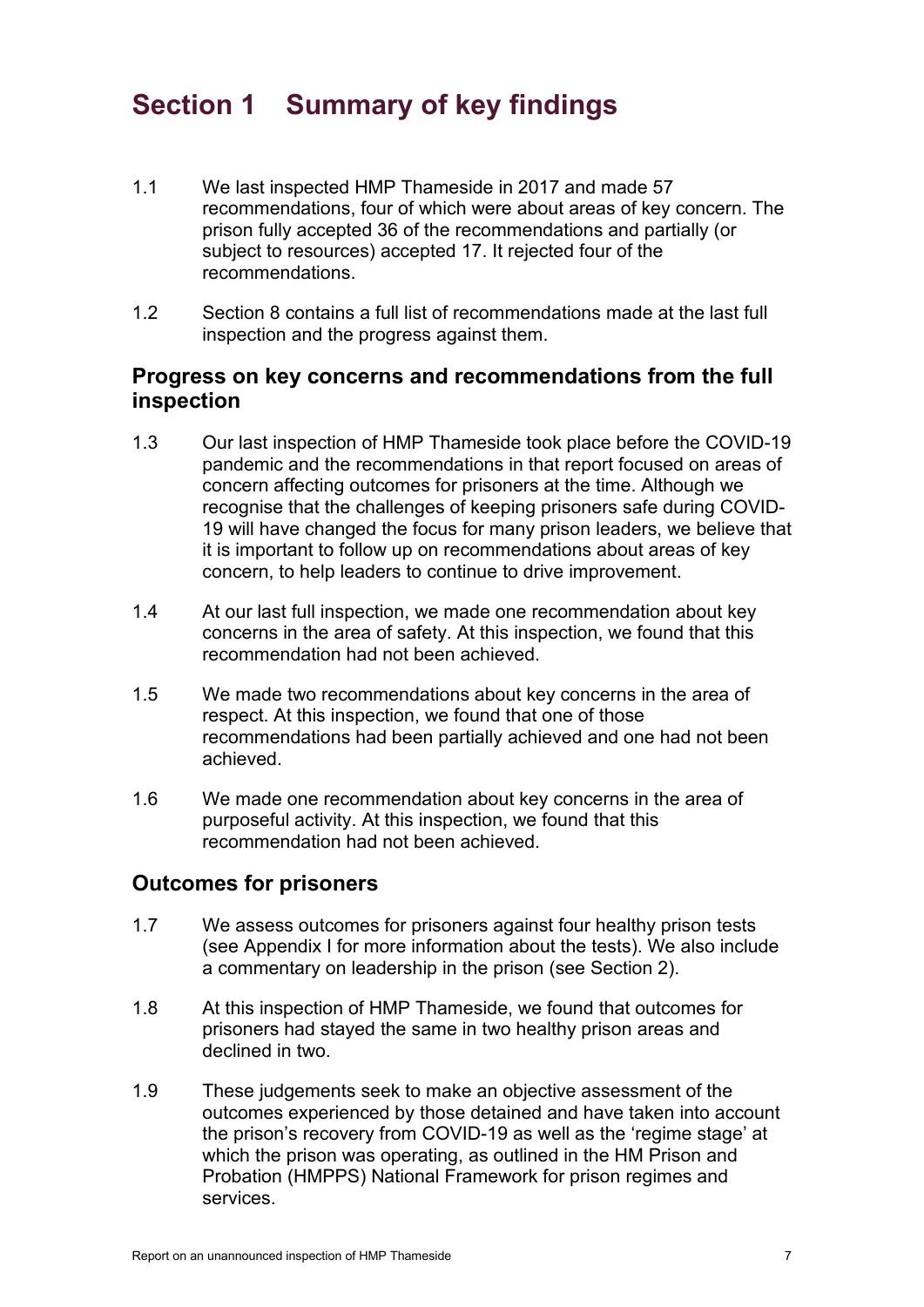#### **Figure 1: HMP Thameside healthy prison outcomes 2017 and 2021**



## **Safety**

At the last inspection of HMP Thameside, in 2017, we found that outcomes for prisoners were reasonably good against this healthy prison test.

At this inspection, we found that outcomes for prisoners remained reasonably good against this healthy prison test.

- 1.10 As a busy local prison with around 400 arrivals per month, prisoners often waited a long time in the unwelcoming reception area. Initial safety interviews were not held in private and risk was not fully assessed.
- 1.11 Cells in the early days centre were mostly suitably equipped, but the regime was poor, with most new arrivals spending over 23 hours a day locked in their cell, for at least 14 days. Many told us that they had not been able to make a telephone call in their early days at the prison, and not all received a comprehensive induction.
- 1.12 Around a quarter of prisoners said that they currently felt unsafe, similar to the figure at the time of the last inspection. The number of prisoner-on-prisoner assaults had not increased since then, but assaults on staff had risen steeply.
- 1.13 The strategy to address violence was developing well, with good work on managing gang conflict, and the early work of the new forensic psychology team was promising. The range of data available had improved, with the grading of incidents of violence.
- 1.14 In our survey, only 34% of respondents said that the incentives scheme encouraged them to behave well, so the recent introduction of enhanced wings was a good initiative. The adjudication process was well managed.
- 1.15 There had been a steep rise in the use of force since the last inspection, and some excessive use had resulted in staff dismissals.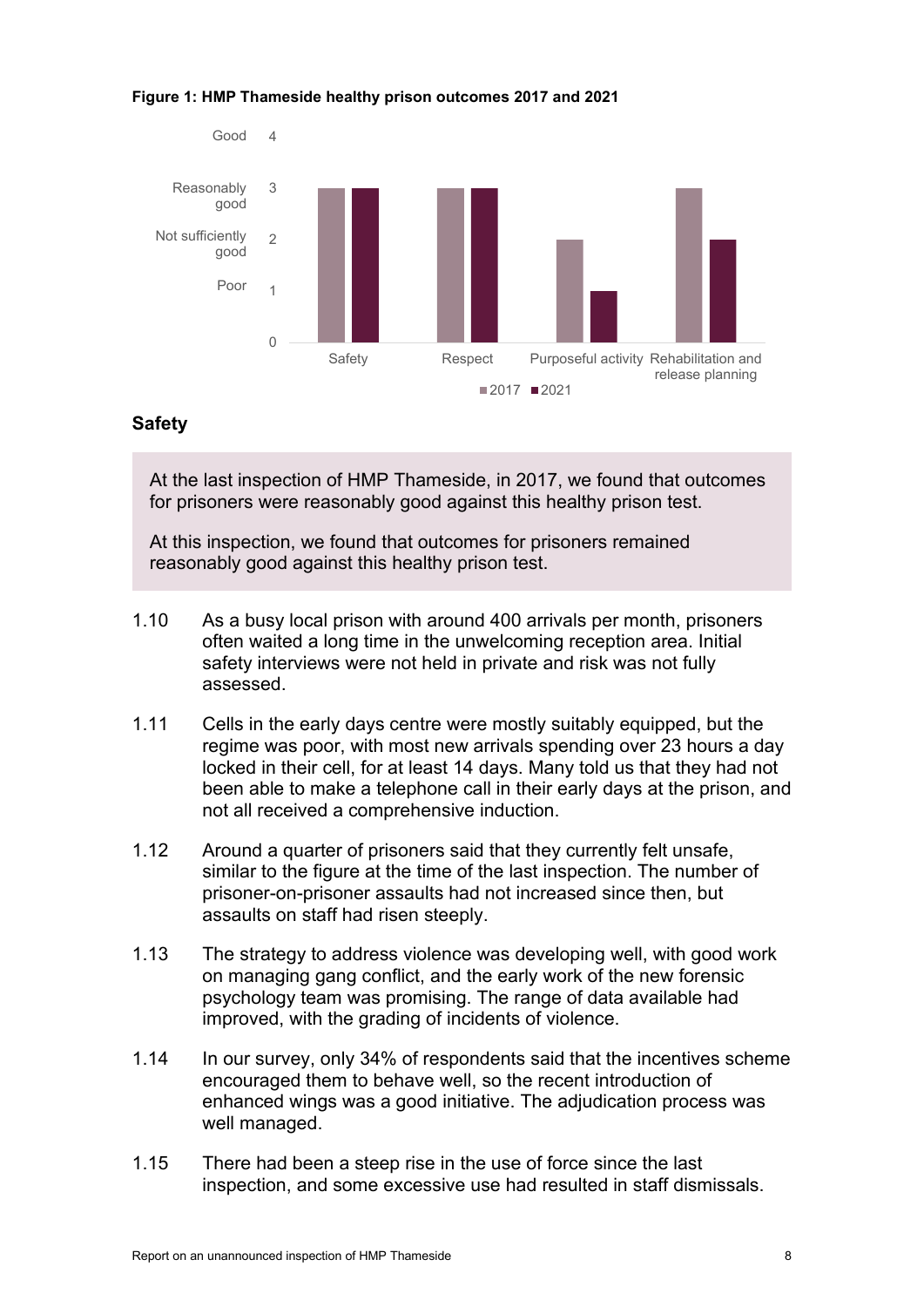The governance of use of force remained poor, but use of body-worn video cameras had improved in recent months.

- 1.16 The prison had worked hard to reduce the number of prisoners segregated, and those segregated for longer periods now had reintegration plans. The segregation unit was clean, but the regime was poor, although prisoners had access to in-cell telephones and showers.
- 1.17 Security arrangements were generally proportionate and there had been good work to tackle staff corruption.
- 1.18 In our survey, just over a quarter of respondents said that it was easy to get illicit drugs in the prison, but the national suspension of mandatory drug testing had left the prison without reliable data on drug use.
- 1.19 There had been two self-inflicted deaths at the prison and two 'nonnatural' deaths since the last inspection. While there had been a slight increase in the number of incidents of self-harm, there had been a downward trend during the previous year, and the number of incidents was much lower than in similar prisons.
- 1.20 There was a strong strategic focus on reducing self-harm, and a grading scale to review the levels and support prisoners proportionately.
- 1.21 Leaders were working proactively to make sure that assessment, care in custody and teamwork (ACCT) case management documents for prisoners at risk of suicide or self-harm were opened appropriately, although the quality of the documentation varied. The Listeners scheme (whereby prisoners trained by the Samaritans provide confidential emotional support to fellow prisoners) had now been fully reinstated, following a pause during the height of the pandemic, but take-up was low.

## **Respect**

At the last inspection of HMP Thameside, in 2017, we found that outcomes for prisoners were reasonably good against this healthy prison test.

At this inspection, we found that outcomes for prisoners remained reasonably good against this healthy prison test.

- 1.22 Although only 65% of respondents to our survey said that staff treated them with respect, and some prisoners told us that staff could be unhelpful, we observed some proactive and supportive interactions. Key work was limited to around a third of planned sessions and was of variable quality.
- 1.23 Communal and outdoor areas were clean and tidy, and most cells were in good order following improvements in facilities management. All cells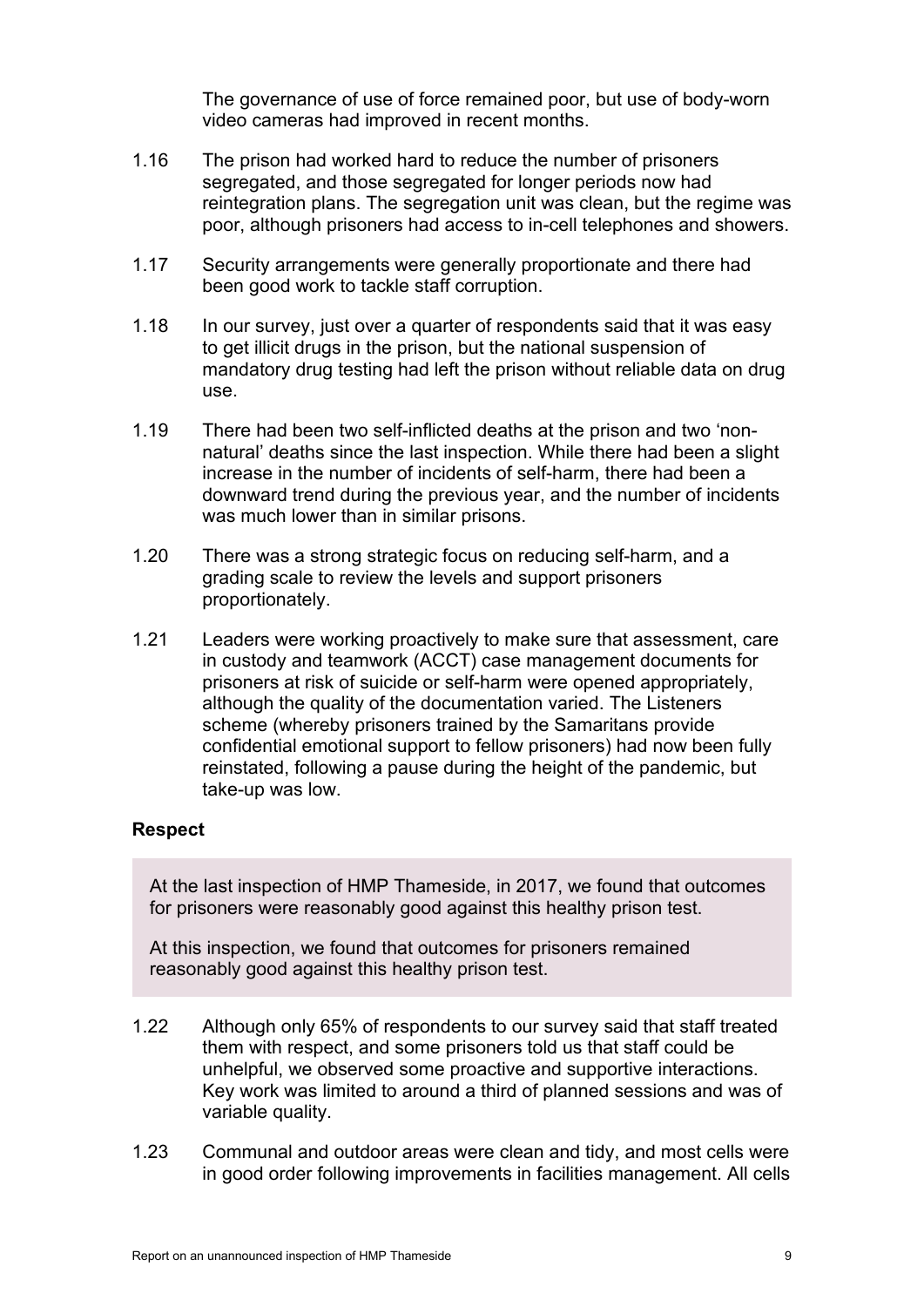had a shower and toilet, although some had inadequate privacy screening.

- 1.24 The in-cell telephony and custodial management system (CMS) technology, which was in the process of being upgraded, were appreciated by prisoners. We did however, speak to many whose CMS terminals were not functioning, which restricted their ability to submit applications, select meals and book visits. Only 11% of respondents to our survey said that their cell call bell was usually answered promptly.
- 1.25 Prisoners could receive parcels containing personal property once a year, but those who had arrived during the pandemic had not been permitted to do so.
- 1.26 The arrangements for prisoner consultation were well developed, but prisoner representatives told us that meetings often did not result in subsequent action.
- 1.27 Records showed that most complaints were answered on time, but prisoner confidence in the complaint system was low.
- 1.28 The new video conferencing centre was a valuable resource, and prisoners appreciated that legal representatives could call them directly in their cells.
- 1.29 Strategic oversight of equality, consultation with prisoners in protected groups and analysis of data to identify potential disproportionate treatment of these individuals were limited, but responses to discrimination incident report forms were thorough.
- 1.30 Although a quarter of the population were foreign nationals, Home Office immigration staff were still not providing a full-time service, leaving too many unsupported.
- 1.31 The chaplaincy was committed and provided a valuable service, but the continued suspension of corporate worship was a source of frustration for many prisoners.
- 1.32 Health services were well led, with some promising innovations, but we found weaknesses in the management of medicines, and inconsistent supervision of medicines queues by officers, leading to delays in patients receiving their prescribed medication and a risk of bullying and diversion.
- 1.33 Aspects of partnership working had improved, particularly concerning the management of the three COVID-19 outbreaks the prison had experienced. Uptake of COVID-19 vaccinations was at only about 40%, despite encouragement.
- 1.34 There was now a confidential health care complaint process, but some of the responses we sampled were poor. In our survey, prisoners were less positive than at similar prisons about access to and the quality of nursing, pharmacy and GP services.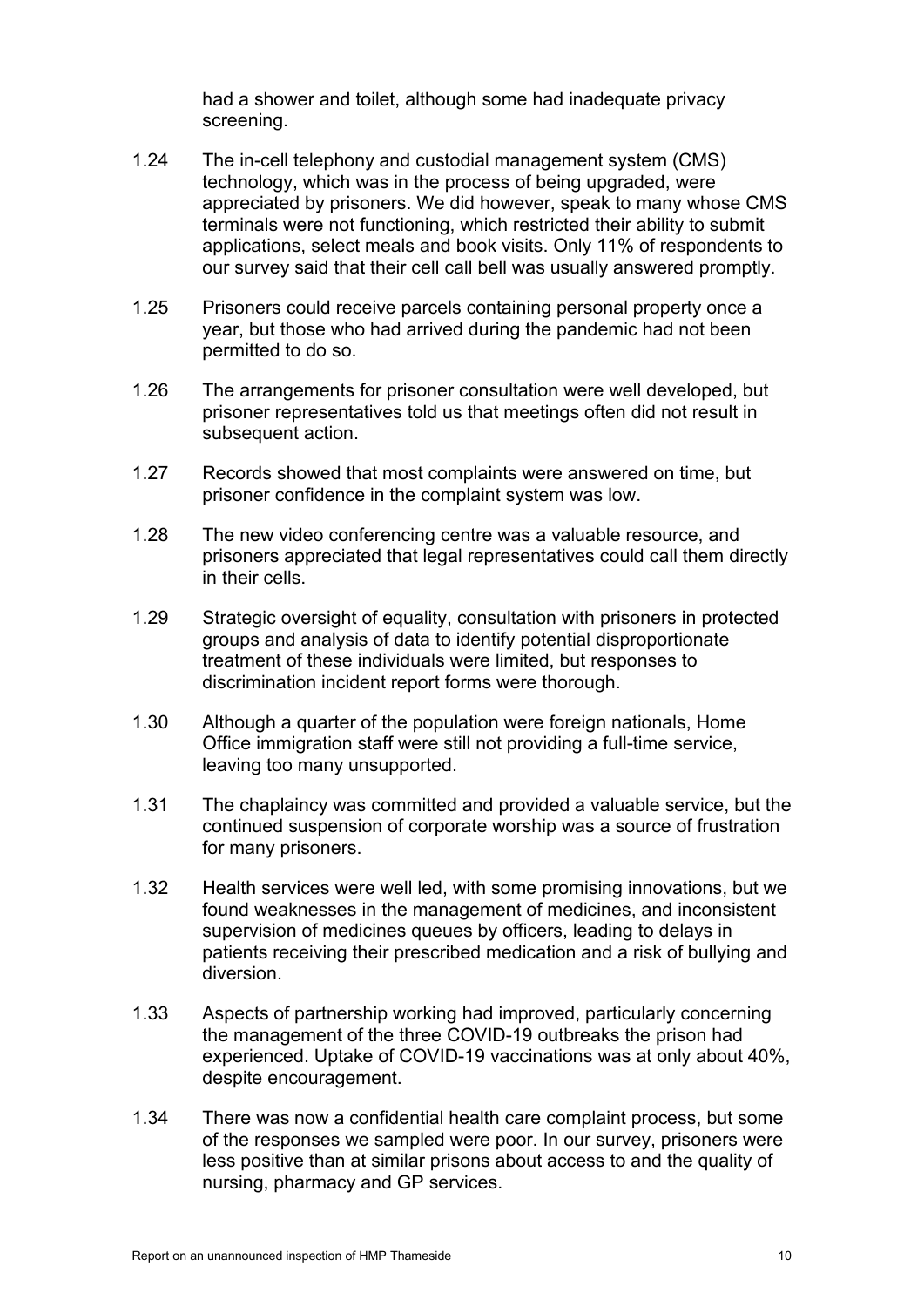- 1.35 The management of long-term conditions had improved, although the quality of care plans was variable. Social care provision was good.
- 1.36 The well-managed inpatient unit, accommodating mostly mentally unwell prisoners, provided a clean and calm environment. Mental health services were delivered by a group of skilled professionals, who provided a responsive service. The number of referrals to mental health facilities under the Mental Health Act had doubled since the start of the pandemic and there were delays in transfers.
- 1.37 Substance misuse services were reasonably good and the dental team provided a range of services, although some equipment required repair or replacement.

## **Purposeful activity**

At the last inspection of HMP Thameside, in 2017, we found that outcomes for prisoners were not sufficiently good against this healthy prison test.

At this inspection, we found that outcomes for prisoners were now poor against this healthy prison test.

- 1.38 Although the prison had moved to stage 2 of the recovery plan, far too many prisoners were still locked up for most of the day. Time out of cell for most prisoners on house block (HB) 1 was little more than one and a half hours per day, and even less (around 30 minutes) for recent arrivals and those on the basic level of the incentives scheme. Time unlocked was better for most prisoners on HB2, at around four hours per day.
- 1.39 Gym provision was good, with up to three activities available at each of four daily sessions, but take-up was low and there were no sessions set aside for working prisoners.
- 1.40 Access to the relatively small library remained restricted and too few prisoners were able to visit it in person.
- 1.41 Leaders had not provided sufficient education, skills and work places and had been over-cautious in reopening activities, with places for only 15% of the population at the time of the inspection. Many of the workshops and classrooms were underused and had only one or two prisoners attending during sessions.
- 1.42 Education through in-cell learning packs had been maintained throughout the pandemic, but this had ceased following the focus on reopening face-to-face lessons in classrooms. As a result, far fewer prisoners were now engaged in education. Sentenced prisoners were given priority for activity spaces and very few of those on remand had access to any education or work.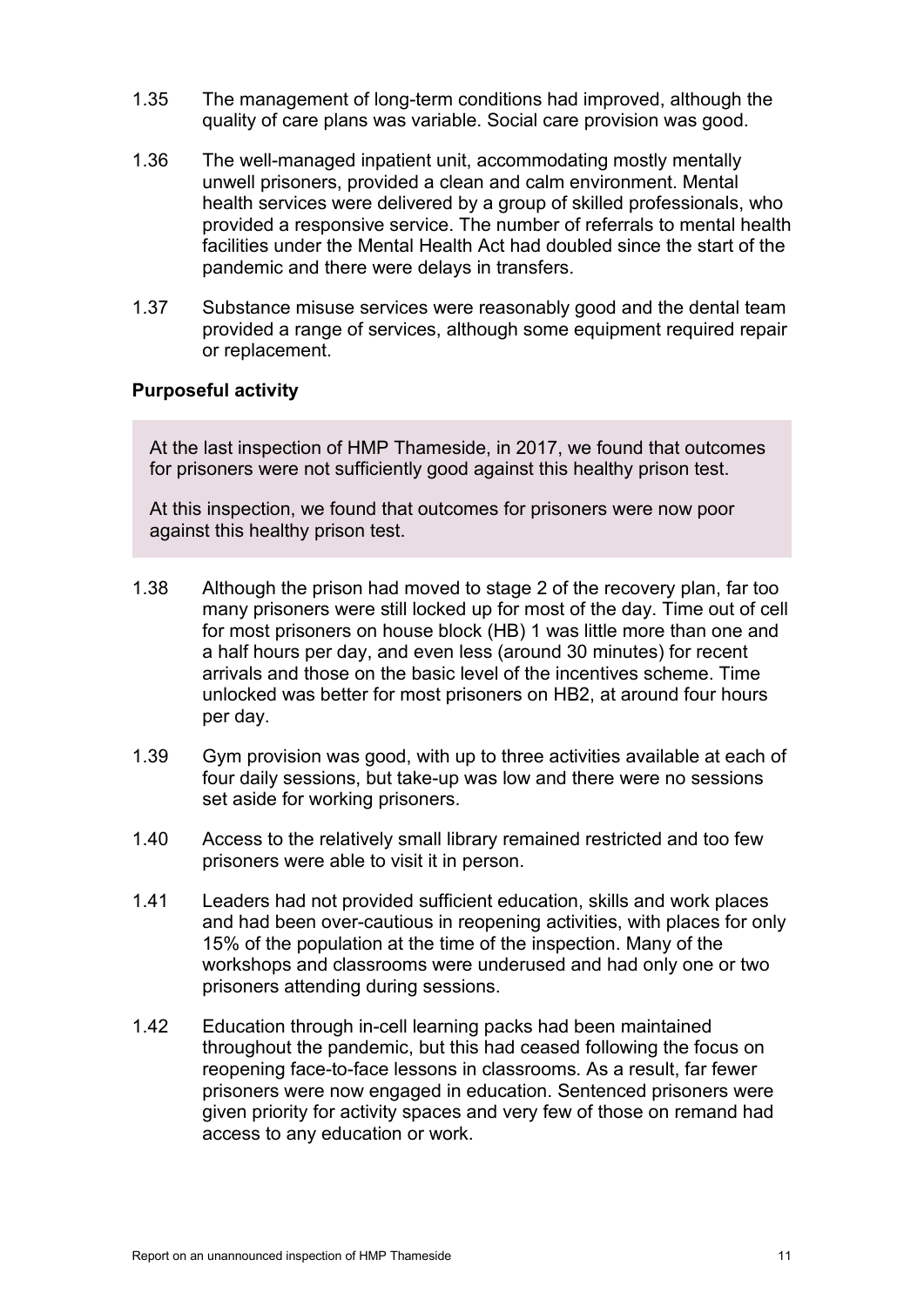- 1.43 Prisoners who applied for courses and work were given insufficient guidance on how their choices would support their resettlement needs and career aspirations.
- 1.44 Too few prisoners attended their allocated activities, and leaders' actions to improve attendance had been slow. As a result, education places were not fully used, compounding the problems caused by the reduced capacity.
- 1.45 New courses in construction and forklift truck skills had not yet started, as a result of delays in commissioning them, and the reintroduction of accredited qualifications had also been too slow.
- 1.46 Tutors used a range of suitable techniques in their teaching and, as a result, the few prisoners who attended classes understood quickly the new topics being taught. They also created a calm atmosphere, where prisoners could work and learn effectively.

## **Rehabilitation and release planning**

At the last inspection of HMP Thameside, in 2017, we found that outcomes for prisoners were reasonably good against this healthy prison test.

At this inspection, we found that outcomes for prisoners were now not sufficiently good against this healthy prison test.

- 1.47 Face-to-face social visits had resumed in April and all prisoners, irrespective of their sentencing status, could have only two one-hour visits per month. Some restrictions were unreasonable, such as physical contact being permitted on a morning visit if families produced a negative COVID-19 test result, but no contact at all allowed on an afternoon visit.
- 1.48 The 'email a prisoner' scheme and secure video calls were fairly well used. Support for prisoners and families to develop and maintain relationships was limited, but there were some good examples of creative and innovative approaches.
- 1.49 Oversight of reducing reoffending work had been maintained throughout the pandemic and was reasonably good. There was a recent needs analysis, a strategy and an action plan to drive forward improvements.
- 1.50 The establishment held a diverse population, with a very large turnover. Over three-quarters had been at the prison for less than six months and around a quarter were serving short sentences. Almost two-thirds of prisoners were on remand or unsentenced and some had been in the prison for over 18 months.
- 1.51 The offender management unit was well resourced and the team worked cohesively to deliver the core functions of the department. Prisoners received more face-to-face support from their prison offender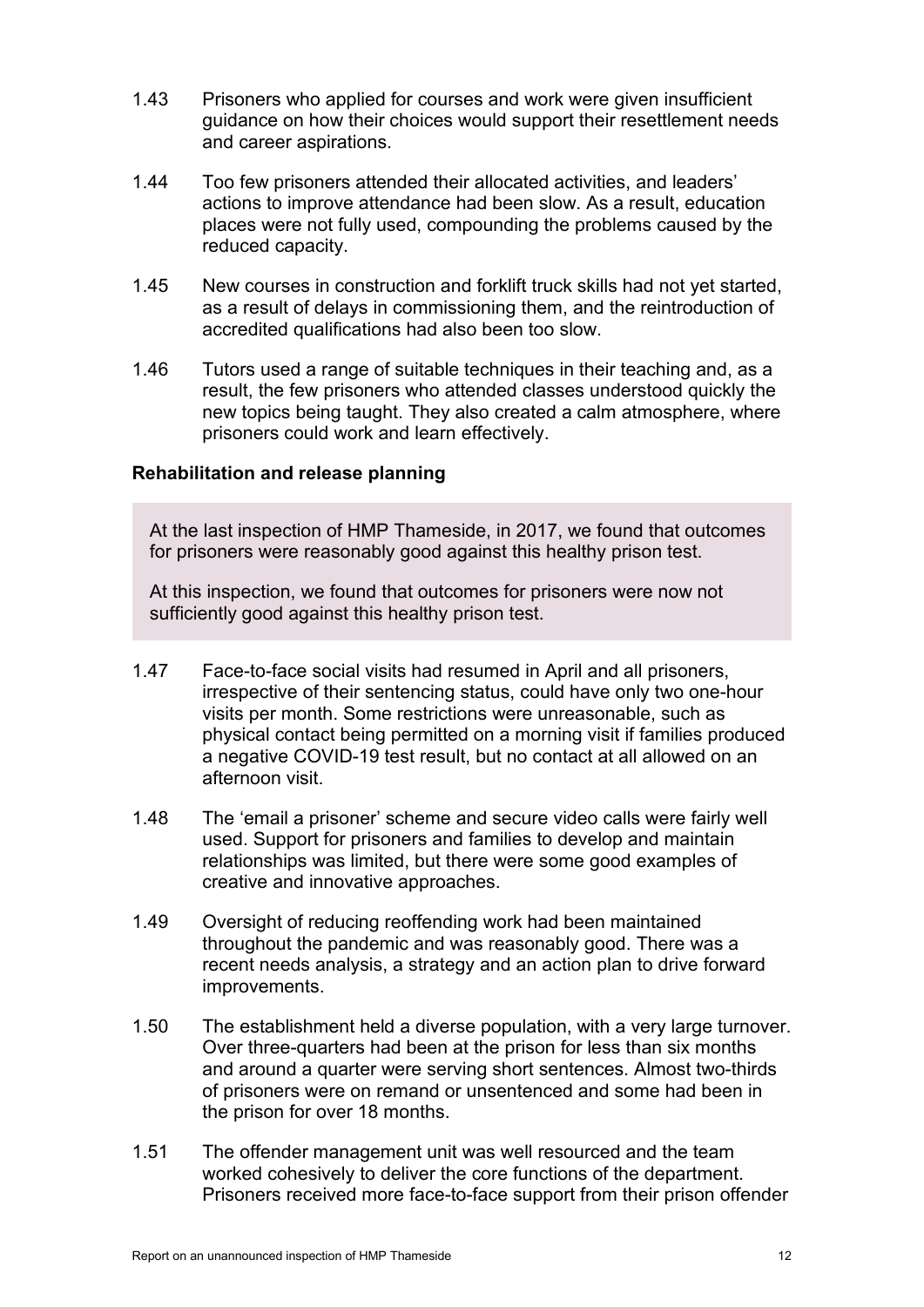manager than we had seen recently in other prisons and in-cell workbooks were well used. The psychology department provided some case management support to probation offender managers and had developed a bespoke intervention for young adults.

- 1.52 More than a third of the sentenced population had been assessed as presenting a high risk of harm, but not all high-risk prisoners were managed by probation offender managers. Prisoners who were eligible had an offender assessment system (OASys) assessment and those we spoke to knew about their sentence plan.
- 1.53 The prison managed home detention curfew processes reasonably well, although almost a third of prisoners were released late, often for reasons outside the control of the prison.
- 1.54 Public protection arrangements were generally robust, and the interdepartmental risk management meeting was effective at managing high-risk prisoners before release.
- 1.55 Due to changes in the delivery of resettlement services, the remand population no longer received support with housing or issues relating to finance, benefit and debt. Too many prisoners were released without a suitable or sustainable address to go to and there was little basic practical support available on the day of release.

## **Key concerns and recommendations**

- 1.56 Key concerns and recommendations identify the issues of most importance to improving outcomes for prisoners and are designed to help establishments prioritise and address the most significant weaknesses in the treatment and conditions of prisoners.
- 1.57 During this inspection we identified some areas of key concern and have made a small number of recommendations for the prison to address those concerns.
- <span id="page-12-0"></span>1.58 Key concern: We found many areas of weakness in the early days arrangements. The unwelcoming reception area was bare, grubby and austere. Holding rooms contained graffiti and there was nothing to occupy prisoners while they waited – often for a long time. The quality of initial safety interviews, which were not held in private, was poor and we were not confident that individuals' risks had been assessed sufficiently. Not all prisoners received additional checks during their first night, and their regime was poor, with most spending over 23 hours a day locked in their cell, for at least 14 days, which was excessive. Many told us that they had not been able to make a telephone call in their early days at the prison and not all new arrivals received a comprehensive induction.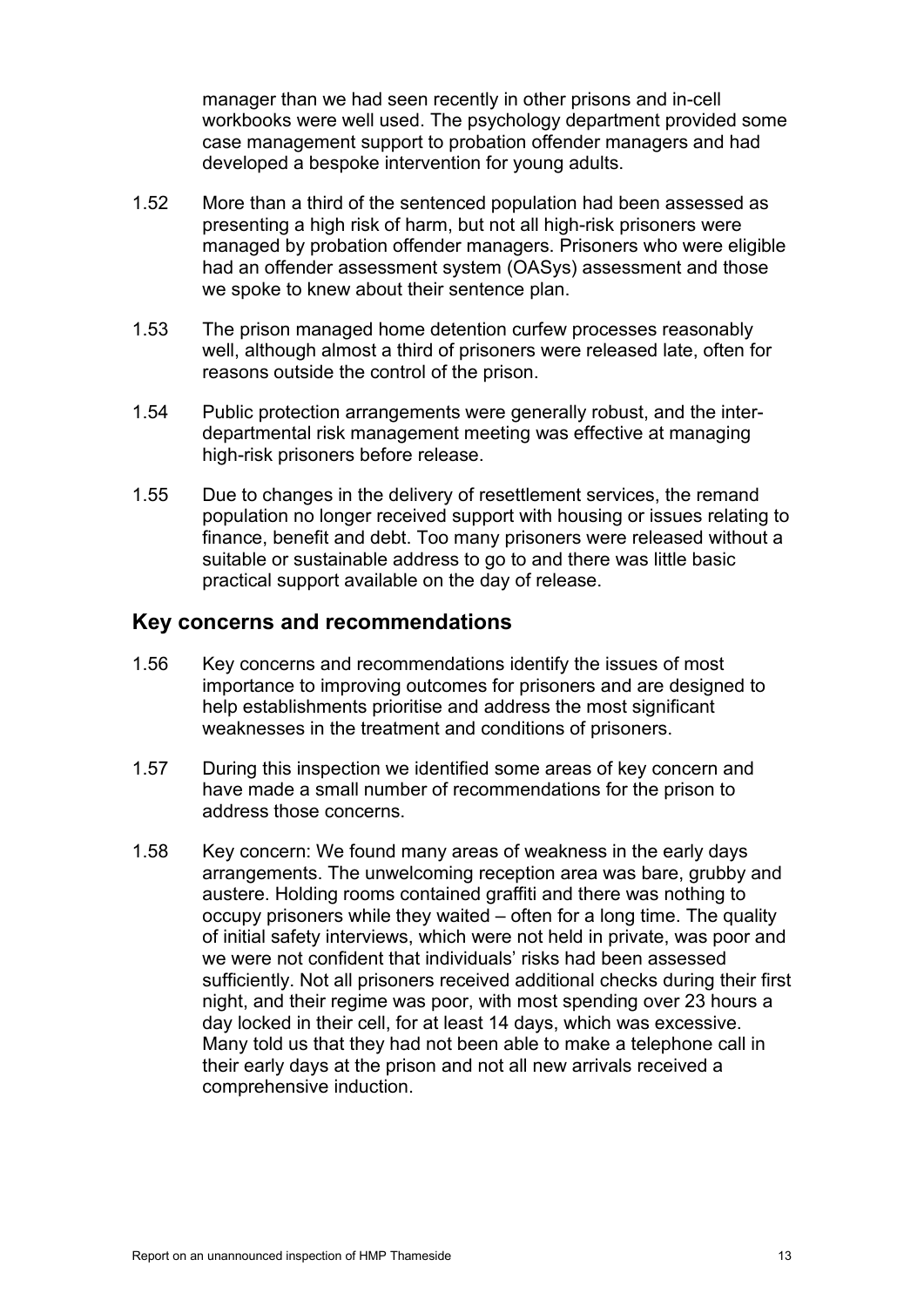## **Recommendation: All aspects of prisoners' arrival at the establishment should be safe and decent, and include a thorough, private assessment of their needs and access to a comprehensive induction.**

(To the director)

<span id="page-13-0"></span>1.59 Key concern: Governance of use of force remained poor. Some reports lacked detail and sufficient justification. Use of force instructors told us that they no longer had sufficient time to scrutinise video footage of incidents. They could not produce data on the number of cases they had reviewed, but we were told that in recent months this had been very low. An administrator looked at footage for a small number of incidents, but she was not trained for the role. We were told that she would refer any concerning incidents to managers, but there was no record of any referral being made.

### **Recommendation: There should be routine, documented scrutiny of video footage of use of force incidents by suitably qualified staff, with effective management oversight.** (To the director)

1.60 Key concern: There had been an increase in the number of mentally ill prisoners being sent to the establishment since the beginning of the pandemic. The number of referrals to mental health facilities under the Mental Health Act had doubled during this time, and, despite escalation and good work by the Mental Health Act coordinator, too many transfers exceeded the 28-day guidelines. During the previous six months, 36 patients had been referred, with 14 being transferred within the timeframe and 20 waiting long periods, with the longest wait being 113 days, which was unacceptable.

## **Recommendation: The local delivery board, in conjunction with NHS England and Improvement, should make sure that patients requiring transfer to hospital are transferred within the national guideline of 28 days.**

(To HMPPS and the director)

1.61 Key concern: We found weaknesses in the management of medicines, leading to delays in prisoners receiving their prescribed medication. This included patients experiencing gaps with repeat prescriptions and delays in receiving their in-possession medication. Several medicine cabinets were disorganised, with medicines for some patients being stored in two locations. There were delays in medication queries being raised with the pharmacy, contributing to patients being left without medication. Some risk assessments for in-possession medicines had not been updated when circumstances changed. The inconsistent management of the medicine queues by officers led to protracted medicine administration times and also posed a risk for bullying and diversion.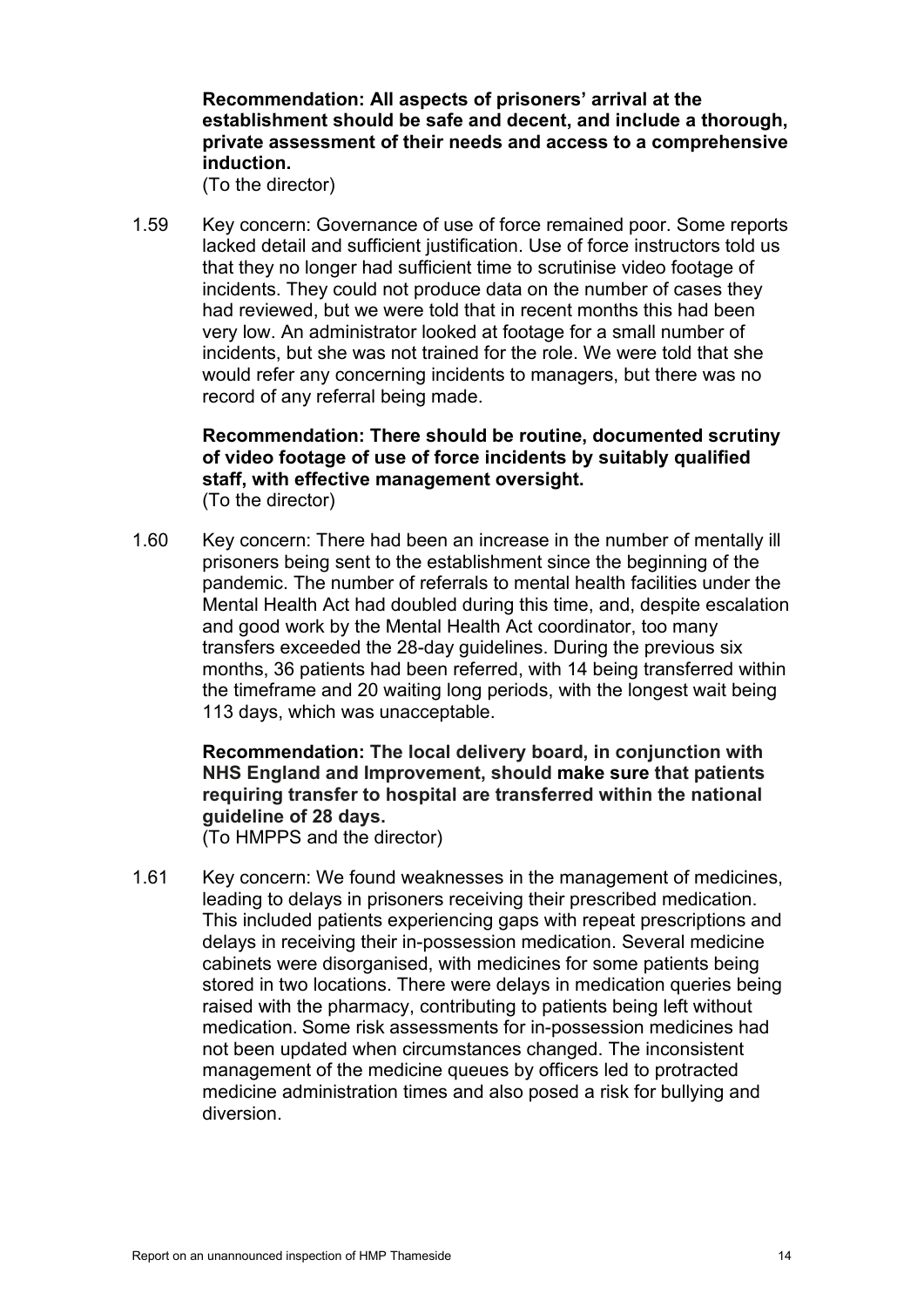**Recommendation: The local delivery board should make sure that robust procedures are in place, so that patients receive their medication in a timely and safe manner, including good supervision by officers.**

(To the director)

1.62 Key concern: Although the prison had moved to stage 2 of the recovery plan, the amount of time unlocked for too many prisoners remained poor, at between 30 and 90 minutes per day. Time in the open air was also limited for too many.

> **Recommendation A: Leaders should increase time unlocked as a matter of urgency.** (To the director)

> **Recommendation B: Leaders should provide an hour's access to the open air.**  (To the director)

<span id="page-14-0"></span>1.63 Key concern: Leaders and managers had been too slow to reopen much of the work and vocational training for prisoners, leaving too many of them with nothing purposeful to do to fill their time.

## **Recommendation: Leaders and managers should ensure that there are sufficient education, skills and work opportunities available to all prisoners.**

(To the director)

1.64 Key concern: A large proportion of the population (62%) was on remand or unsentenced – a substantial increase since the previous inspection. Due to changes in the delivery of resettlement services following unification of probation services, the remand population no longer received support with housing or issues relating to finance, benefit and debt. This left them without support to secure tenancies or deal with rent arrears. Many prisoners we spoke to reported feeling anxious and concerned about their accommodation after release.

## **Recommendation: Leaders should make sure that there is effective housing support for all prisoners, including those on remand.**

(To HMPPS and the director)

## **Notable positive practice**

- 1.65 We define notable positive practice as innovative work or practice that leads to particularly good outcomes from which other establishments may be able to learn. Inspectors look for evidence of good outcomes for prisoners; original, creative or particularly effective approaches to problem-solving or achieving the desired goal; and how other establishments could learn from or replicate the practice.
- 1.66 Inspectors found three examples of notable positive practice during this inspection.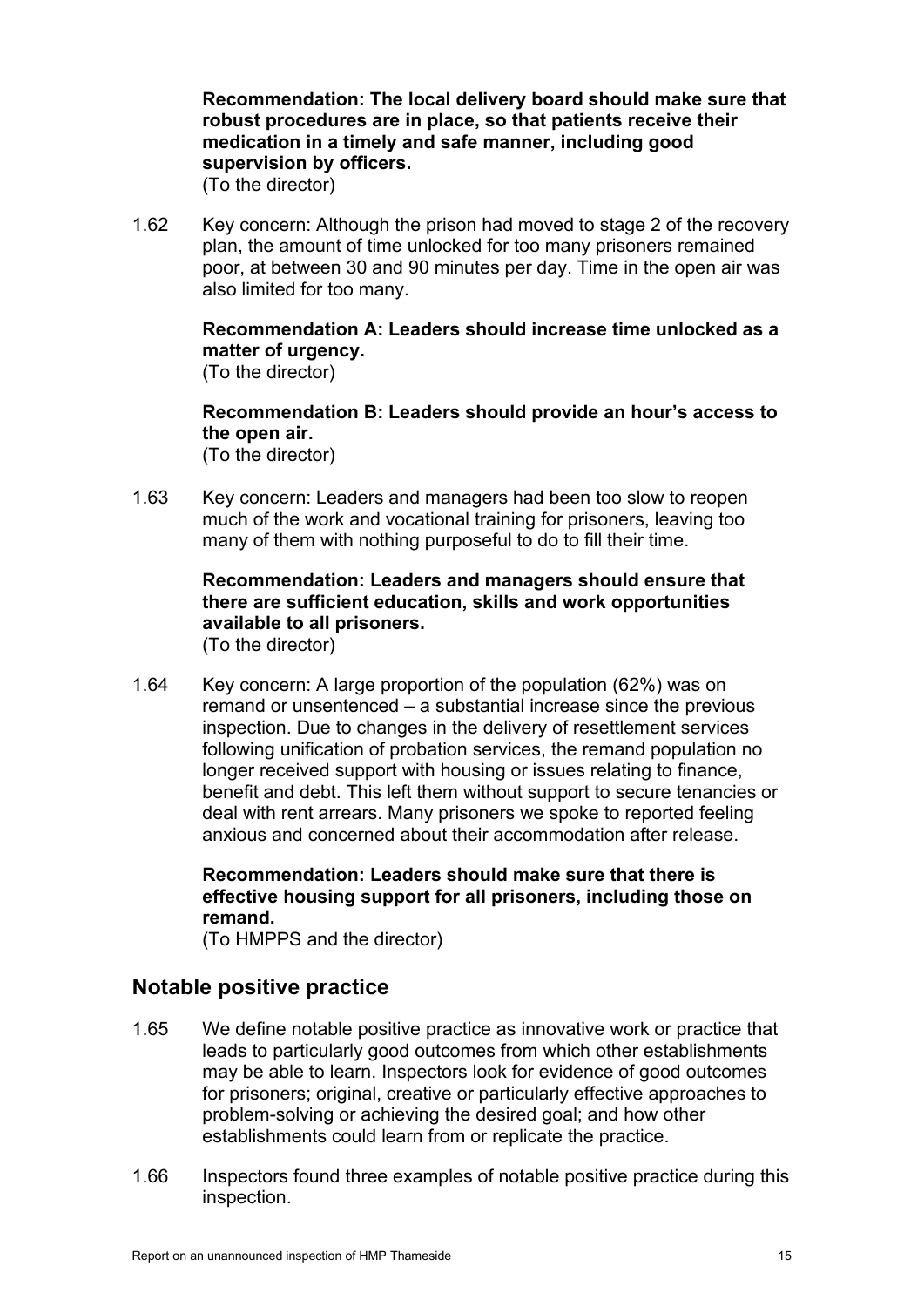- 1.67 The prison had funded a small team of forensic psychologists to support various aspects of its work, including an eight-week programme based in the social responsibility unit for prisoners with behavioural problems. 'One-page plans' were drawn up with individuals, to help them, and wing staff, understand their behaviour, including triggers of violence. The team provided excellent support to staff in the segregation unit and to other interventions, such as the equine project with younger prisoners. (See paragraphs [3.13,](#page-20-0) [3.34,](#page-23-0) [4.41](#page-36-0) and [6.28\)](#page-57-0).
- 1.68 Several health care services had been introduced, including getting the X-ray facility fully functional and additional visiting services such as the orthopaedic clinic, which were positive initiatives. A small dialysis unit and an in-house fracture clinic, to reduce the number of external hospital attendances and need for prison escorts, were also planned. (See paragraph [4.73\)](#page-40-0)
- 1.69 In-cell workbooks, focusing on topics such as goal setting, identity and managing emotions, had been well used, with an excellent return rate; since December 2020, a total of 619 in-cell packs had been issued to prisoners and 601 had been returned. Catch-22 prison offender managers also provided some prisoners with face-to-face feedback on their work, to explore issues further and acknowledge progress. Prisoners we spoke to described these workbooks as 'thought provoking' and 'a useful pastime', especially when there was a lack of time out of cell. (See paragraph [6.26\)](#page-57-1)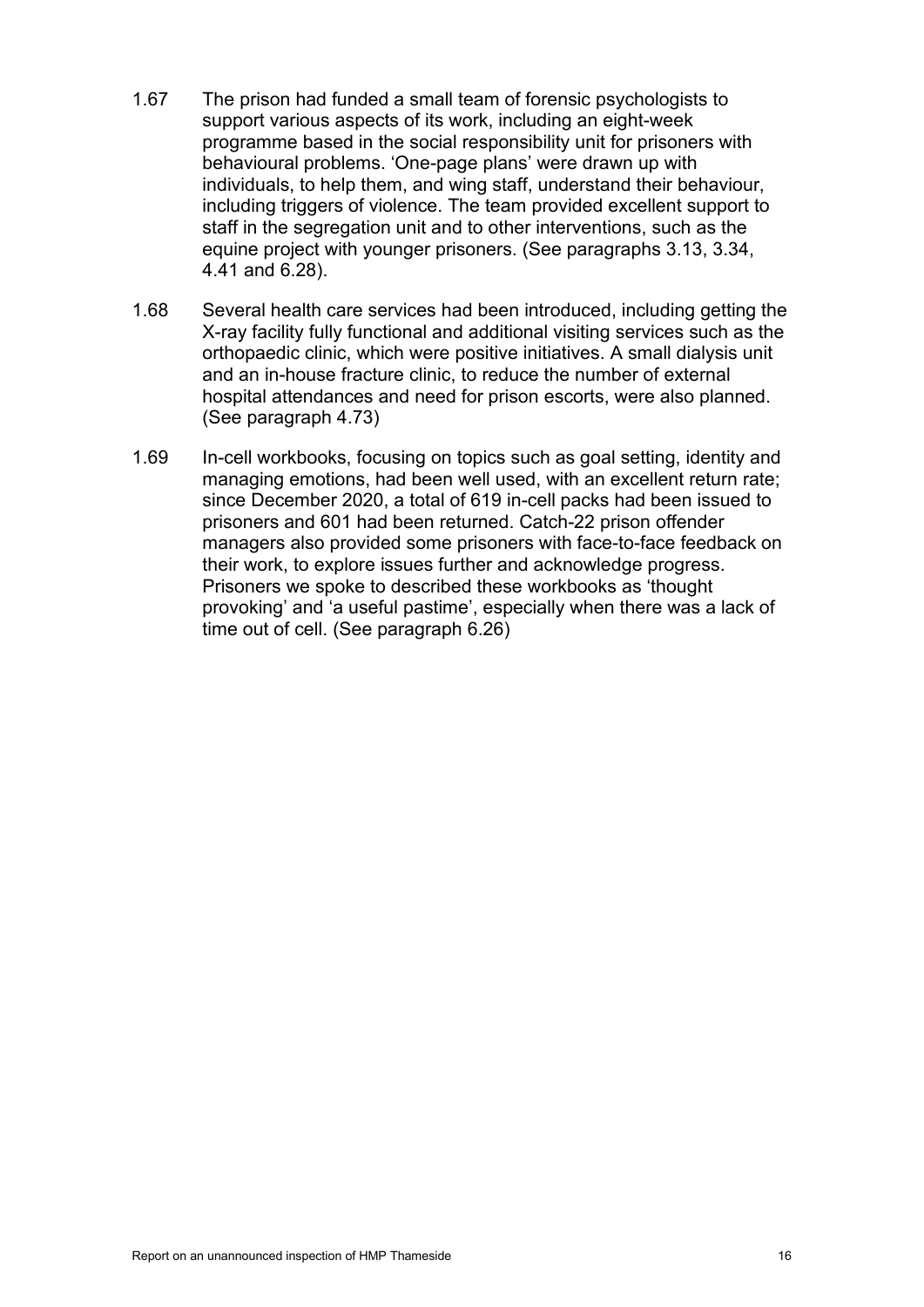<span id="page-16-0"></span>**Leaders provide the direction, encouragement and resources to enable good outcomes for prisoners.** (For definition of leaders, see Glossary of terms.)

- 2.1 Good leadership helps to drive improvement and should result in better outcomes for prisoners. This narrative is based on our assessment of the quality of leadership with evidence drawn from sources including the self-assessment report, discussions with stakeholders, and observations made during the inspection. It does not result in a score.
- 2.2 Three COVID-19 outbreaks had been managed effectively, allowing for swifter progress through the stages of the Her Majesty's Prison and Probation Service (HMPPS) recovery plan (see Glossary of terms) than at some similar prisons. A recent outbreak two days after reaching stage 2 had contributed to a delay in the easing of restrictions, but the current pace of recovery remained too slow.
- 2.3 There had been strong leadership by the director since taking up post at the start of the pandemic. He had set a clear vision for the prison, a realistic strategy and a timetable for delivery, with quantified targets for improvements in outcomes for prisoners. These plans included an improved safety custody policy, a new approach to managing gangs and a reorganisation of the accommodation better to meet the needs of the population. A new incentives policy, supported by improvements in in-cell technology, had also been designed.
- 2.4 The director had taken a robust stance against staff wrongdoing, with the suspension and dismissal of a number of staff for reasons that included inappropriate use of force and corruption.
- 2.5 Prison leaders had responded to a high rate of staff attrition and recruitment difficulties by offering bonuses to improve retention, and overtime incentive schemes. However, staffing shortfalls remained a considerable challenge.
- 2.6 Action taken by prison leaders had led to recent improvements in facilities management. There was some overdue investment to replace items and upgrade systems. A rolling programme of cell painting and deep cleaning by prisoners was also under way.
- 2.7 There were good examples of functional leadership in some key areas, including the management of the segregation and health care units, and some innovative work by the forensic psychology team, which had developed a social responsibility unit for managing challenging behaviour and a bespoke intervention for younger adults.
- 2.8 Prison leaders were yet to put in place plans to meet the needs of the increased remand population, so these prisoners had a very limited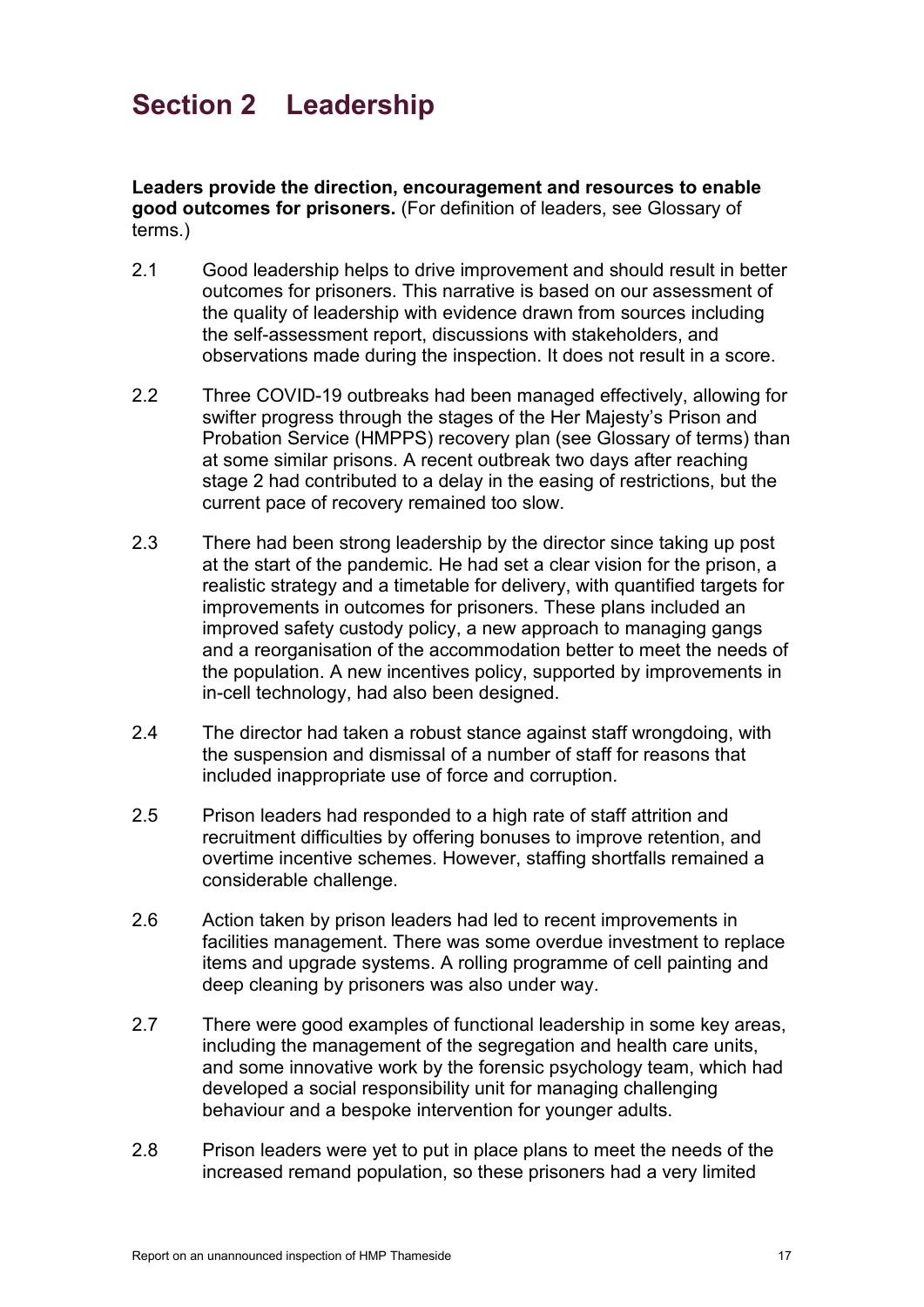regime, with little access to education, work, the library and social visits.

- 2.9 When it was functioning, there was good use of in-cell technology by prison leaders to communicate and provide information directly to prisoners.
- 2.10 Partnership working with the education provider (Novus) was complicated by contractual arrangements which limited the ability of prison leaders to drive improvements.
- 2.11 There were layers of assurance provided by the HMPPS controller's team, but it was unclear how effectively these arrangements were improving outcomes for prisoners.
- 2.12 The prison collected a wide range of data, but these were not always used in a focused way to guide improvements. Leaders had introduced a grading scale for acts of violence and levels of self-harm to support prisoners proportionately, which was positive.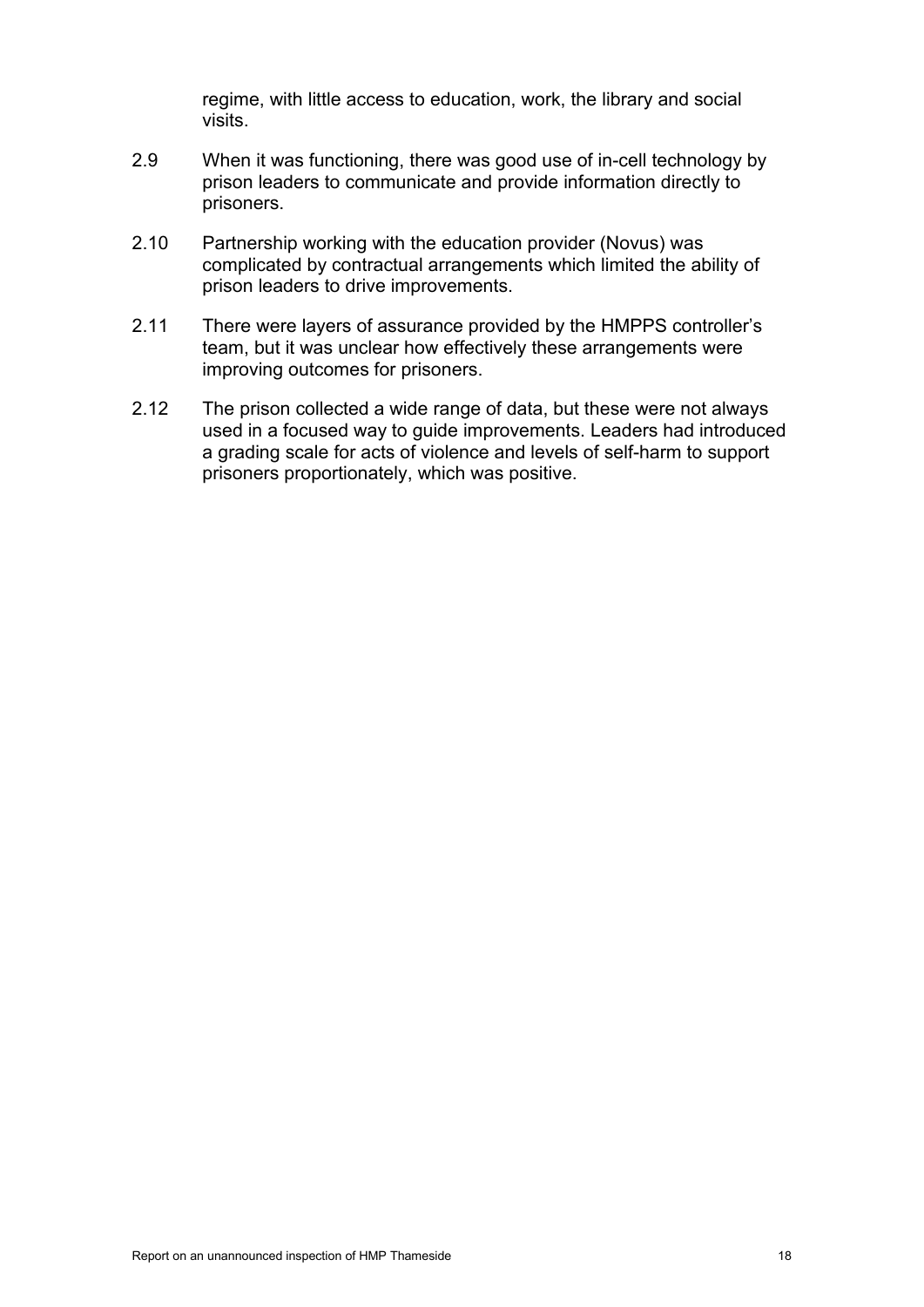# <span id="page-18-0"></span>**Section 3 Safety**

**Prisoners, particularly the most vulnerable, are held safely.**

## **Early days in custody**

Expected outcomes: Prisoners transferring to and from the prison are safe and treated decently. On arrival prisoners are safe and treated with respect. Risks are identified and addressed at reception. Prisoners are supported on their first night. Induction is comprehensive.

- 3.1 Thameside remained a busy local prison, with around 400 new arrivals a month. For many of these new arrivals, it was their first time in custody, which meant that comprehensive risk assessments and support during the early days was vital.
- <span id="page-18-1"></span>3.2 However, we found many areas of weakness. Many prisoners did not arrive until late in the evening, which meant that they had little time to settle in before being locked in a cell for the night. The reception area was unwelcoming; it was bare, grubby and austere. Holding rooms contained graffiti and had no written information or television to occupy prisoners while they waited. This was compounded by some very long waiting times; in our survey, most prisoners reported spending longer than two hours in reception and we saw some spending more than four. Searching procedures were adequate and good use was made of the body scanner, but this was in addition to strip-searching (see also paragraph [3.39,](#page-24-0) and key concern and recommendation [1.58\)](#page-12-0).
- 3.3 The quality of initial safety interviews undertaken on arrival was poor and we were not confident that individuals' risks had been assessed sufficiently. They were not held in private and those we observed were rushed, often interrupted and did not explore vulnerabilities thoroughly (see key concern and recommendation [1.58\)](#page-12-0).
- 3.4 New arrivals were located in the early days centre (EDC) (A wing 'uppers') or, if they were detoxifying from drugs or alcohol, the drug stabilisation unit (A wing 'lowers'). On arrival in the EDC, prisoners had a brief secondary interview before being locked up. Not all of them received additional checks during their first night. Their regime was poor, with most spending over 23 hours a day locked in their cell; this continued for at least 14 days, which was excessive (see key concern and recommendation 1.58).
- 3.5 Some of the cells on the EDC were dirty. Although most were suitably equipped, many did not have a privacy curtain to screen the toilet or shower. The atmosphere on the unit was tense, and this was underpinned by a wide range of frustrations faced by prisoners. For example, in most cells the custodial management system (CMS; see paragraph [4.9\)](#page-29-0) technology was not working, which meant that prisoners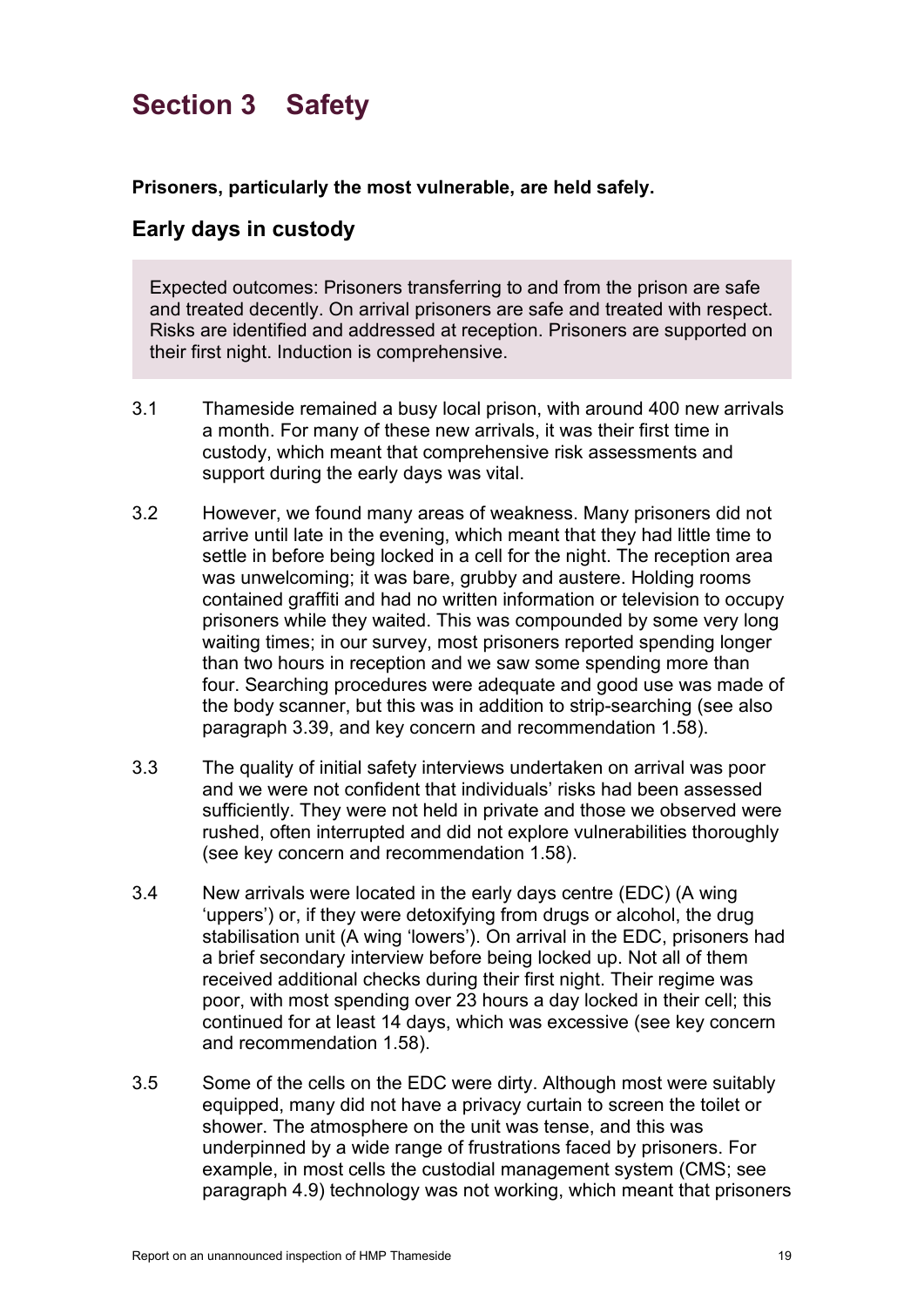had to wait to be unlocked and escorted to use the kiosks on the landing, causing delays for them. Many told us that they had not been able to make a telephone call in their early days at the prison, and in our survey 50% of respondents said that they had had problems with getting numbers put onto their telephone account on their arrival (see key concern and recommendation [1.58\)](#page-12-0).

3.6 Not all new arrivals received a comprehensive induction. All prisoners on the EDC received an induction from a dedicated team of orderlies. This involved a slide show and answers to prisoners' numerous questions. The new arrivals were then visited by a variety of agencies, and, positively, the wing manager met them all. However, for prisoners located on the drug stabilisation unit there was no such induction, and the prison relied on wing workers to provide an informal induction and show them how to use the CMS (see key concern and recommendation [1.58\)](#page-12-0).

## **Managing behaviour**

Expected outcomes: Prisoners live in a safe, well ordered and motivational environment where their positive behaviour is promoted and rewarded. Unacceptable conduct is dealt with in an objective, fair, proportionate and consistent manner.

## **Encouraging positive behaviour**

- 3.7 Despite the challenges faced by the prison, it had a reasonably calm atmosphere and was well ordered. In our survey, 26% of respondents said that they currently felt unsafe, in line with the figure at comparator prisons and at the last inspection. There had been 362 prisoner-onprisoner assaults in the last 12 months, which was similar to the number at the time of the last inspection. There had been a steep rise in assaults on staff, with 214 in the last 12 months, compared with 144 previously.
- 3.8 The strategy to address violence was developing well. A new process for the grading of violence allowed a more sophisticated analysis of incidents than we usually see. In the last six months, 33% of incidents had been relatively minor, involving pushing or shoving; 24% had involved fights and assaults resulting in no injury; and 43% had involved weapons or resulted in injury, of which 6% had resulted in hospital treatment.
- 3.9 The safer prisons team investigated incidents of violence promptly. Investigations appeared to be thorough, but were not sufficiently well documented. Victims of violence were offered support plans, but seldom accepted.
- 3.10 Perpetrators of more serious violence were placed on a challenge, support and intervention plan (CSIP; see glossary of terms), and 64 prisoners had been managed under this process in the last six months. There was poor completion of the documents we looked at. Most did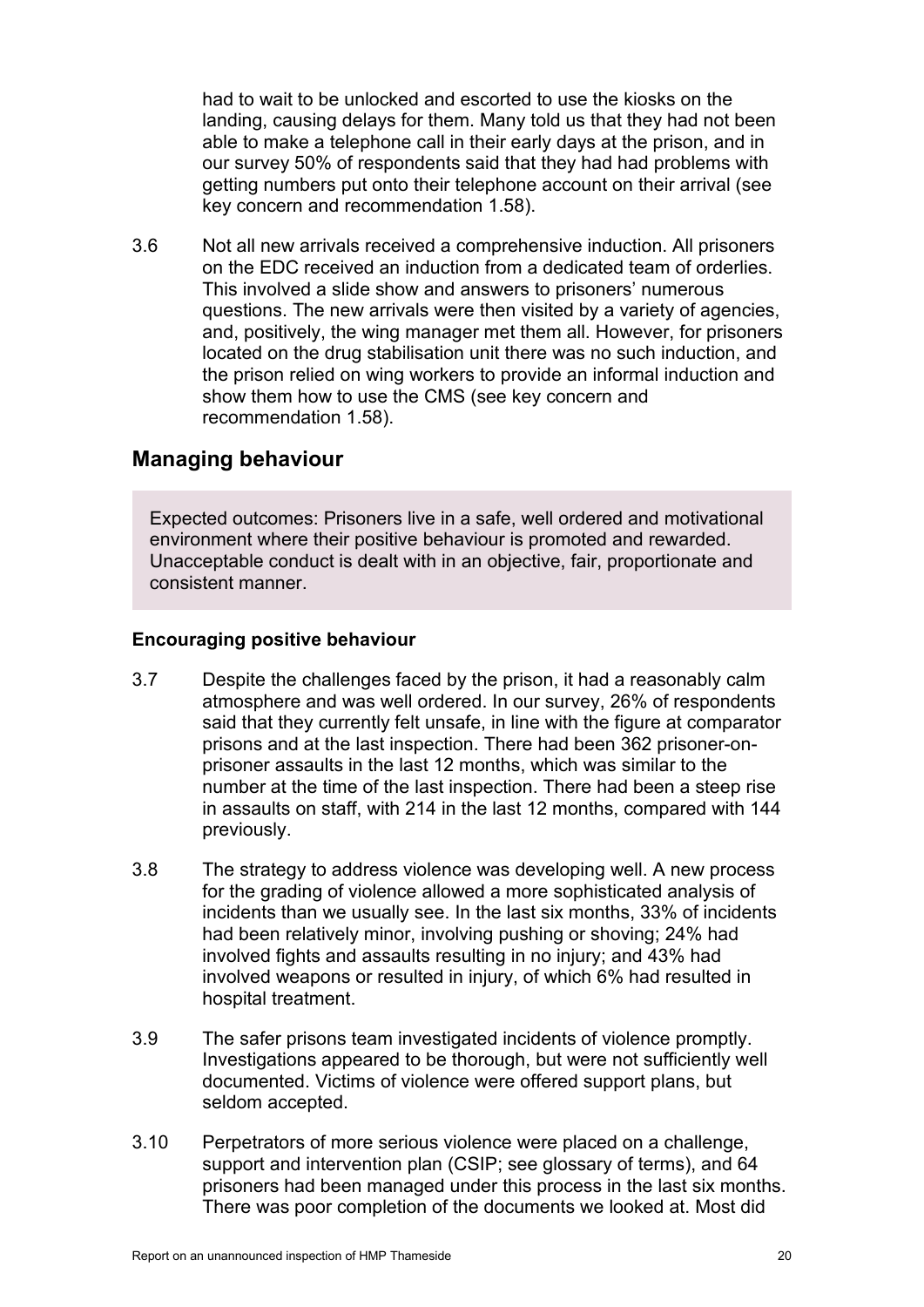not set out a management plan; where they did, this was not tailored to individual need. Plans were designed to be supported by wing monitoring logs and multidisciplinary case reviews. However, these logs were poorly completed, with many daily entries missing and few recording detailed interactions with the prisoner. Case reviews were seldom multidisciplinary, but many included details of useful discussion with, and challenge of, prisoners.

- 3.11 The range of data available to the safer prisons meeting had improved, but resulted in little documented discussion or action. Minutes regularly noted weaknesses in the CSIP process, but again, this did not lead to any action.
- <span id="page-20-1"></span>3.12 A weekly multidisciplinary safety intervention meeting (SIM) was held, to consider more vulnerable or challenging prisoners, including those managed on a CSIP. Discussions were undermined by poor CSIP planning and wing monitoring.
- <span id="page-20-0"></span>3.13 The prison had funded a small team of forensic psychologists to support various aspects of its work, including the reduction of violence. This was a promising initiative, although its development had been hampered by the onset of the pandemic. The team offered an eightweek programme for prisoners in the new social responsibility unit, to address behavioural problems and promote pro-social behaviour. 'Onepage plans' were drawn up with individuals, to help them, and wing staff, understand their behaviour, including triggers of violence (see also paragraph [3.35\)](#page-23-1).
- 3.14 The management of gang conflict remained a substantial and complex challenge. At the time of the inspection, there were 147 known gang members, from 77 different gangs. The prison worked well with Catch 22's gangs team, to identify gang affiliation and understand the threats that membership posed. There was a weekly meeting between the security and safer prisons departments and Catch 22, to share information and coordinate work.
- 3.15 The prison had introduced a new approach to managing gang conflict in April 2021, encouraging members to manage and resolve their differences, without separating them routinely in different locations. Although it was too early to assess the impact of the new approach, early indications were encouraging. In the last six months, only seven prisoners had been segregated for their own protection, and we found little evidence of individuals self-isolating on the wings.
- 3.16 During the pandemic, the incentives policy had been amended nationally and the basic level of the scheme had been removed, other than in exceptional circumstances. The original policy had recently been restored, and at the time of the inspection there were 60 prisoners on the basic level. Prisoners complained that staff were too ready to issue warnings under the policy, rather than positive reports. In our survey, only 22% said that they been treated fairly in the behaviour management scheme.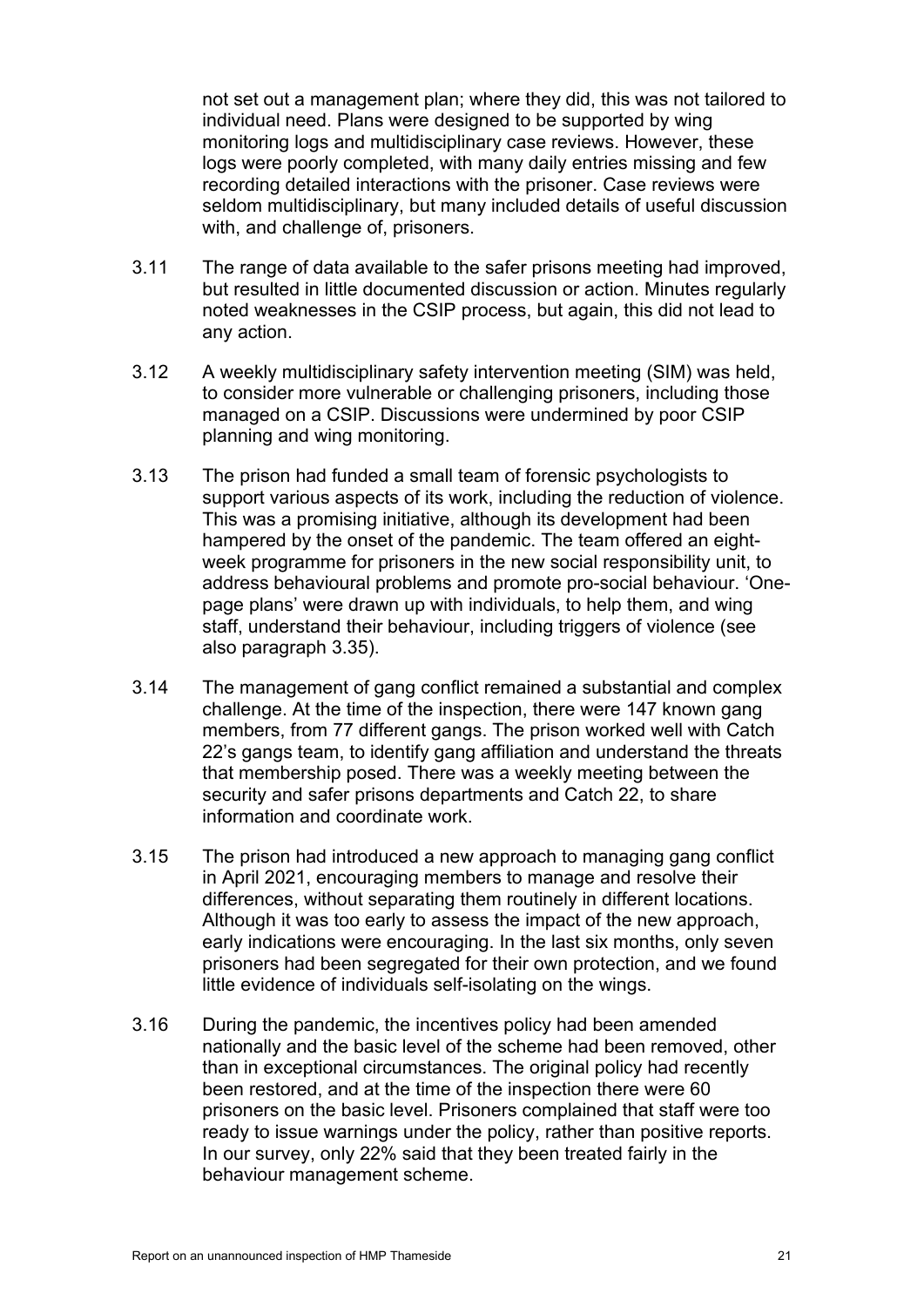- 3.17 Those on the basic level of the scheme were allowed half an hour of exercise per day. They also had their television removed, which meant that they could not access the CMS in-cell, so had to use the kiosks on wing landings during their short time unlocked (see also paragraph [4.9\)](#page-29-0). There was good governance of the process for reviewing incentives scheme levels, and at the time of the inspection few were overdue. However, there was little evidence of individualised target setting in basic reviews.
- 3.18 In our survey, only 34% of respondents said that the incentives scheme encouraged them to behave well. The prison was reviewing the incentives offered, and this work was progressing well. It had recently created an enhanced landing in house block 1, offering benefits which were valued by prisoners living there, such as increased time out of cell and some cooking and gym equipment.

## **Recommendation**

3.19 **Challenge, support and intervention plans should be tailored to individual need, and monitoring should evidence meaningful engagement with the prisoner.**

### **Adjudications**

- 3.20 The number of adjudications had increased since the previous inspection, with 4,151 in the last 12 months. The process was well managed, and preparation of cases had improved. In the last six months, about 33% of adjudications had been adjourned, but almost all adjourned cases had proceeded to completion. At the time of the inspection, there were 64 adjourned cases awaiting hearing, which was a much lower number than we usually see. The backlog in police referrals stood at 20 cases, which was also low. In the last quarter, the Crown Prosecution Service had decided to prosecute 12 cases.
- 3.21 Adjudication hearings were generally fair. Prisoners were given an opportunity to put their side of events and plead mitigation. Punishments were proportionate and tailored to individual circumstances.
- 3.22 The segregation monitoring and review group (SMARG) had oversight of adjudications, although it had met only twice since the beginning of 2021 and there was little discussion of the adjudication process in these meetings.

## **Use of force**

- 3.23 In our survey, over one in 10 prisoners said that they had been physically restrained in the last six months. There had been a steep rise in the use of force, from 359 incidents in the year before our last inspection to 920 incidents in the same period before the current one.
- 3.24 The prison had identified and taken robust action on some excessive use of force. There had been three investigations since the beginning of 2021, resulting in the dismissal of two officers.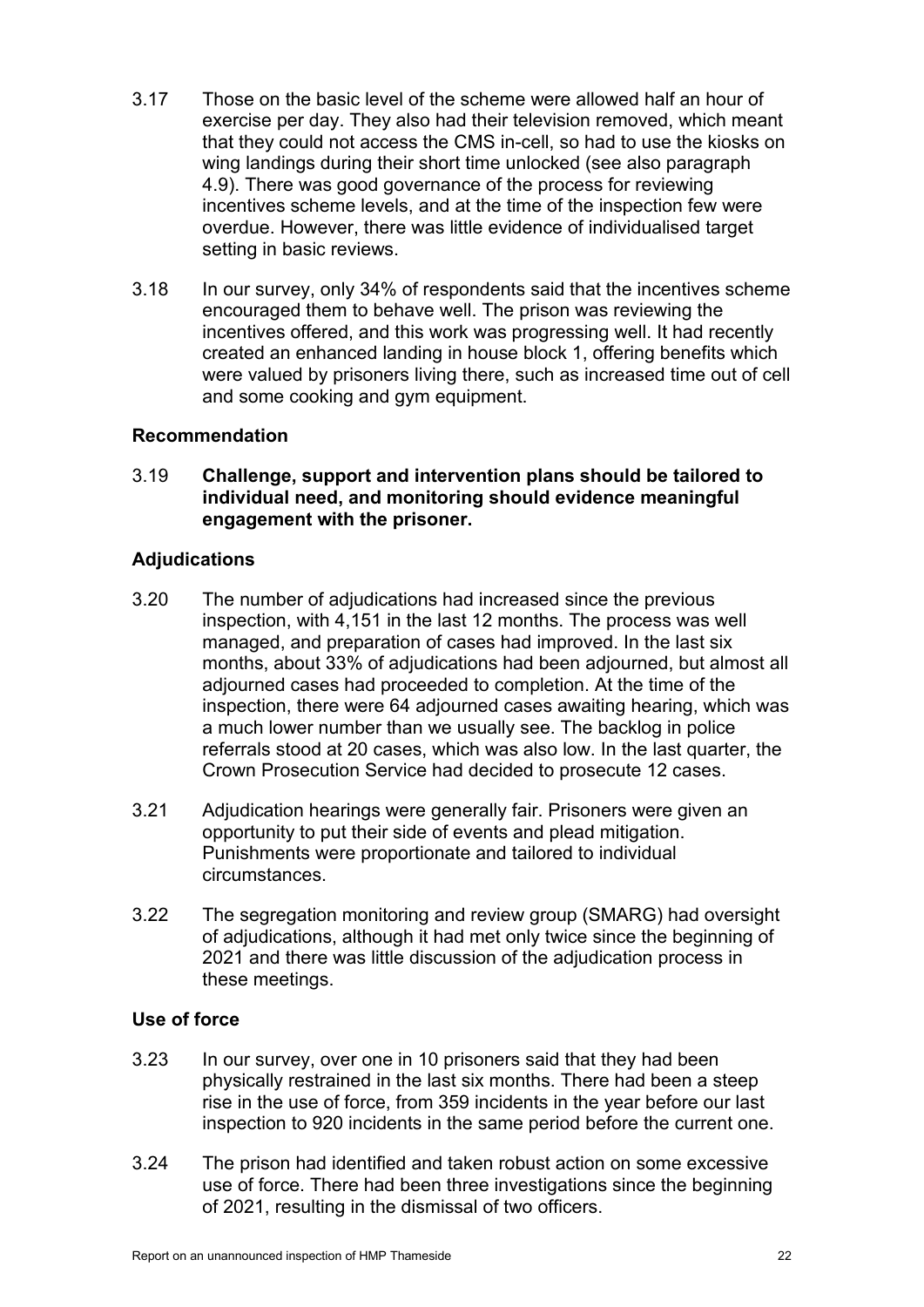- 3.25 Despite this, governance arrangements remained poor. Although there was better completion of use of force documentation than previously, some reports still lacked detail and sufficient justification. We found discrepancies in some accounts of incidents which had not been identified in management checks (see key concern and recommendation [1.59\)](#page-13-0).
- 3.26 Oversight had been undermined by the failure of staff to use body-worn cameras. The prison had worked hard to address this and had recently introduced better camera technology. Our sampling of incidents showed that cameras were now being used in almost 80% of incidents, compared with about 50% earlier in the year, which was much higher than we have seen in other prisons.
- 3.27 Use of force instructors told us that they no longer had sufficient time to scrutinise video footage of incidents. They could not produce data on the number of cases they had reviewed, but we were told that in recent months this had been very low. An administrator looked at footage for a small number of incidents, but she was not trained for the role. We were told that she would refer any concerning incidents to managers, but there was no record of any referral being made (see key concern and recommendation [1.59\)](#page-13-0).
- 3.28 Our review of use of force incidents showed insufficient de-escalation of incidents. There were also repeated examples of poor practice, creating unnecessary risk to staff.
- 3.29 Officers now carried batons. These had been drawn on 21 occasions in the year to the end of September 2021. The prison was unable to produce data on the number of baton strikes made.
- 3.30 The monthly use of force committee had met only twice in the last six months. Footage of incidents had not been reviewed in either of these meetings. Data presented to these meetings showed that force had been used disproportionately on black and minority ethnic prisoners (see also paragraph [4.36\)](#page-35-0). In our survey of prisoners with mental health problems, 18% said that they had been restrained, compared with 3% of their counterparts. The prison's limited analysis of data left it illequipped to explain this result.

## **Segregation**

- <span id="page-22-0"></span>3.31 The prison had worked hard to reduce the number of prisoners segregated. A total of 440 had been segregated in the last 12 months, compared with 642 in the same period before our last inspection. The average length of time held on the unit was 11 days. During the inspection, two prisoners on an assessment, care in custody and teamwork (ACCT) case management document were being held on the unit, but there were exceptional circumstances to justify this.
- 3.32 Most cells were in a reasonable condition, with much less graffiti than at the time of the previous inspection. Communal areas of the unit were clean, spacious and had natural light, but exercise yards were cramped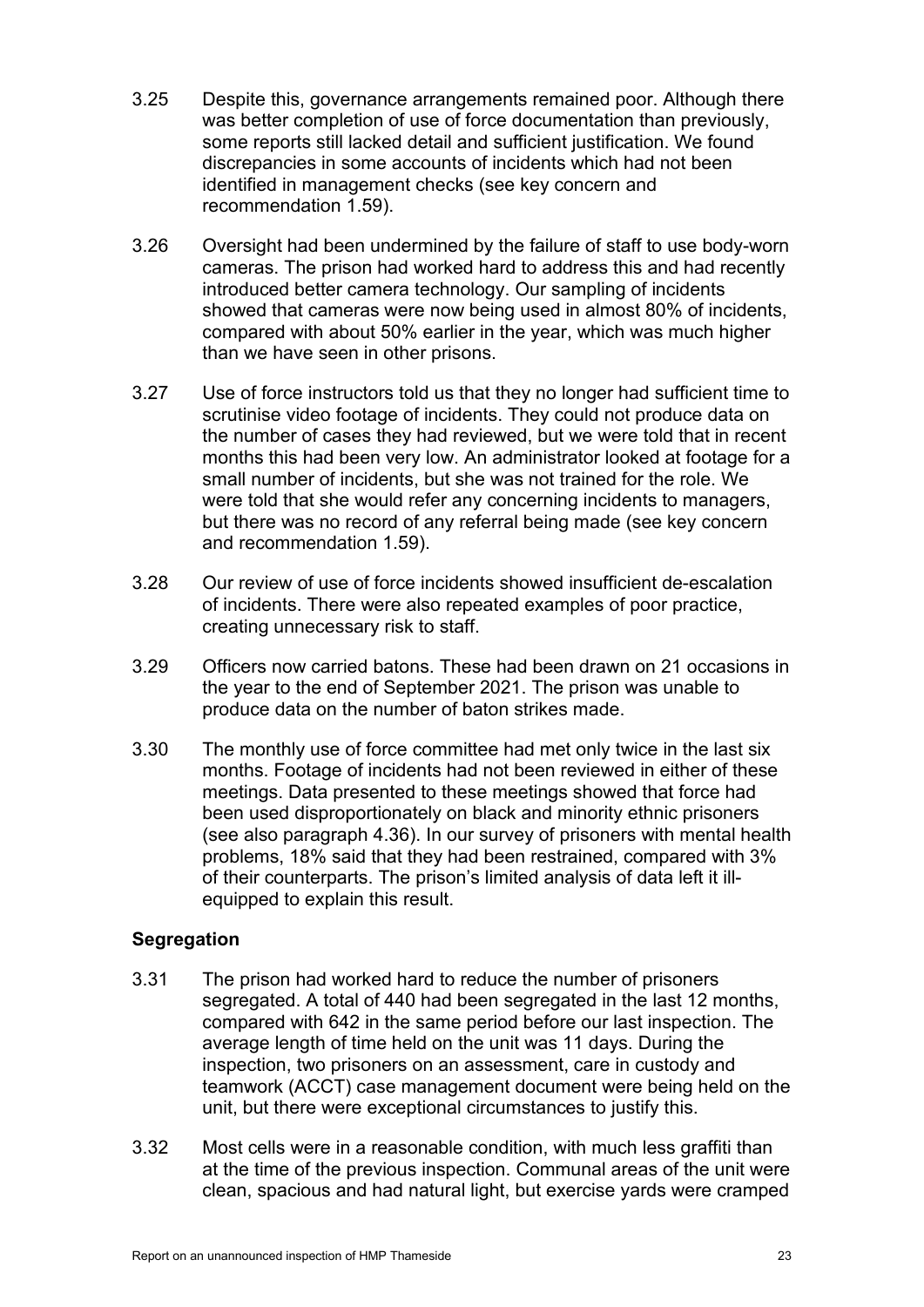and austere. The regime was poor, but there were in-cell telephones and showers. Segregated prisoners were given puzzles, radios and books to occupy them, and half an hour's exercise a day, although it was rare for them to be allowed to exercise together. Meals were still served at cell doors rather than prisoners collecting them from the servery.

- 3.33 Relationships between officers and prisoners on the unit were relaxed, and better than at the time of the last inspection. The forensic psychology team was providing invaluable support to the unit. It assisted with the recruitment of segregation staff and provided quarterly one-to-one meetings with them, to help them to manage stress and maintain resilience.
- <span id="page-23-0"></span>3.34 Segregation reviews were timely, but lacked meaningful target setting to address poor behaviour. Prisoners segregated for longer periods now had reintegration plans, but these were insufficiently tailored to individual need. However, some good work was developing with the forensic psychology team to support reintegration.
- <span id="page-23-1"></span>3.35 Special accommodation had been used on eight occasions in the last 12 months, which was not excessive. There was a more proportionate approach to prisoners thought to have secreted prohibited items than at the time of the last inspection.
- 3.36 Only two SMARG meetings had been held in 2021. There was insufficient documented action on data showing the disproportionate segregation of black prisoners (see also paragraph [4.36\)](#page-35-0).

## **Recommendation**

<span id="page-23-2"></span>3.37 **Subject to risk assessment, segregated prisoners should be able to collect their meals from the servery, exercise together and have access to suitable regime activities.** (Repeated recommendation 1.53)

## **Security**

Expected outcomes: Security and good order are maintained through an attention to physical and procedural matters, including effective security intelligence and positive staff-prisoner relationships. Prisoners are safe from exposure to substance use and effective drug supply reduction measures are in place.

3.38 Security arrangements, including procedural security, were generally proportionate. In the documents we examined, there was suitable risk assessment of prisoners being escorted to hospital. All new arrivals were strip-searched on arrival and then body scanned, with no individualised risk assessment for this double measure (see also paragraph [3.2\)](#page-18-1).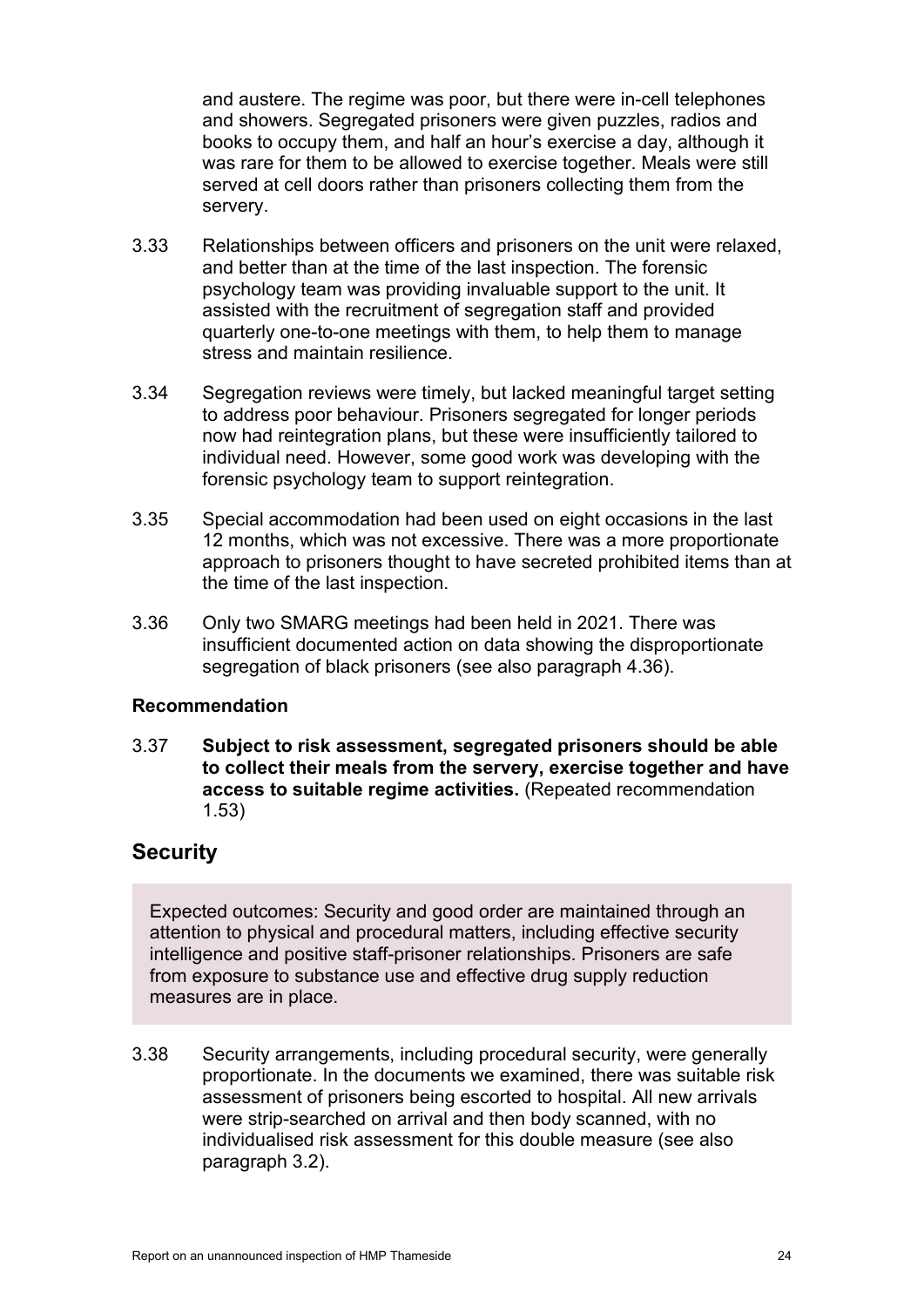- <span id="page-24-0"></span>3.39 The flow of intelligence had reduced since the last inspection, from an average of 575 intelligence reports a month to an average of 378. In part, the prison considered this a consequence of the limited regime offered during the pandemic, but the team also believed that it resulted from poor staff confidence in reporting. It had been working closely with residential staff to address this and reporting had increased considerably in the previous three months.
- 3.40 As a result of staff shortages, there was a backlog of 389 intelligence reports which had not been acted on. Reports were triaged, to make sure that they were prioritised appropriately. Mandatory cell searches were reasonably productive.
- 3.41 There was good inter-agency work to manage extremist prisoners and those vulnerable to radicalisation. There was effective joint working with the on-site police and the safer prisons and gangs teams, and also with the police and the Her Majesty's Prison and Probation Service anti-corruption unit. Four former staff members had been convicted of corruption in the previous year. There was also some good preventative work. Nine members of staff considered vulnerable to conditioning had been interviewed, to determine appropriate follow-up action and support.
- 3.42 In our survey, just over a quarter of respondents said that it was easy to get illicit drugs in the prison, which was similar to the figure at comparator prisons. There were monthly drug strategy meetings, with reasonable attendance by most key agencies. The national suspension of mandatory drug testing had left the prison without reliable data on drug use.
- 3.43 Apart from acquiring a body scanner, the prison had taken too long to address weaknesses in supply reduction work. Most drug finds were identified in incoming mail by drug detection dogs, although dogs were not always available in the post room. It had also taken too long to arrange the update of the mailroom drug scanner.

# **Safeguarding**

Expected outcomes: The prison provides a safe environment which reduces the risk of self-harm and suicide. Prisoners at risk of self-harm or suicide are identified and given appropriate care and support. All vulnerable adults are identified, protected from harm and neglect and receive effective care and support.

## **Suicide and self-harm prevention**

3.44 There had been two self-inflicted deaths at the prison and two 'nonnatural' deaths since the last inspection. The prison was addressing recommendations made by the Prisons and Probation Ombudsman (see also paragraph [4.57\)](#page-38-0).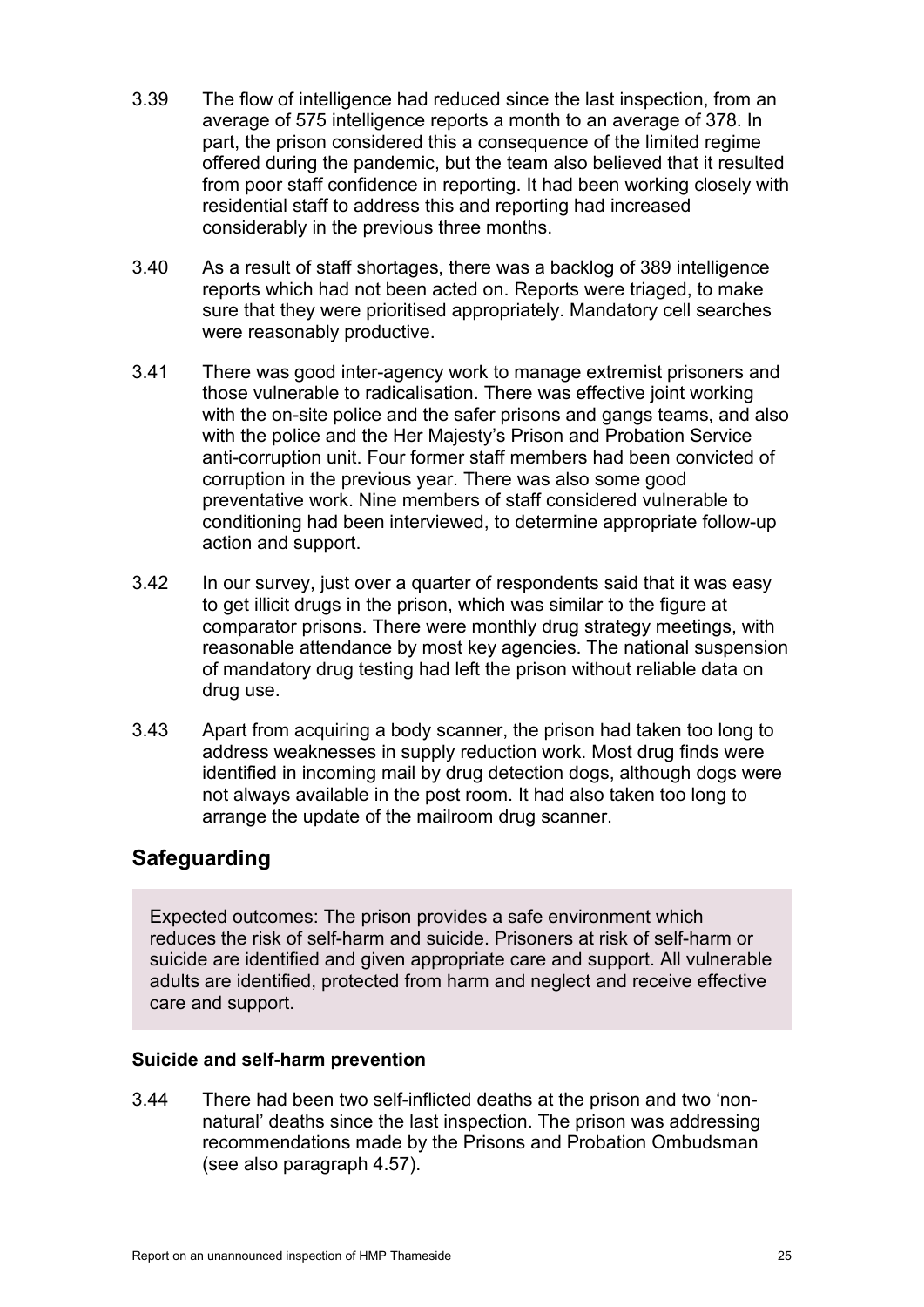- 3.45 Since the last inspection, there had been a slight increase in the number of incidents of self-harm, from 403 to 478 over the previous 12 month-period, although there had been a clear downward trend in selfharm in the last year. Positively, the establishment had the third lowest level of self-harm when compared with similar prisons.
- 3.46 The prison had a strong, comprehensive strategy for reducing selfharm. Most notably, it had introduced a grading scale to review levels of self-harm and tailor resources and support for prisoners proportionately. There was good use of data analysis and the monthly safer prisons meeting was well attended, although there was too little evidence of this driving change.
- 3.47 There were proactive efforts to make sure that ACCT documents were opened appropriately. Information sheets had been distributed, to guide staff when considering an individual for additional support, and staff had received training in ACCT version 6. In our survey, only 57% of prisoners who had been on an ACCT said that they had been well cared for. However, most of those we spoke to who were currently on an ACCT said that they valued the additional layer of support provided. The quality of ACCT documentation was mixed and too often poor. The triggers were not followed by coherent and completed action plans. Case reviews lacked multidisciplinary attendance, even when some stakeholders were integral to the action plan. It was concerning to see numerous gaps; for example, there were often no wing staff summaries or supervisor checks.
- 3.48 There was clear evidence of actions being followed up at the SIM (see paragraph [3.12\)](#page-20-1), and individual cases were explored in depth.
- 3.49 The Listeners scheme (whereby prisoners trained by the Samaritans provide confidential emotional support to fellow prisoners) had been paused during the height of the pandemic and then slowly reintroduced, and recently had been fully reinstated. The prison had recruited more Listeners, and they were supported well by the Samaritans lead. Several of them told us that some staff did not facilitate their visits when requested, and this diminished confidence in the scheme. In our survey, less than a third of respondents said that it was easy to speak to a Listener. Listeners also said that in some instances they were not afforded sufficient privacy when supporting other prisoners. The scheme was underused, although the prison had begun to deliver staff workshops and publicise it. As a result of in-cell telephony, prisoners could access the Samaritans phoneline more easily than previously.

## **Recommendation**

3.50 **Assessment, care in custody and teamwork (ACCT) documents should be completed comprehensively, with coherent and complete action plans and all summaries and observations filled out.**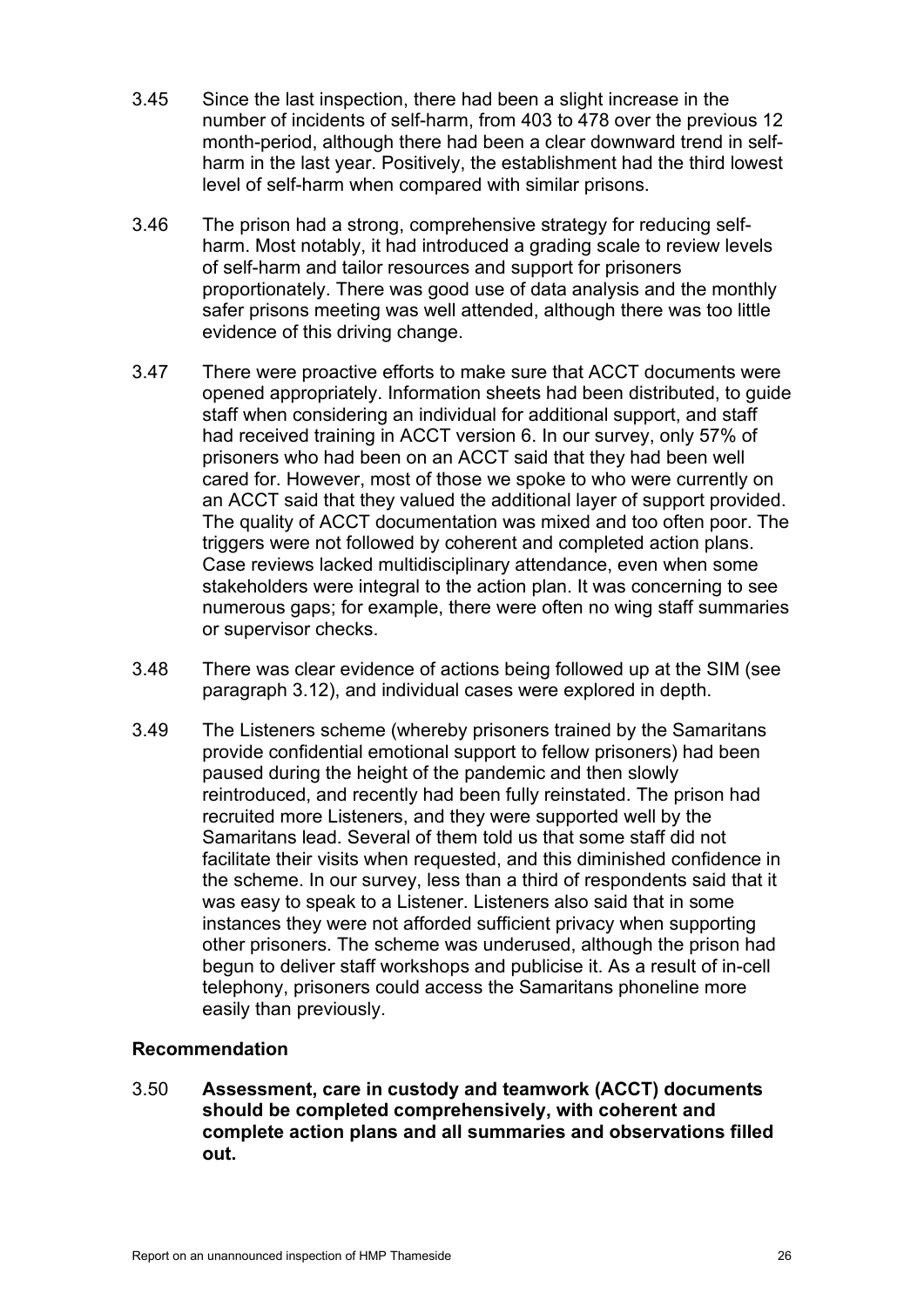## **Protection of adults at risk (see Glossary of terms)**

3.51 The safeguarding policy outlined links with the local authority and made note of the referral process for any adults at risk. The adult safeguarding referral process was well established and robust. Referrals were logged and discussed at the SIM (see paragraph [3.12\)](#page-20-1), which was the main forum for identifying and discussing prisoners at risk. Attendees at the SIM included workers from community agencies, which facilitated information sharing.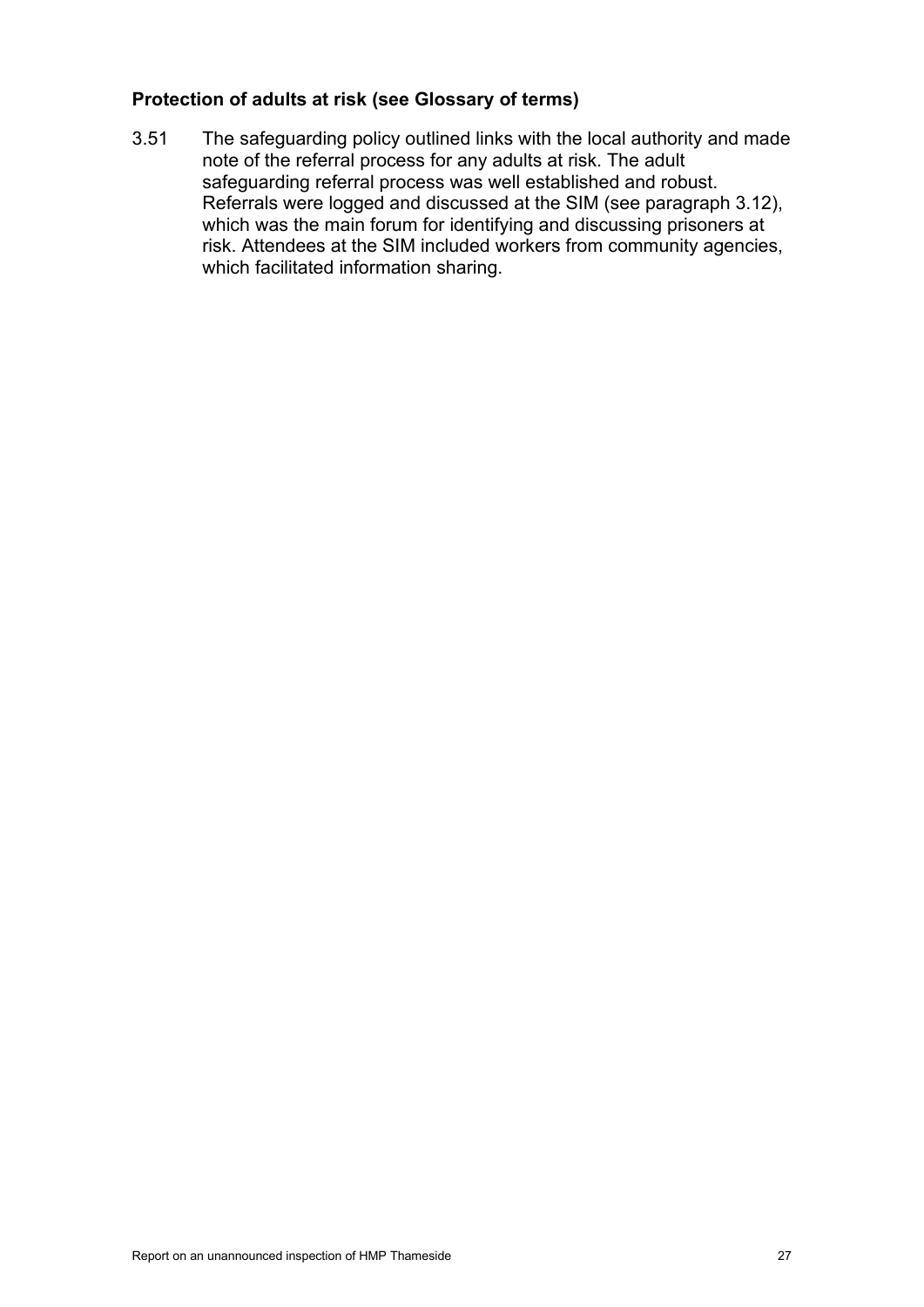# <span id="page-27-0"></span>**Section 4 Respect**

**Prisoners are treated with respect for their human dignity.**

## **Staff-prisoner relationships**

Expected outcomes: Prisoners are treated with respect by staff throughout their time in custody and are encouraged to take responsibility for their own actions and decisions.

- 4.1 Although, in our survey, only 65% of respondents said that staff treated them with respect, the relationships that we observed were generally positive. We saw some proactive and supportive interactions, and instances where staff were familiar with prisoners and their needs. However, some prisoners told us that staff were sometimes unhelpful or abrupt, and that less experienced staff were sometimes unable to resolve problems effectively. We saw some instances of staff failing to challenge low-level rule breaking, such as bad language and play fighting.
- 4.2 Younger prisoners who responded to our survey were more negative about staff, with just 43% of those under 25 saying that staff treated them with respect. Young prisoners that we spoke to told us that some staff did not understand the issues they faced and were quick to discipline them rather than discussing problems.
- 4.3 Catch 22 staff from the offender management unit were visible on the wings and we saw them having in-depth conversations with prisoners on their caseload, which was appreciated by these individuals.
- 4.4 Minimal key work (see Glossary of terms) had taken place during much of the pandemic, but it had resumed in the previous few months. In October 2021, 72% of prisoners had an allocated key worker and over 1,700 sessions had taken place, around a third of the total number planned. The records we sampled showed that the regularity and quality of key work were variable; although some showed good engagement with prisoners, and efforts to help them resolve their problems, others were cursory and did not demonstrate meaningful contact.
- 4.5 A mentoring scheme, which allowed experienced staff to support newer recruits, was helpful. The programme was focused on developing staff skills in engaging with prisoners and was supported by prison leaders.

## **Recommendation**

4.6 **The key worker scheme should be applied consistently, with regular interaction that should be recorded fully in prisoners' electronic case notes.**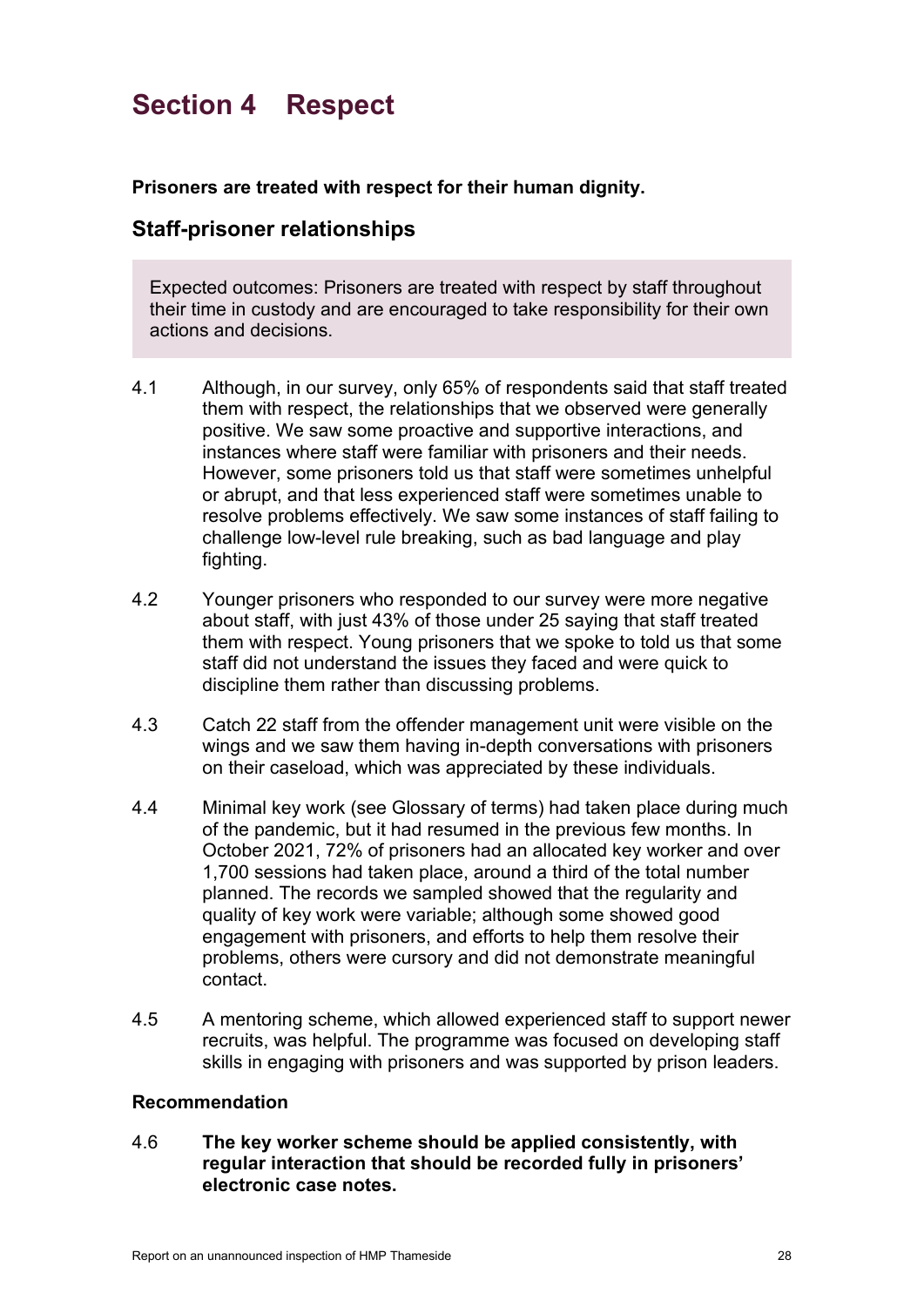# **Daily life**

Expected outcomes: Prisoners live in a clean and decent environment and are aware of the rules and routines of the prison. They are provided with essential basic services, are consulted regularly and can apply for additional services and assistance. The complaints and redress processes are efficient and fair.

## **Living conditions**

4.7 Communal and outdoor areas in the prison were clean and tidy, with little damage or litter. Most cells were in good order, and the recent programme of cell repainting had addressed issues with graffiti. As a result of improved facilities management, problems such as broken observation panels and out-of-use cells had reduced.



#### **A wing**

4.8 No prisoners lived in overcrowded conditions, but we found that some convicted prisoners continued to share cells with those on remand. Each cell had a shower and a toilet, and in our survey 99% of respondents said that they could shower every day. However, because of the fabric of this bathroom area, many toilets appeared dirty, and we saw some cells with inadequate privacy screening.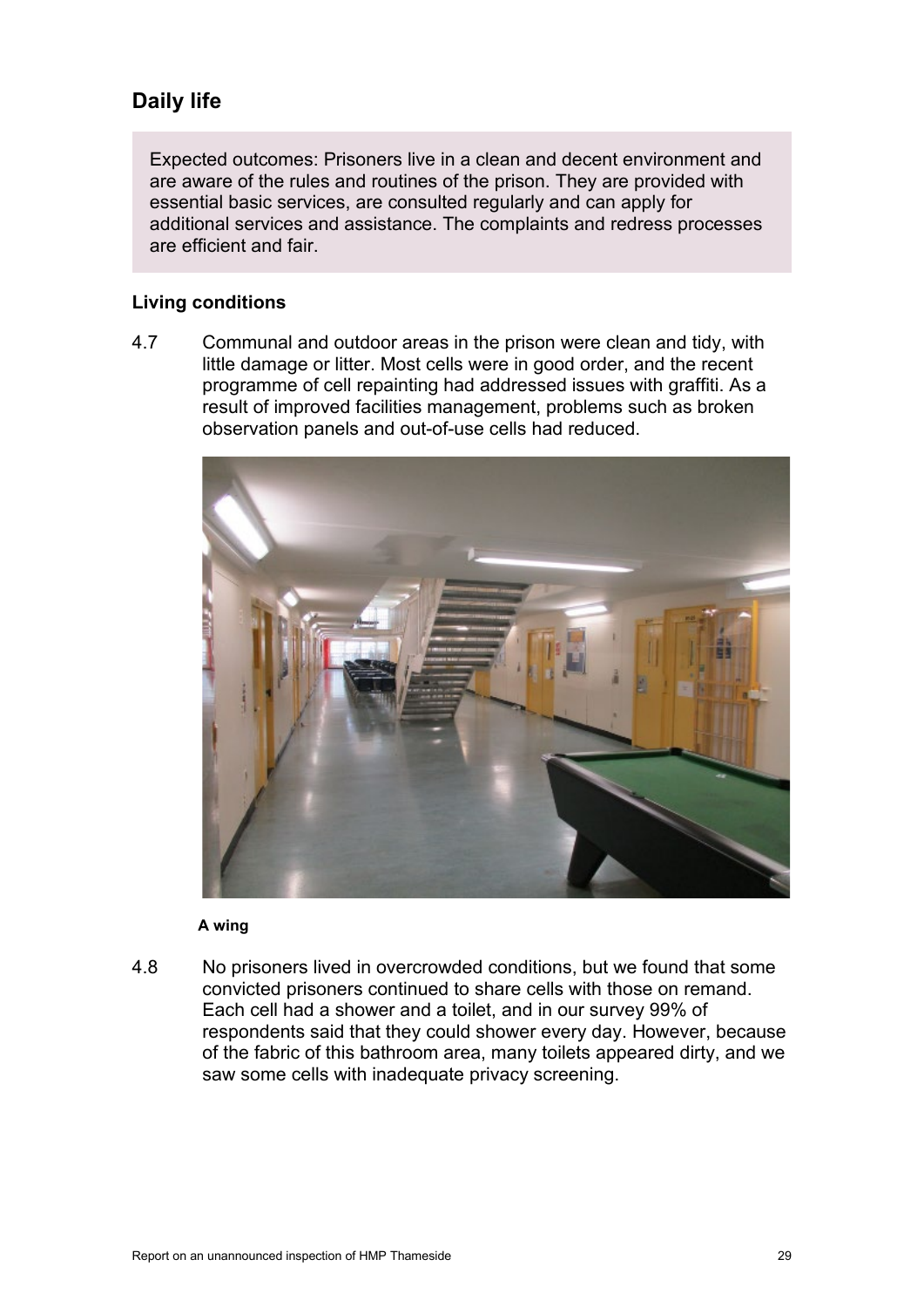

#### **An in-cell toilet on B wing**

<span id="page-29-0"></span>4.9 Prisoners appreciated having a telephone in their cell, as well as access to the custodial management system (CMS), enabling them to submit applications, place prison shop orders, select meals and book visits electronically. We spoke to many prisoners whose CMS terminals were not functioning because of equipment being broken or the ongoing upgrade to the system causing software issues, reducing their ability to perform basic functions. As a result of reduced time out of cell, access to CMS kiosks on the wings was also often limited.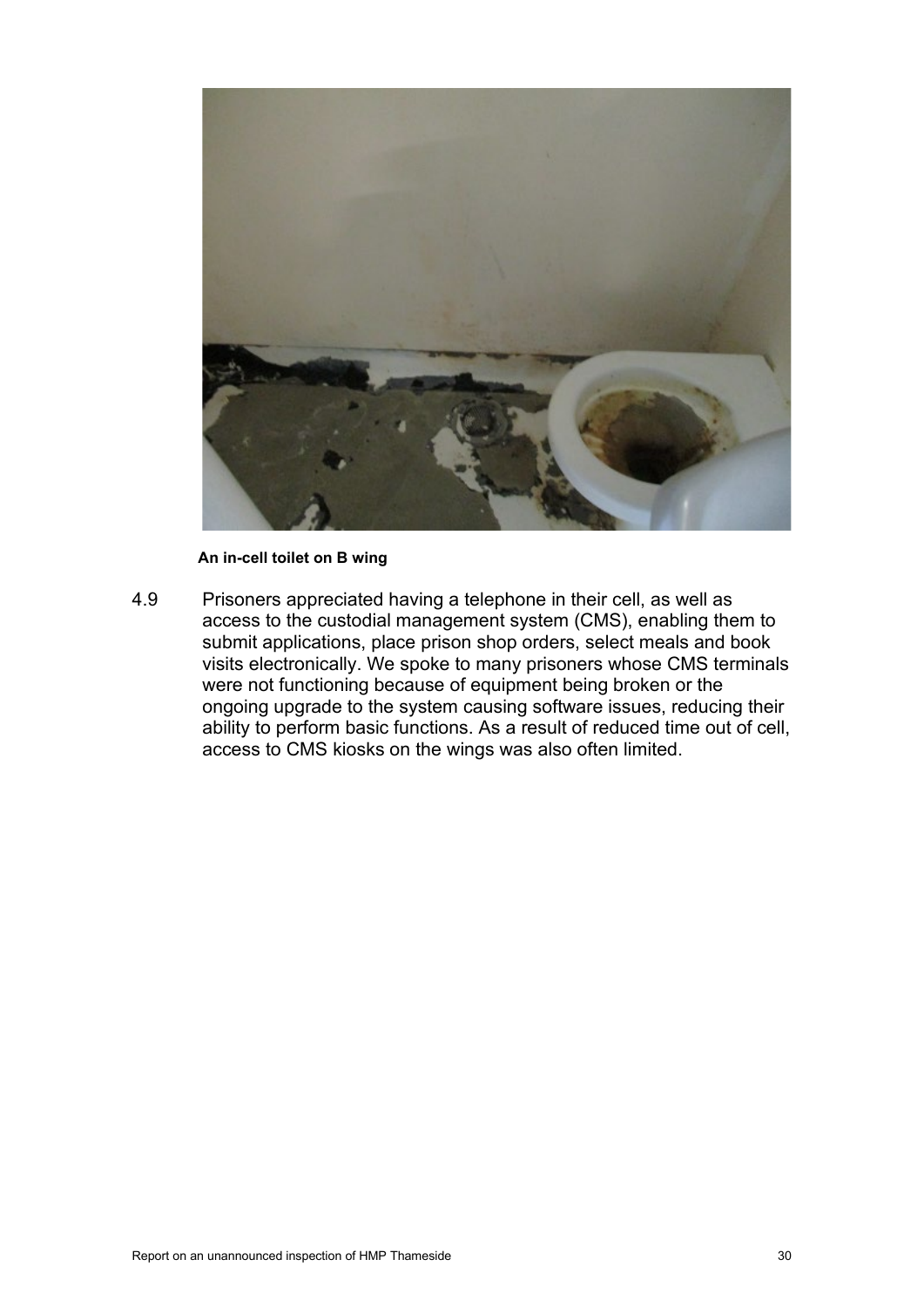

#### **A CMS kiosk on the wings**

- 4.10 In our survey, only 40% of prisoners said that they had enough clean clothing, and 49% that they could access clean sheets each week, both figures being lower than at similar prisons. We saw working laundry facilities and some clean sheets being delivered, but we also came across prisoners who had inadequate suitable clothing, who told us that they were not always able to access clean items.
- 4.11 There were ongoing problems with the cell call bell system. In our survey, just 11% of respondents said that their cell bell was usually answered within five minutes, and the bells that we tested were not answered promptly. Prison data showed that most cell bells had been answered within five minutes, but because of problems with the computer system used to monitor cell bells and some system failures, it was unclear how comprehensive these data were. Staff who monitored cell bells were frustrated with the current system, and some prisoners we spoke to expressed concerns about how quickly their cell bells would be answered in an emergency.
- 4.12 Prisoners could receive parcels containing property once a year, which had to be handed in during their first 30 days at the prison. However, those who had arrived during the pandemic, during which this facility had been suspended, had not been permitted to receive property retrospectively, which had caused frustration.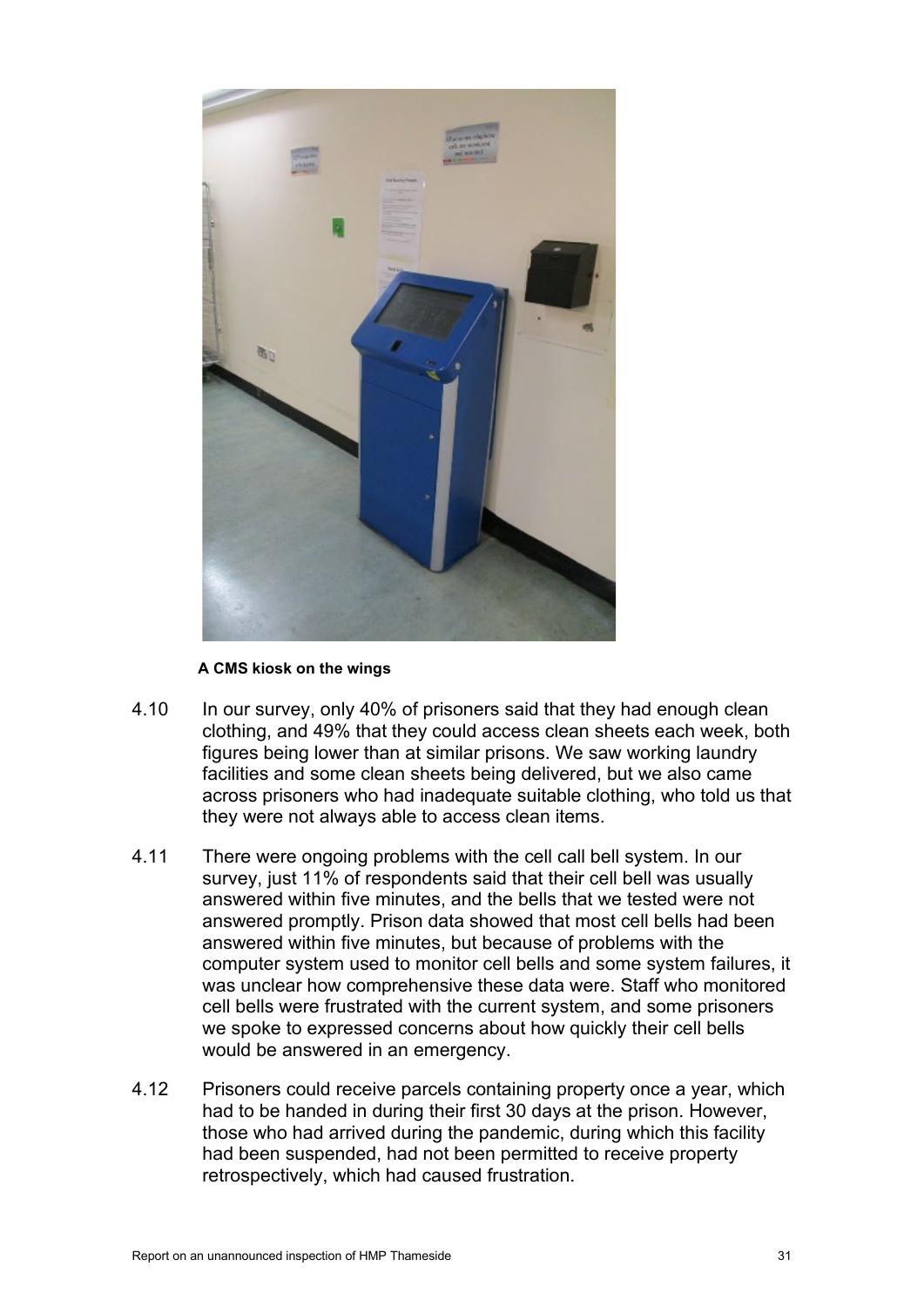## **Recommendations**

- 4.13 **Remand prisoners should not share cells with convicted prisoners.**
- <span id="page-31-0"></span>4.14 **The prison should make sure that all prisoners are able to access the custodial management system regularly and that the in-cell technology is repaired promptly when broken.**
- 4.15 **Cell call bells throughout the prison should be answered within five minutes.** (Repeated recommendation 2.8)

### **Residential services**

4.16 Prisoners were positive about the food at the establishment. In our survey, 60% of respondents said that the quality of the food was good, which was much higher than we usually see. The food we saw being served was varied and well portioned, and religious and dietary needs were well catered for. There had been some problems with kitchen utensils being used to serve both halal and non-halal food; however, new cabinets, with clearly marked utensils, had been installed recently.



#### **A servery area on the wings**

- 4.17 Due to the suspension of educational activities during the COVID-19 pandemic (see paragraph [5.11,](#page-48-0) and key concern and recommendation [1.63\)](#page-14-0), not all prisoners who were working in food service had received the necessary health and safety training.
- 4.18 Prisoners could order from the prison shop once a week, and new prisoners could make their first order promptly after their arrival. However, for certain products there were limits on the volume that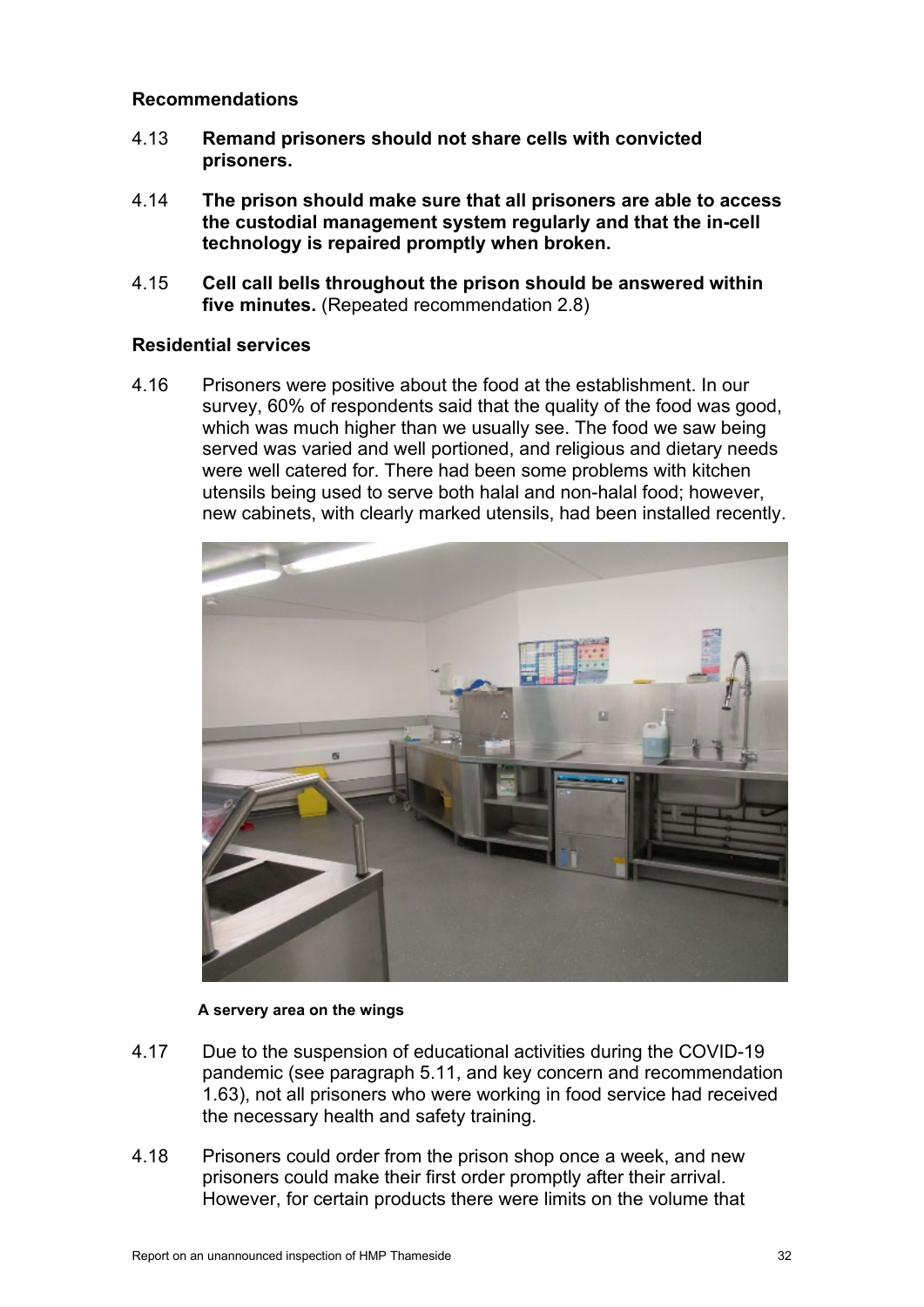could be ordered each week, which frustrated prisoners. There was still a lack of healthy food options available on the prison shop list.

## **Prisoner consultation, applications and redress**

- 4.19 Arrangements for prisoner consultation were well developed. Prisoner representatives attended weekly meetings, which fed into monthly forums where issues were discussed with managers and actions developed. Minutes from these meetings showed that they were reasonably well attended and covered a range of topics. However, the representatives told us that meetings often did not result in meaningful action. The action logs we saw did not always record concrete actions or specific areas of progress.
- 4.20 The prison received high numbers of applications. Over 130,000 had been submitted in the previous few months. Managers monitored response times and undertook quality assurance on responses. In our survey only 52% respondents said that it was easy to make an application; this was largely because of problems with the CMS system (see paragraph [4.9](#page-29-0) and recommendation [4.14\)](#page-31-0).
- 4.21 The prison had received 701 complaints in the previous six months. Records showed that 82% of these had received a timely response, and managers quality assured responses. Much of this assurance was focused on the standards set out in the prison's contractual agreements and not always on the tone and suitability of the response. There was some useful analysis of trends in the topic of complaints, but meetings to discuss this had not taken place in the previous few months.
- 4.22 Prisoner confidence in the complaint system was low. In our survey, only 40% of prisoners said that it was easy to make a complaint, and, of those who had, only 18% said that these were dealt with fairly. Prisoners told us that they were reluctant to complain as they did not feel that issues would be investigated or addressed properly. The sample of complaints that we reviewed included responses of variable quality, with some engaging with the issue raised and explaining the outcome, but others being brief and lacking in empathy. The responses to confidential complaints about incidents involving staff were weak, and often did not provide a full explanation of the actions that had been taken.
- 4.23 The library contained a range of legal texts, which prisoners were supported to access when needed. They could also apply to use 'access to justice' laptop computers.
- 4.24 In-person legal visits had continued to take place during the pandemic, and 2,188 had taken place in the previous six months. The prison's legal visits rooms were fit for purpose, but some legal visits continued to take place in the social visits area, which lacked confidentiality.
- 4.25 The new video conferencing centre offered a valuable resource. It contained 14 rooms for use for legal visits, police interviews, and court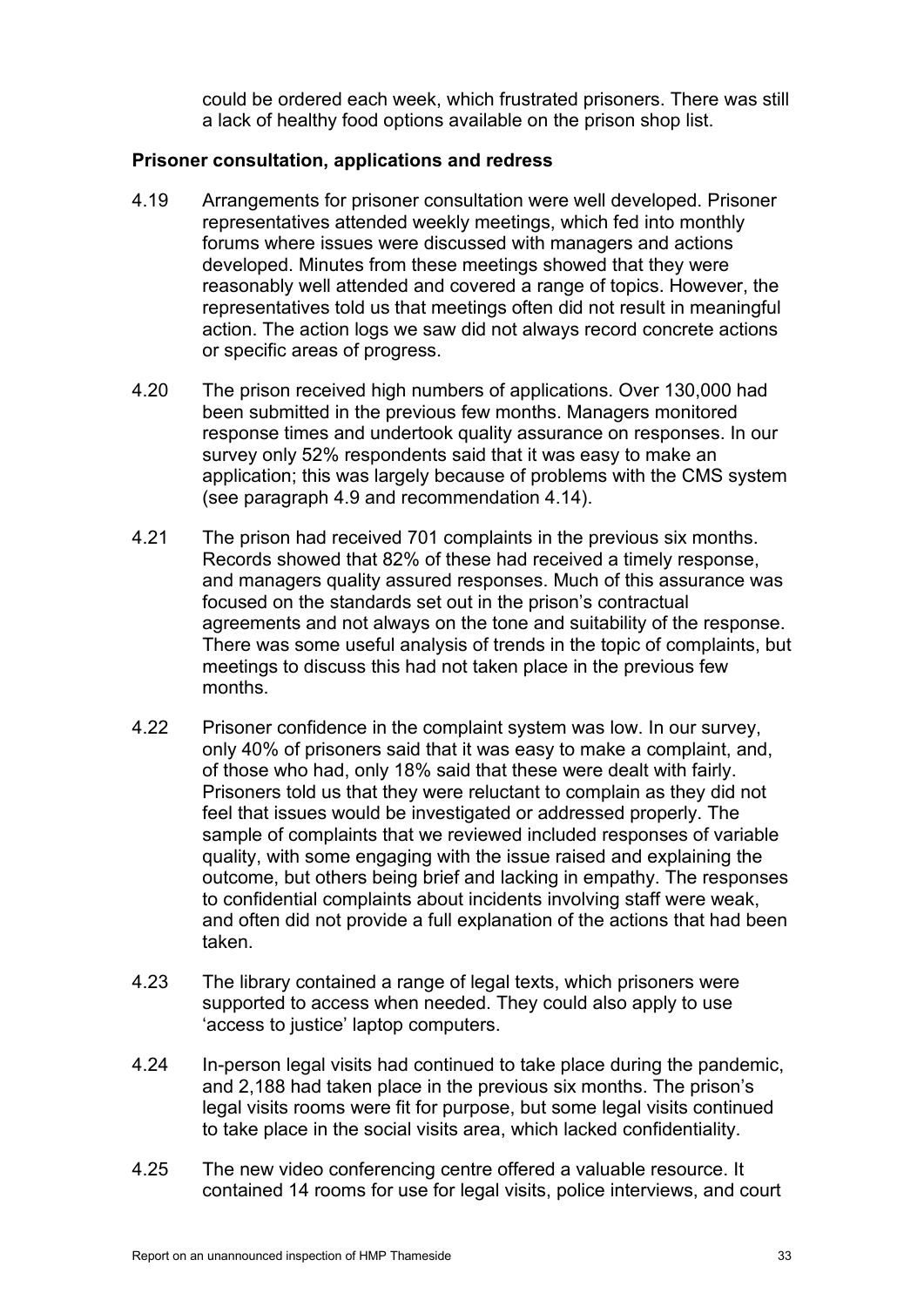and parole hearings. Almost 900 calls had taken place from the facility in October 2021. Prisoners appreciated that legal representatives could call them directly in their cells.



**Newly refurbished video conferencing facilities** 

4.26 There was no bail information officer, despite the large population of remand prisoners. However, prison offender managers (POMs) responded to applications about remand and bail via the 'remand advice service'. POMs could also help prisoners with bail applications and refer them to support services, but this assistance had to be requested, and records showed that few had applied for it in recent months, which was a missed opportunity.

## **Equality, diversity and faith**

Expected outcomes: There is a clear approach to promoting equality of opportunity, eliminating unlawful discrimination and fostering good relationships. The distinct needs of prisoners with particular protected characteristics (see Glossary of terms) and any other minority characteristics are recognised and addressed. Prisoners are able to practise their religion. The chaplaincy plays a full part in prison life and contributes to prisoners' overall care, support and rehabilitation.

## **Strategic management**

4.27 The strategic oversight of equality was limited and needed a higher profile, and more resourcing and vigour. There was a general policy, which had been updated in March 2021, but no tailored strategy setting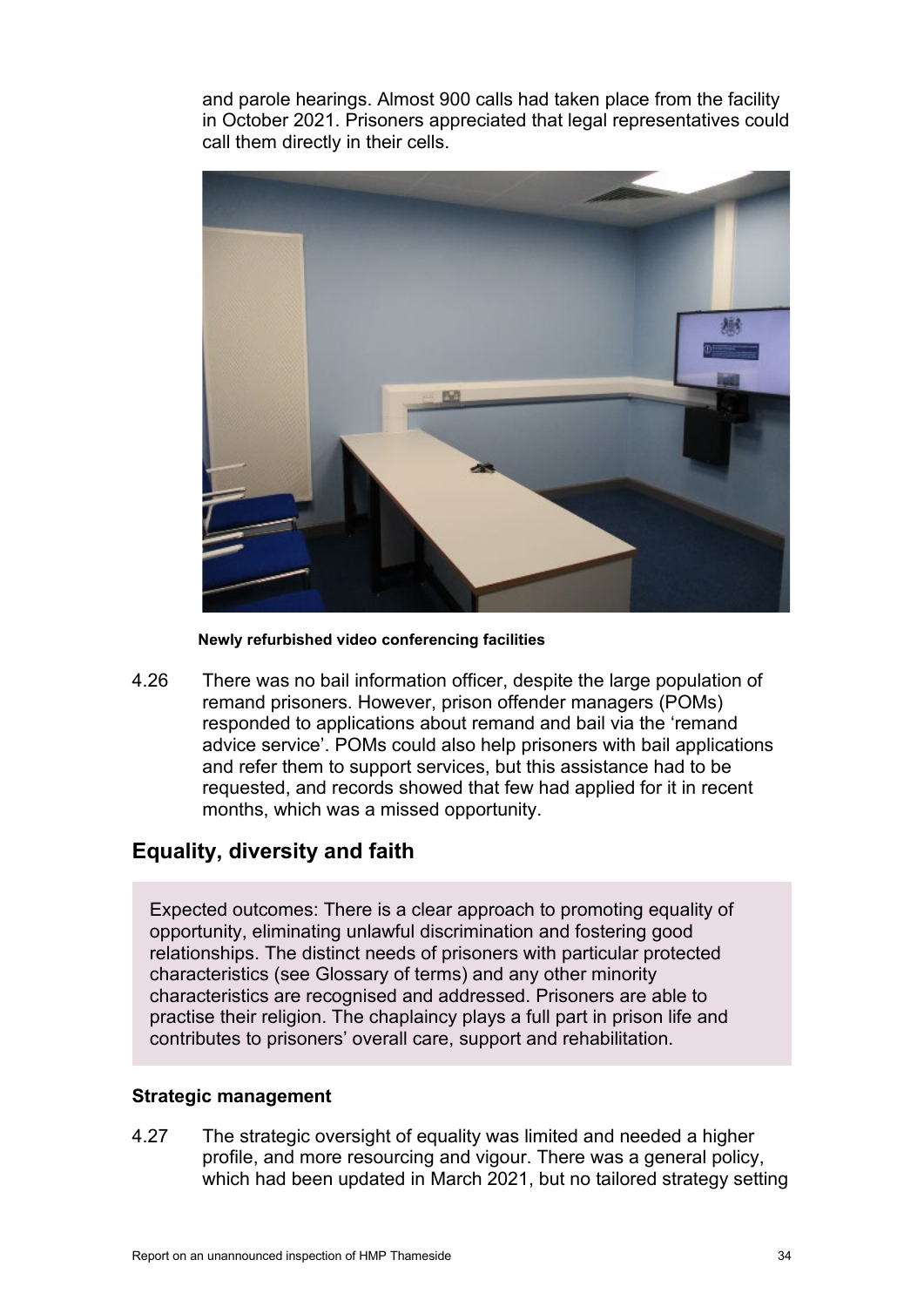out Thameside's vision, key priorities for improvement, or how success would be measured.

- 4.28 The diversity and equality action team (DEAT) had continued to meet and was reasonably well attended, although few substantive actions were generated. Until September 2021, the full-time equality manager had been supported by a custodial officer. However, there were now gaps in provision, as a result of the impact of staff illness, crossdeployment of officers and a vacancy in the team.
- 4.29 Named senior managers were responsible for leading each relevant protected characteristic, but little work had taken place. Forums had been suspended for much of the pandemic. Surveys had been used to engage with some prisoners within protected groups, but not all. The lack of regular consultation left the prison poorly placed to understand the needs and experiences of some prisoners, especially given the high turnover of the population.
- 4.30 Analysis of data to identify potential disproportionate treatment of prisoners did not take place systematically or drive coordinated action planning or change for prisoners across all protected groups. Some equality monitoring data were discussed at the DEAT, but minutes of meetings indicated that this was not in any depth and that the analysis was limited mostly to discrimination incident report forms (DIRFs).
- 4.31 In the previous 12 months, over 138 DIRFs had been submitted. Investigations and responses were thorough, clear and respectful, and a sample was reviewed for quality assurance both internally and independently, by the Royal Borough of Greenwich social care team. However, there were long delays in DIRFs being collected from the wings, impacting on the timeliness of responses and prisoners' confidence in the system.
- 4.32 A team of prisoner care and support orderlies also worked as diversity representatives. They received good training and oversight by the Royal Borough of Greenwich and Change, Grow, Live (CGL) to make sure that they undertook their roles appropriately. Those we spoke to enjoyed their jobs and said that they felt well supported.
- 4.33 Recent developments to engage with groups such as the Zahid Mubarek Trust, Inside Belief and the Irish Council for Prisoners Overseas were promising steps forward in the prison's efforts to promote diversity and inclusion.

#### **Recommendation**

4.34 **Leaders should make sure that equality and diversity work has sufficient oversight, resourcing and profile, so that they can understand and address the experiences and support needs of prisoners from protected groups.**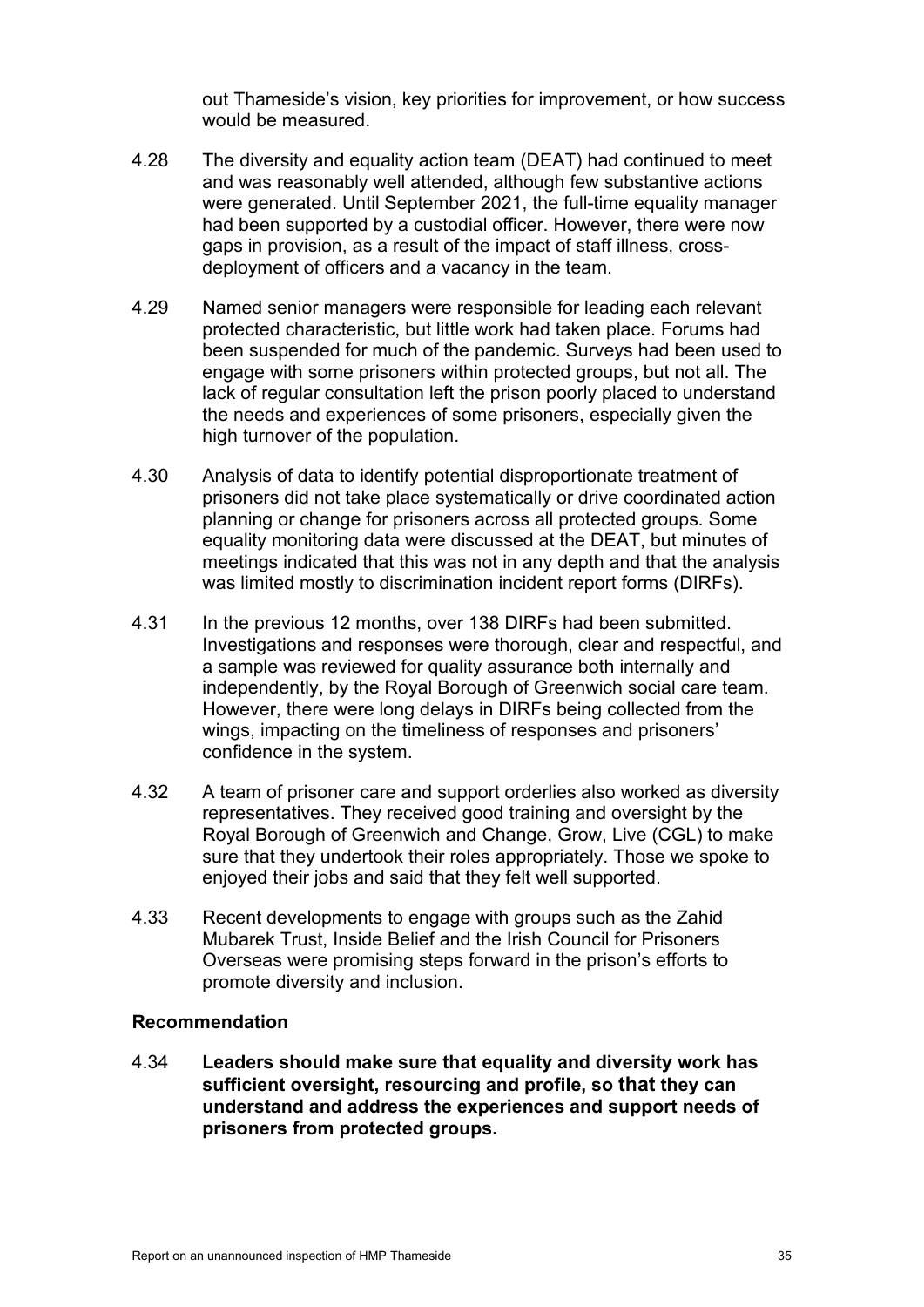## **Protected characteristics**

- 4.35 Prisoners in most protected groups reported similar treatment and conditions to their counterparts in most of our survey questions.
- <span id="page-35-0"></span>4.36 About two-thirds of prisoners identified as black and minority ethnic. Our survey showed no substantial difference in these individuals' perceptions of treatment when compared with white prisoners. Some recent data showed an over-representation of black prisoners in incidents involving the use of force (see also paragraph [3.31\)](#page-22-0) and in segregation (see also paragraph [3.37\)](#page-23-2), and a possible inequity in attaining enhanced status in the incentives scheme, and the prison needed to do more to understand why. There was little consultation with black and minority ethnic prisoners and it was unclear what actions, if any, had been taken following their feedback to a survey which had been distributed earlier in 2021.
- 4.37 In our survey, 4% of respondents said that they were from a Gypsy, Roma and Traveller (GRT) community. A survey had been distributed to them earlier in the year, and more recently three prisoners had attended a forum facilitated by the Irish Council for Prisoners Overseas. While this number was low, there was evidence of meaningful discussions, and prisoners were provided with copies of the *Traveller Times*, easy-read literature, prayer books and contact cards for organisations supporting Irish and GRT prisoners.
- 4.38 About a quarter of the population were foreign nationals and about 39 of these were being detained beyond the end of their sentence, under Home Office immigration powers. Both the foreign nationals coordinator and a solicitor's firm, paid for by the prison to provide free, independent legal advice on immigration issues, had continued to offer face-to-face help and support throughout the pandemic. Links with the Irish Embassy had recently been established, but engagement from other embassies had been less forthcoming.
- 4.39 Home Office immigration staff were still not providing a full-time service and there were no imminent plans to do so, leaving too many prisoners and detainees unsupported. Face-to-face contact with them was limited and wing surgeries were still suspended. Legal paperwork was issued in English and often not served to prisoners with enough time for them to understand, agree to or appeal against its implications.
- 4.40 C wing 'uppers' continued to house most foreign national prisoners, which helped with mutual aid and support. Professional telephone interpreting services were reasonably well used, particularly by health care and reception staff. There was a diverse workforce and some staff spoke a range of languages, which helped with more informal translation and interpretation. The in-cell CMS system was accessible to non-English-speakers, but the library did not stock enough books in other languages. Staff told us that a bespoke DVD channel for screening foreign national films was about to be launched.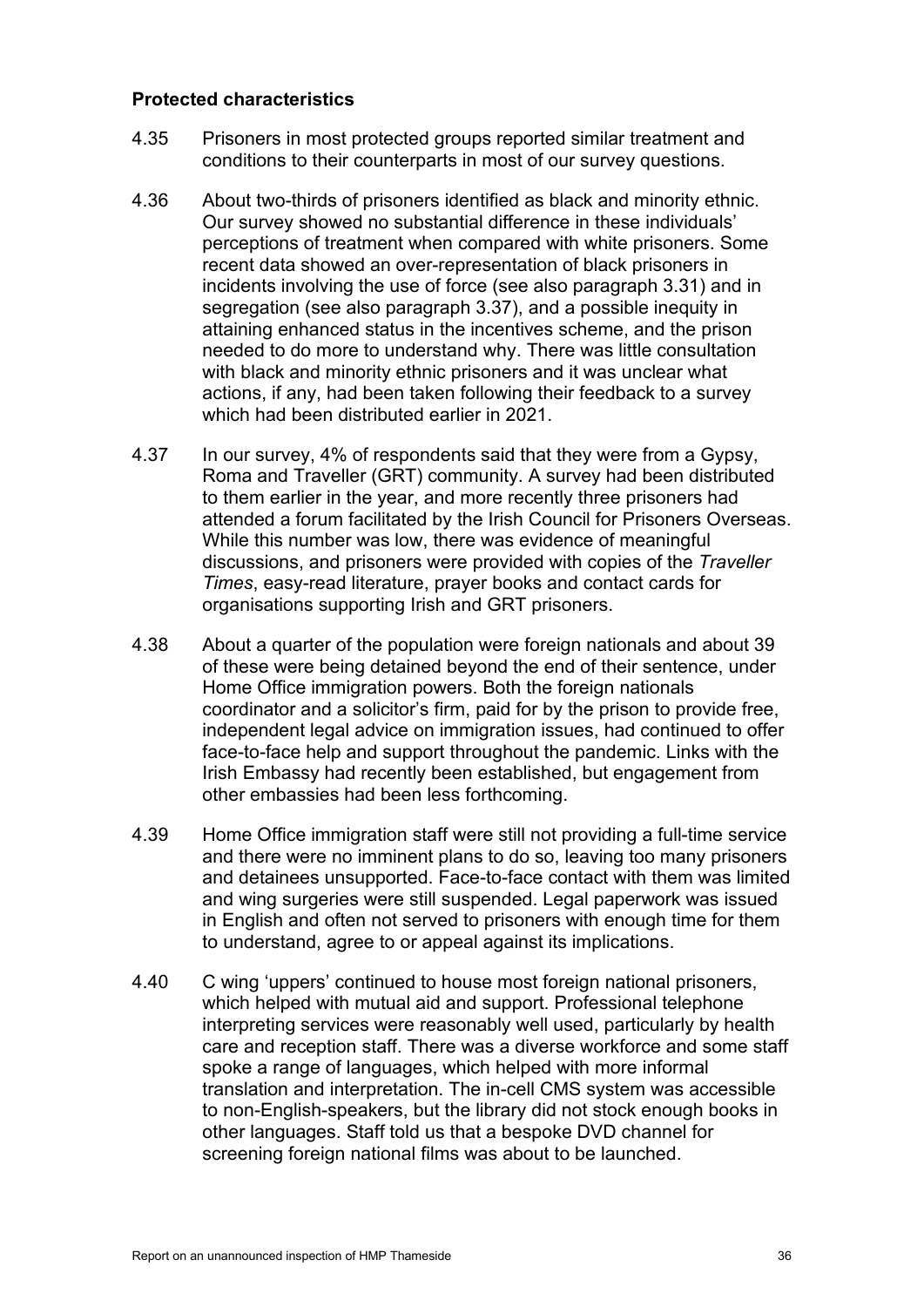- <span id="page-36-0"></span>4.41 The prison held a relatively young population, with about 40% under 30 years of age, 8% of which were under 21. About 13% of prisoners were over 50. Although limited, there had been some creative efforts to address the needs of young adults and older prisoners. Initiatives such as the bespoke equine intervention, run by the team of forensic psychologists, which brought horses on-site and offered a 10-session accredited programme in animal therapy for young adults (aged 18–25) (see also paragraph [6.28\)](#page-57-0), and the recent offering of the Duke of Edinburgh Award and 'Choices and Changes' were all positive. There were well-developed plans with Inside Belief (a group of community volunteers) to run forums, dementia training and one-to-one sessions with older prisoners, and gym equipment was due to be installed imminently on D wing 'uppers' (levels 3 and 4), where many older prisoners resided.
- 4.42 In our survey, 36% of respondents said that they had some form of disability, and this group reported more negatively in areas such as safety and the ease of making a complaint, which the prison needed to explore further. During the inspection, we found prisoners with disabilities receiving good care. Staff were aware of those who required personal emergency evacuation plans, and adaptions were provided for those who needed them. A team of orderlies was trained and well supported, and provided a valuable role in helping those with social care and mobility needs.
- 4.43 In our survey, 2% of respondents said that they were homosexual or bisexual. The prison had made reasonable efforts to celebrate LGBT History Month, but support forums remained suspended.
- 4.44 There were good multi-agency working relationships between the prison, probation service and courts to plan in advance for transgender prisoners' arrival at the establishment, and, overall, support for these individuals was generally good. Those we spoke to were mostly positive about the care they received, but one prisoner was more negative about staff and other prisoners' perceptions of her, and the ability to buy clothing and cosmetics from a wider range of catalogues was limited.

#### **Recommendation**

#### <span id="page-36-1"></span>4.45 **Foreign national prisoners and detainees should have timely access to information, help and face-to-face support.**

#### **Faith and religion**

- 4.46 The chaplaincy was committed, provided a valuable service and continued to be well integrated into daily prison life. The team was well led and resourced, covering all the faiths practised by prisoners.
- 4.47 In our survey, 62% of respondents who had a religion said that their religious beliefs were respected. The team had continued to offer a range of important pastoral support and care throughout the pandemic, which was appreciated by the prisoners we spoke to. Chaplains visited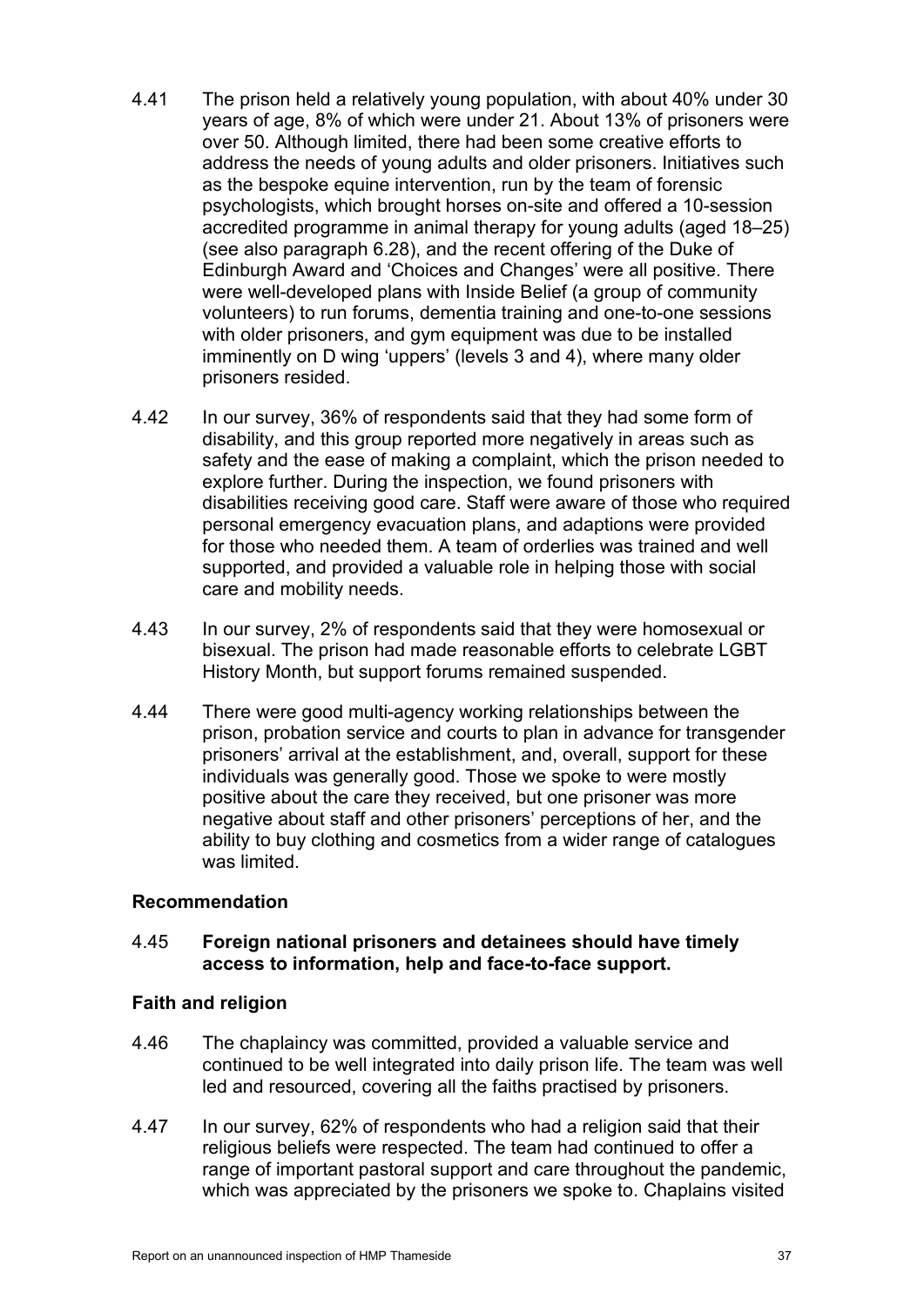all new arrivals and offered help for those due for release. They visited the segregation and inpatient units and attended reviews of those prisoners being supported through assessment, care in custody and teamwork (ACCT) case management.

- 4.48 Chaplains offered in-cell work packs and weekly written sermons for different faiths, and produced pre-recorded sermons for broadcast on the DVD channel. Good use was made of a computer tablet to enable prisoners to view funerals remotely.
- 4.49 The two adjoining multi-faith rooms were spacious and light. However, the prison had been too slow to resume corporate worship, which still remained suspended and was a source of frustration for many, particularly Muslim prisoners, who accounted for nearly a third of the population. Traditional celebrations for Ramadan and Eid had inevitably been affected by COVID-19 restrictions, but creative efforts had been made to provide prisoners with appliances to warm their food in the evening, to break their fast.
- 4.50 Some faith groups, such as Bible studies and Islamic and Sikh classes, had been reintroduced recently, which was welcomed, but links with community-faith based groups were underdeveloped.

# **Health, well-being and social care**

Expected outcomes: Patients are cared for by services that assess and meet their health, social care and substance use needs and promote continuity of care on release. The standard of provision is similar to that which patients could expect to receive elsewhere in the community.

4.51 The inspection of health services was jointly undertaken by the Care Quality Commission (CQC) and HM Inspectorate of Prisons under a memorandum of understanding agreement between the agencies. The CQC issued 'requirement to improve' notices following the inspection (see Appendix II: Further resources).

#### **Strategy, clinical governance and partnerships**

- 4.52 Oxleas NHS Foundation Trust ('Oxleas') had held the main health contract since April 2015, and this had been extended until the end of March 2023. There were regular pan-London partnership board meetings and a range of local governance meetings. The health needs analysis was out of date, but work was under way across London prisons to look at new health delivery models.
- 4.53 Aspects of partnership working with the prison had improved, particularly concerning the management of COVID-19, with positive interactions and contingencies established to manage the three outbreaks that the prison had experienced. This included good support and guidance from NHS England and Improvement, and the health protection team.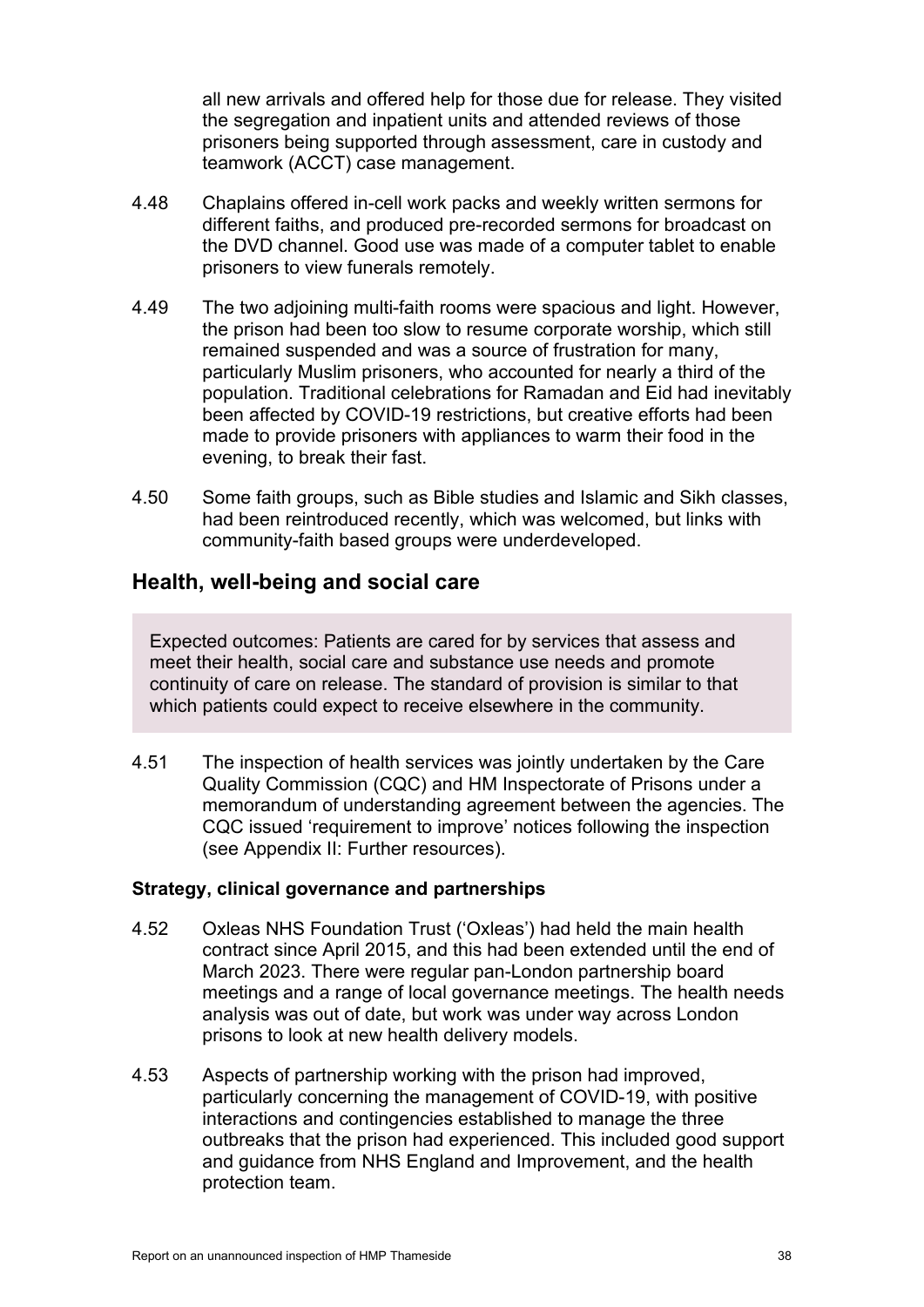- 4.54 Health services were well led by the interim head of health care and clinical managers, with some improvements and promising innovations. However, there were some aspects of medicine management that needed attention (see key concern and recommendation [1.61\)](#page-13-0).
- 4.55 In our survey, respondents were less positive than at similar prisons about access to and the quality of nursing, pharmacy and GP services. We observed polite and considerate interactions between health care staff and prisoners, but we also saw less respectful communications – for example, prisoners being addressed by their surnames. Prisoners told us that while most health staff were kind and supportive, some were abrupt and unhelpful. Health managers had started to address this, following their own patient surveys.
- 4.56 Clinical leaders were working hard to improve service delivery, and staff felt supported through managerial and clinical supervision. Staffing levels had been stretched at times, and regular agency and bank staff were used to cover any deficits. Mandatory training was well managed, and professional development opportunities were available.
- 4.57 There was a clear clinical incident reporting system, and serious incidents and trends were discussed at governance meetings. Oversight of the health recommendations from the Prisons and Probation Ombudsman death-in-custody reports was good and showed reasonable progress, with work ongoing. 'Embedded learning' sessions had been implemented, with the aim of improving aspects of service delivery.
- 4.58 There was now a confidential health care complaint process, but some of the responses we sampled were poor. Some did not address fully the issues raised, were curt in manner, were illegible and did not indicate how to escalate the complaint if the complainant was dissatisfied with the response. Prisoners who had been released or transferred were not provided with a response.
- 4.59 Generally, the clinic areas in the health care department and the inpatient unit were clean and tidy, and had achieved compliance with an infection prevention and control audit in September 2021, but the clinic rooms on the wings achieved only 83% compliance. There were several issues with the fabric of the building, including dents and cracks in the walls and flaking paint. Health care managers had raised this with the prison and were awaiting resolution.
- 4.60 Health care staff were trained in intermediate life support, and emergency response equipment was checked and maintained appropriately.

#### **Recommendations**

<span id="page-38-0"></span>4.61 **Responses to health care complaints should be polite, timely, address the issues identified and indicate how to escalate concerns if the complainant is not satisfied with the response they receive.**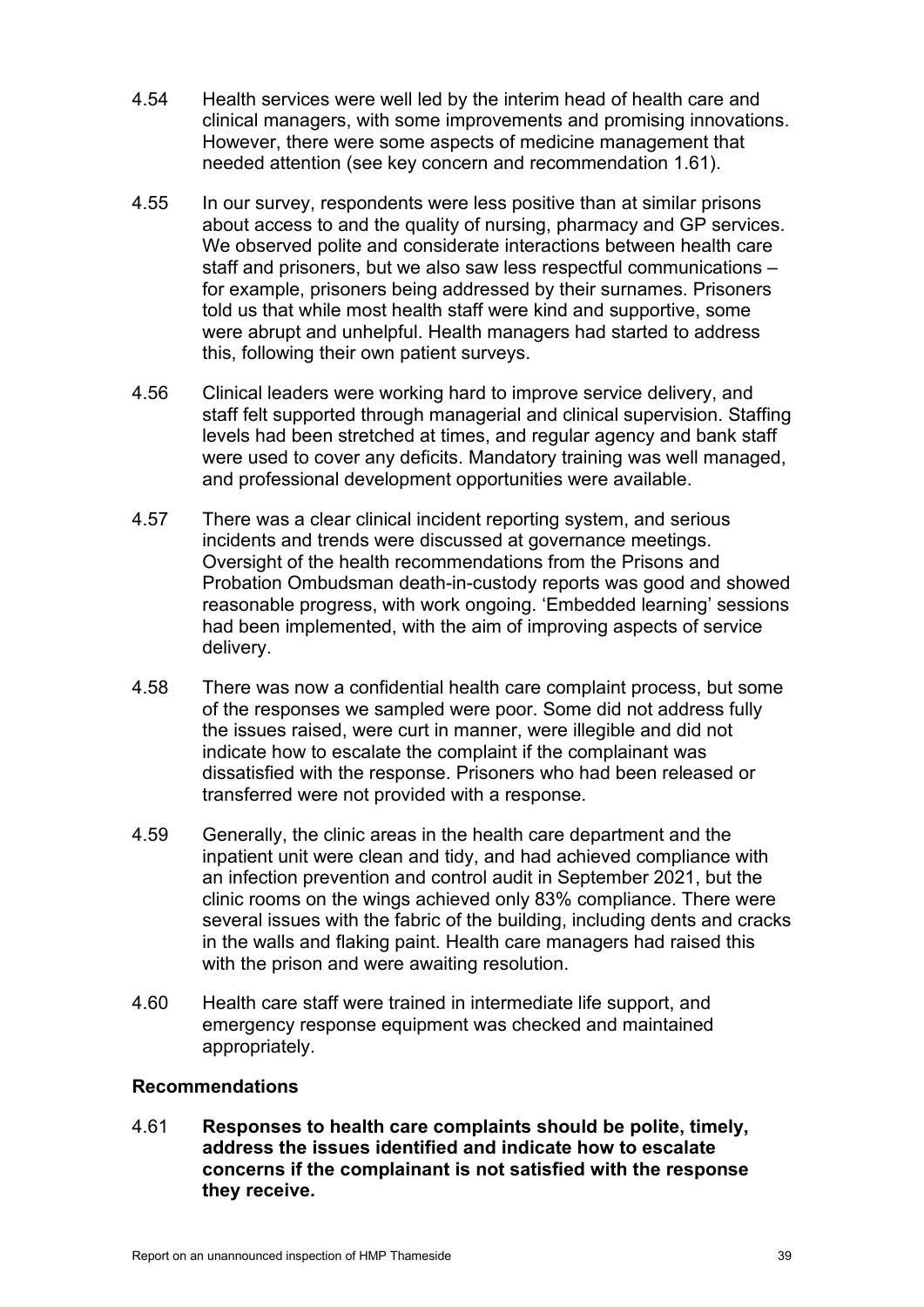#### <span id="page-39-0"></span>4.62 **All clinical environments should comply with infection control standards.**

#### **Promoting health and well-being**

- 4.63 The main health promotion focus since the start of the pandemic had been on managing COVID-19 and promoting the national vaccination programme. Uptake of the vaccine had been lower than expected, at around 40%, despite ongoing encouragement and education. Those requiring booster vaccinations had been identified and clinics were being planned. The influenza vaccination programme was under way.
- 4.64 The team used the CMS to promote health care initiatives, including those concerning COVID-19. Turning Point, which provided the substance misuse psychosocial service, displayed a wealth of information, in various languages, in the health care centre waiting room. Other health care information was displayed, and could be translated, but this was not well advertised.
- 4.65 National health screening programmes, such as for bowel cancer, were available, while blood-borne virus testing was offered to all new arrivals. A hepatitis specialist nurse attended regularly, providing liver scans, and support and treatment for patients with hepatitis C.
- 4.66 External sexual health services had resumed their clinics, and harm minimisation advice and supplies were available on an individual basis.
- 4.67 Wellbeing and sleep packs were available and there were around 20 health champions on the wings to help deliver health promotion initiatives.
- 4.68 Smoking cessation clinics ran daily, offering a six- to eight-week programme, with a range of nicotine replacement therapy offered.

#### **Primary care and inpatient services**

- 4.69 A registered nurse and a GP screened new prisoners in reception. We observed health care staff leaving the door to the screening room open, which compromised confidentiality, and there was no sink to enable staff to wash their hands. Professional telephone interpreting services were used by health care staff when needed, but a telephone was not available in one of the health care reception rooms. COVID-19 testing was undertaken on all new receptions.
- 4.70 New prisoners received a comprehensive secondary health care assessment within 72 hours of their arrival, and referrals to other services were made as required.
- 4.71 Prisoners could make health care appointments through the CMS, either in-cell or on the wing. However, this did not always work well (see paragraph [4.9\)](#page-29-0).
- 4.72 Improvements had been made in the management of prisoners with long-term conditions. Regular clinics were held, and a lead nurse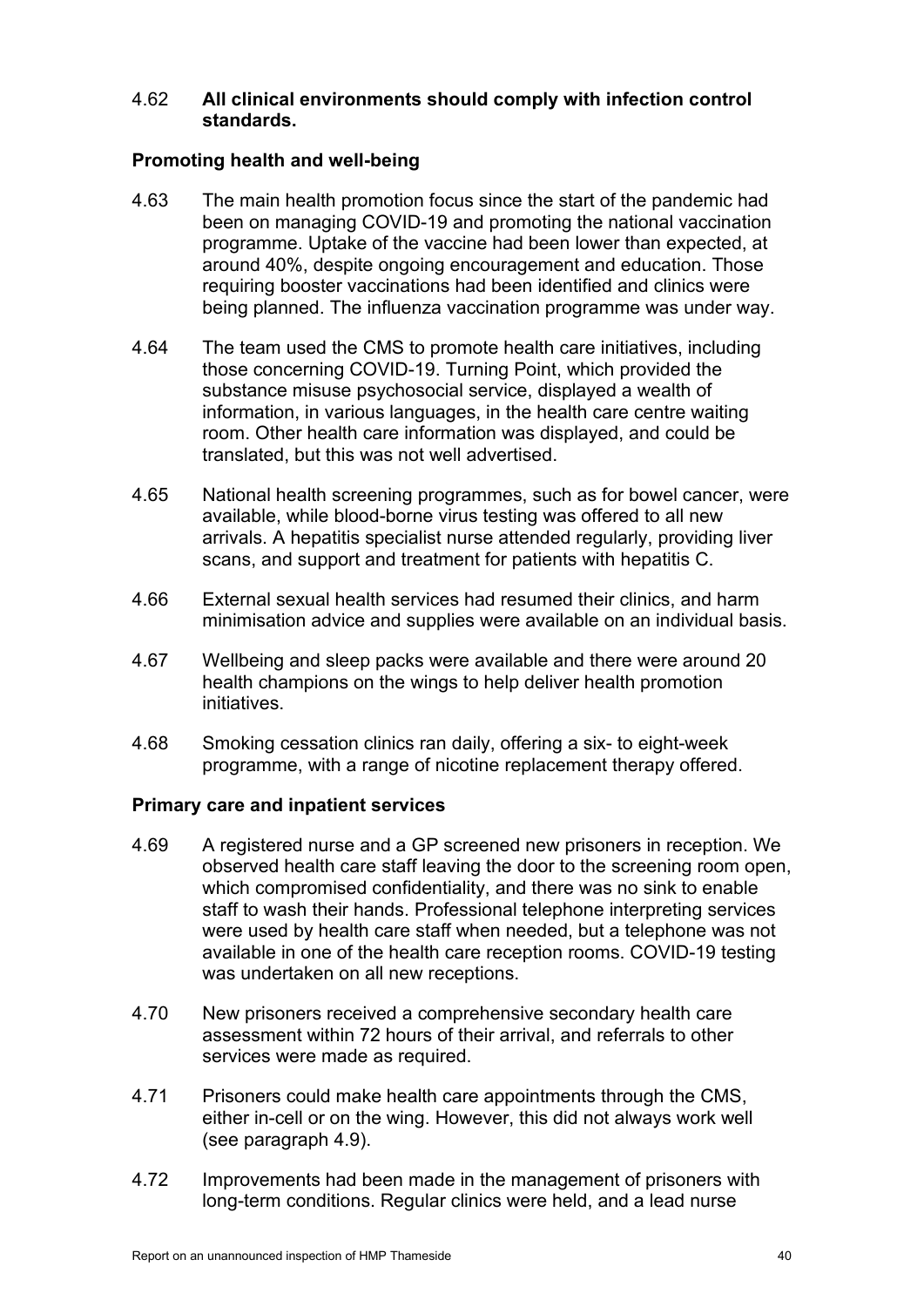assessed and monitored more complex cases. These prisoners had care plans, most of which were individualised and appropriate for patient need, although a small number lacked detail and needed personalisation.

4.73 A new visiting orthopaedic clinic had been established recently. The on-site diagnostic X-ray facilities were now fully functioning, and the interim head of health care was in the process of establishing a fracture clinic, as well as a small dialysis unit. This would enable prisoners to be assessed and treated on-site for a number of conditions, which would reduce the number of external hospital attendances and need for prison escorts.



**X-ray facilities in the health care centre** 

- 4.74 A GP could be seen for an urgent consultation on the same day, or within 14 days for routine appointments. Waiting lists for specialists were relatively short.
- 4.75 Pre-release consultations were arranged for patients being transferred or released, with an appropriate supply of medication if needed. Patients were provided with information about accessing health care services in the community.
- 4.76 The well-managed 18-bed inpatient unit, accommodating mostly mentally unwell prisoners, provided a clean and calm environment.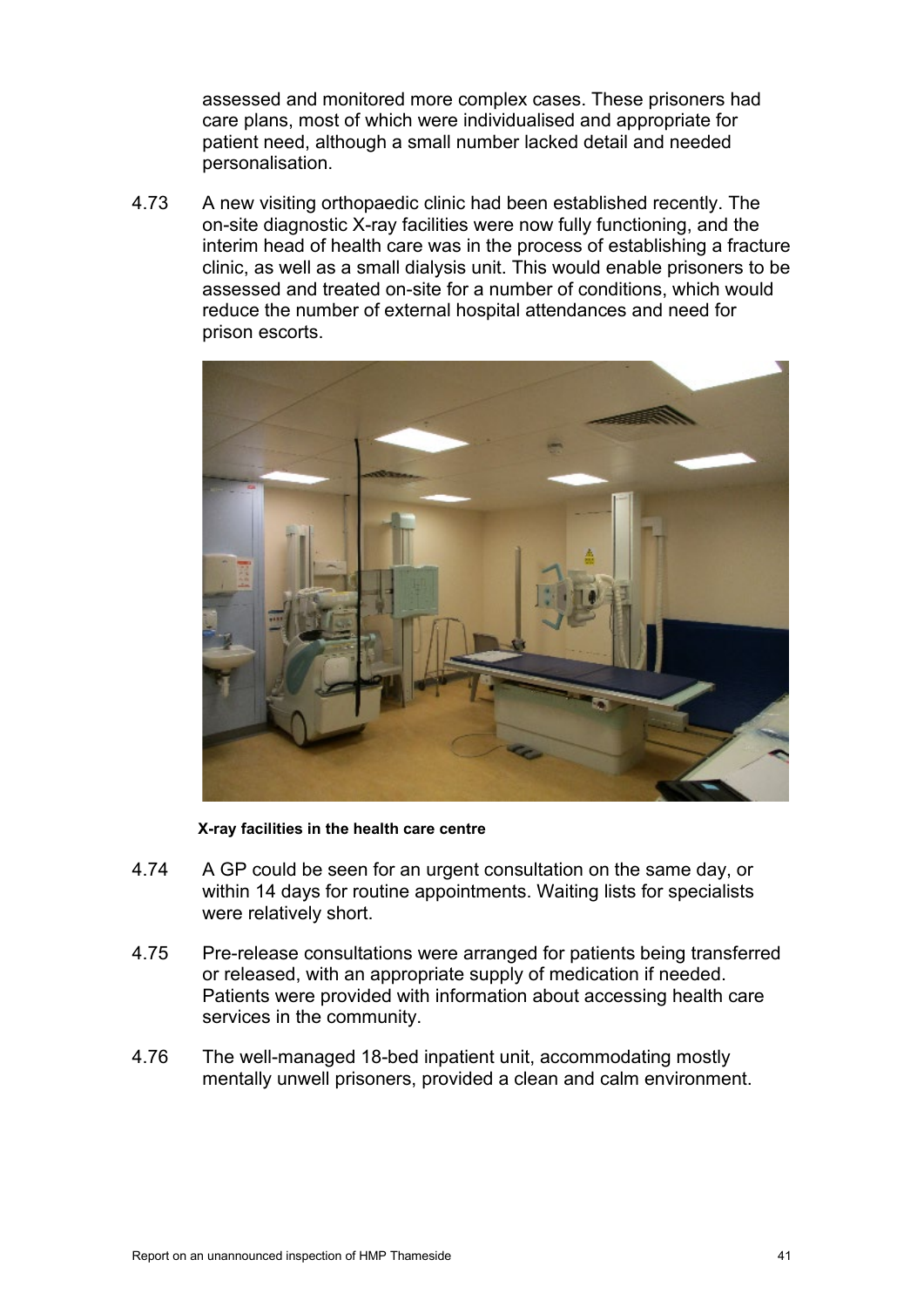

#### **Inpatient unit**

4.77 The unit had a waiting list of seven prisoners, whom the wing staff managed in partnership with the mental health team. All patients had individualised care plans and a daily comprehensive observation in their clinical records. The prisoners were complimentary of the care they received both from nurses and the officers on the unit. There were regular multidisciplinary team ward rounds. The therapeutic regime was implemented by an occupational therapist, who provided structured activities and time in the fresh air. Clinical notes demonstrated improved outcomes for those being held on the unit, with clear progression pathways to reintegrate those who were stabilised.

#### **Social care**

4.78 The Royal Borough of Greenwich commissioned a prison's social care service, provided by CGL, and there was a memorandum of understanding with the prison. CGL provided good care to prisoners assessed by the social care team as needing a social care package (see Glossary of terms) or peer support. Each had a care plan in their possession, and copies were available on the health records and in the social care office. Records of care were comprehensive. Those needing aids and equipment were assessed, and these were provided promptly from agreed sources. The nine prisoners currently receiving a care package were complimentary of the care they received. The service was advertised widely through posters and leaflets. Ten peer support workers were trained and supervised regularly. An advocacy service, provided by POhWer, was available for those who needed it.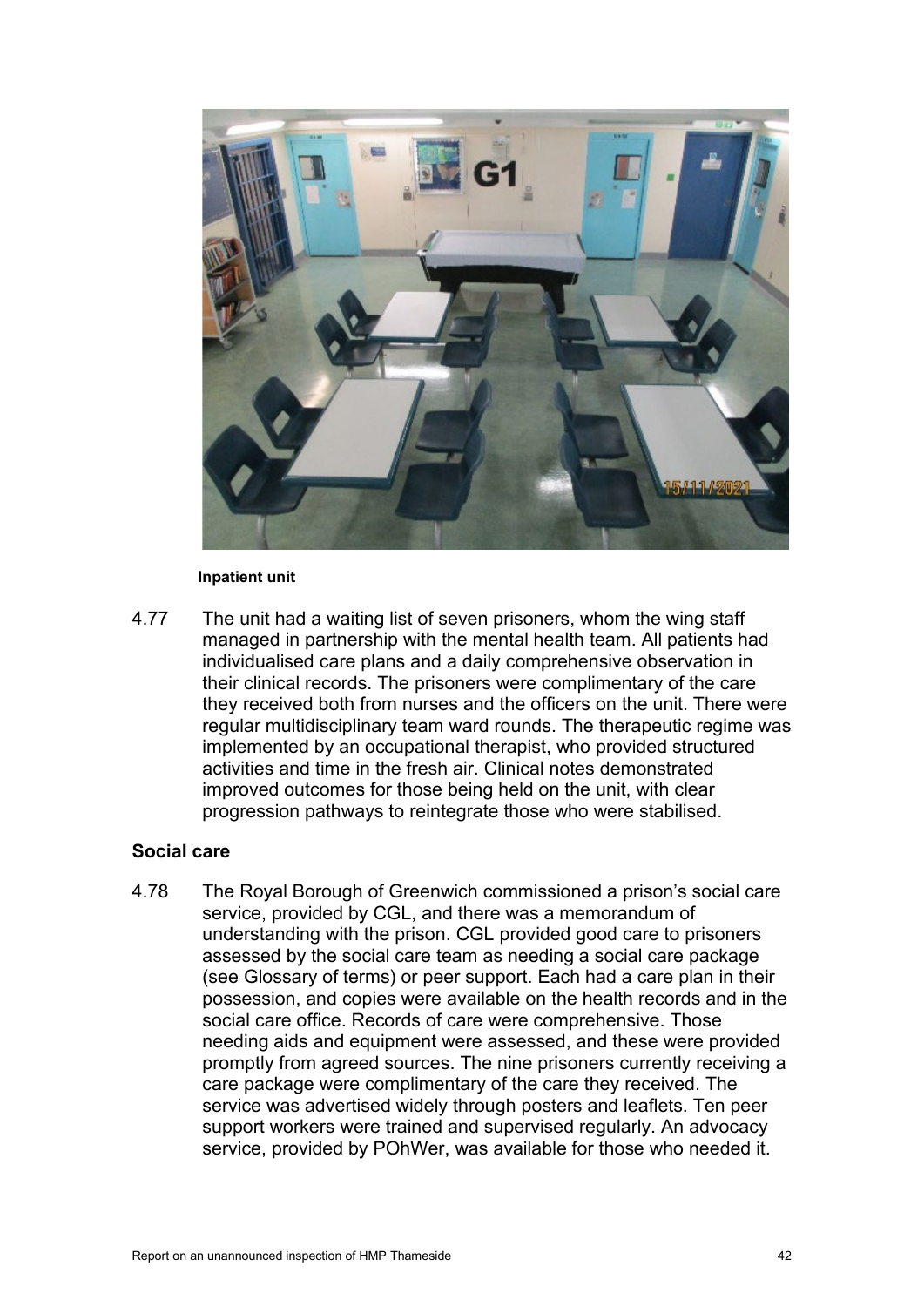#### **Mental health care**

- 4.79 Mental health services were delivered by a conscientious multidisciplinary group of skilled professionals, who provided a responsive service. A range of services provided a stepped model of care for prisoners with mild to moderate and more complex needs. This included a clinical psychological therapies service, run by Oxleas, and counselling, provided by Atrium.
- 4.80 The mental health in-reach team included experienced mental health nurses, learning disability nurses and comprehensive psychiatrist cover. It was supporting about 90 patients with enduring mental health problems, 36 of whom were being managed effectively under the care programme approach (which ensures that patients with mental illness receive continuity of care). The team liaised well with community mental health teams to arrange continuity of care, and followed up seven days after the prisoner's release.
- 4.81 There had been an increase in the number of mentally unwell prisoners being sent to the establishment since the beginning of the pandemic. This included individuals with an established diagnosis of schizophrenia. The number of referrals to mental health facilities under the Mental Health Act had doubled since the start of the pandemic, and, despite escalation and good work by the Mental Health Act coordinator, too many transfers exceeded the 28-day guidelines. During the previous six months, 36 patients had been referred, with 14 being transferred within the timeframe and 20 waiting long periods, with the longest wait being 113 days, which was unacceptable (see key concern and recommendation [1.60\)](#page-13-1).
- 4.82 All referrals came through a single point of contact and were reviewed each weekday. The team had developed links with the court liaison and diversion teams and was informed when prisoners with mental health problems were to be sent to Thameside, sometimes as a place of safety, which was inappropriate.
- 4.83 Urgent referrals were seen promptly and the primary mental health nurses usually completed the secondary health screen for those with an identified mental health need on the day after arrival. There had been 3,257 mental health referrals in the six months to October 2021.
- 4.84 Referrals and patients were discussed at an effective multidisciplinary meeting, chaired by the consultant psychiatrist. This included the dual diagnosis worker, who provided effective support to prisoners with mental health and substance use-related problems. Chaplaincy and housing representatives also attended.
- 4.85 Group work had stopped as a result of the pandemic, but the content had been adapted for individual sessions. Some groups were due to restart, including a Hearing Voices group.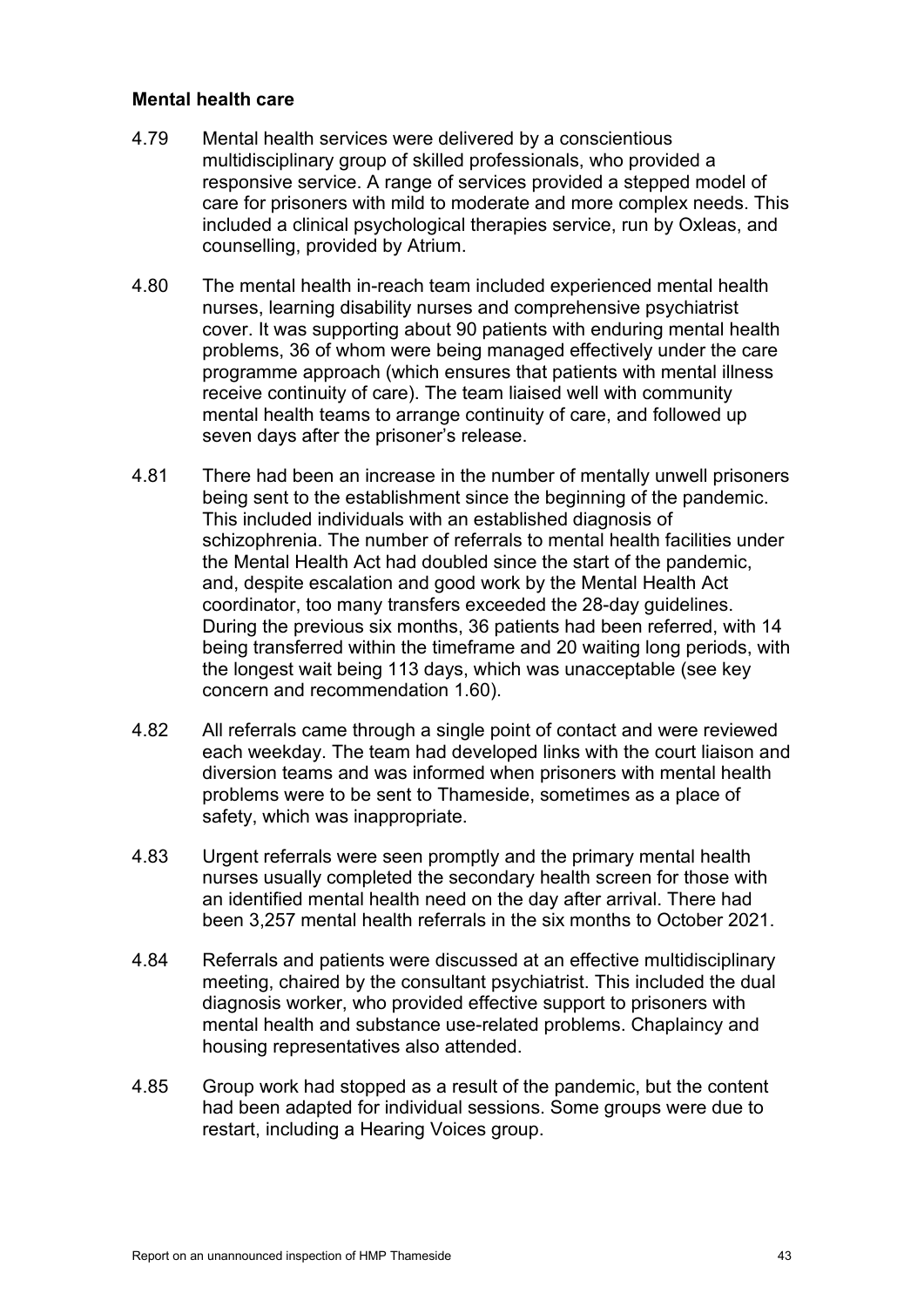- 4.86 Prescribing reviews and health monitoring were carried out for prisoners on mental health medication. Record keeping was good and was reviewed and audited regularly.
- 4.87 Mental health awareness training had been curtailed because of the pandemic, but some training and information at officer induction sessions had taken place.

#### **Substance misuse treatment**

- 4.88 Oxleas provided the clinical substance misuse service, and Turning Point carried out psychosocial interventions. There was an up-to-date drug strategy and meetings were well attended, with good oversight of local issues.
- 4.89 All new arrivals were seen in reception by a trained nurse, and those needing stabilisation and monitoring were seen by a specialist GP or non-medical prescriber. Prescribing was undertaken using a local formulary (a list of medications used to inform prescribing) that was in line with national standards. There were approximately 274 prisoners on opiate substitution therapy, alcohol detoxification or a mixture of stabilisation treatments. All newly arrived prisoners were monitored robustly while stabilising and reviewed by the clinical team on day 5. Few 28-day and 13-week reviews were undertaken, as many prisoners were not at the prison long enough to have these; these were carried out jointly, by both providers.
- 4.90 Although Turning Point now had access to SystmOne (the electronic clinical record), there was still no single integrated substance misuse record for prisoners, and this carried risks. Turning Point staff kept paper records and transferred some of this information to prisoners' P-Nomis (prison national offender management information system) records and scanned their care plans onto the correspondence files on the heath records.
- 4.91 The fully staffed psychosocial team consisted of a service manager, a deputy and a further 20 additional drug and alcohol workers. They delivered programmes and one-to-one care, and had a joint caseload of approximately 340 prisoners. The team was highly visible on the drug stabilisation unit, but the regime there was not sufficiently therapeutic or occupational.
- 4.92 All group interventions had ceased for approximately 19 months. Turning Point had adjusted its service delivery model to support prisoners through telephone consultations, one-to-one work and in-cell packs, which prisoners told us were good, and were meticulously reviewed to ensure completion.
- 4.93 Community drug teams were notified when any of their clients arrived at the prison and were invited in, in advance of the prisoner's discharge, to start release planning. Strong relationships had been developed with many of the London boroughs because of the high turnover of the prison population. Naloxone (an opiate reversal agent)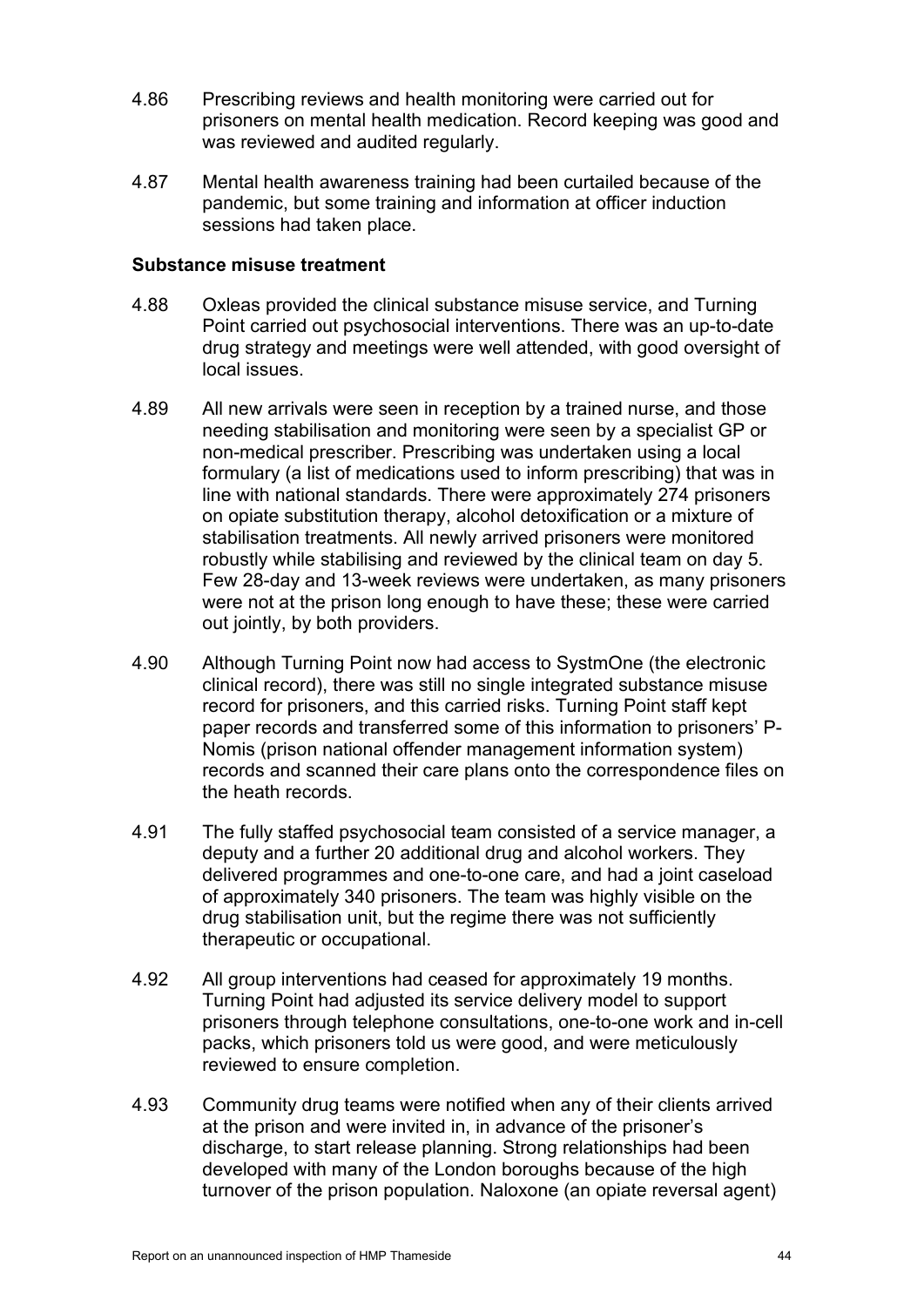training and supply had been embedded successfully over recent months.

#### **Recommendation**

<span id="page-44-0"></span>4.94 **There should be an integrated substance misuse record on SystmOne to provide a unified view of the patient and enable all practitioners easily to share information on risk and progress.**

#### **Medicines optimisation and pharmacy services**

- 4.95 We found weaknesses in the management of medicines. Many prisoners told us that they had experienced gaps in receiving their medication, with delays both with repeat prescriptions and receipt of inpossession medication, and we also observed this during the inspection (see key concern and recommendation [1.61\)](#page-13-0).
- 4.96 Medicines were dispensed by the registered pharmacy in the prison and were labelled individually. Stock check arrangements were recorded appropriately, with medicines stored in the main pharmacy unit and wing treatment rooms. The storage of some of the medicines in the treatment rooms was muddled, with medicines for some patients being stored in two locations. This may have contributed to the difficulty in finding medication (see key concern and recommendation [1.61\)](#page-13-0).
- 4.97 A contemporary in-possession policy took account of both the prisoner and the medication. A risk assessment was carried out as part of the reception process, but this was not always updated when circumstances changed. Medicines reconciliation was not carried out routinely during the reception process. This resulted in some prisoners experiencing delays in having their medicines assessed (see key concern and recommendation [1.61\)](#page-13-0). Around 55% of patients received medication under supervision, and 45% in-possession.
- 4.98 Medicines were administered by trained pharmacy technicians and nurses each day. While some administration queues had officer support, we observed crowding around the medication hatches, which contributed to delays in medicine administration and increased the opportunity for diversion and bullying. The queuing process involved prisoners placing their identification card in a pile at the hatch. This worked adequately where there was an officer to manage the queue, but was flawed when unsupervised. During the inspection, one prisoner did not receive his medication during an administration period, as a result of queue jumping (see key concern and recommendation [1.61\)](#page-13-0).
- 4.99 We observed several prisoners being told that their medication was not available, when in fact it was. This included one individual who had been without his medication for five days. We spoke to one prisoner who had not received his medication on the previous day, as no one would take him to the treatment room to collect it (see key concern and recommendation [1.61\)](#page-13-0). We saw a nurse administering an individual's named medication to someone else. There had been several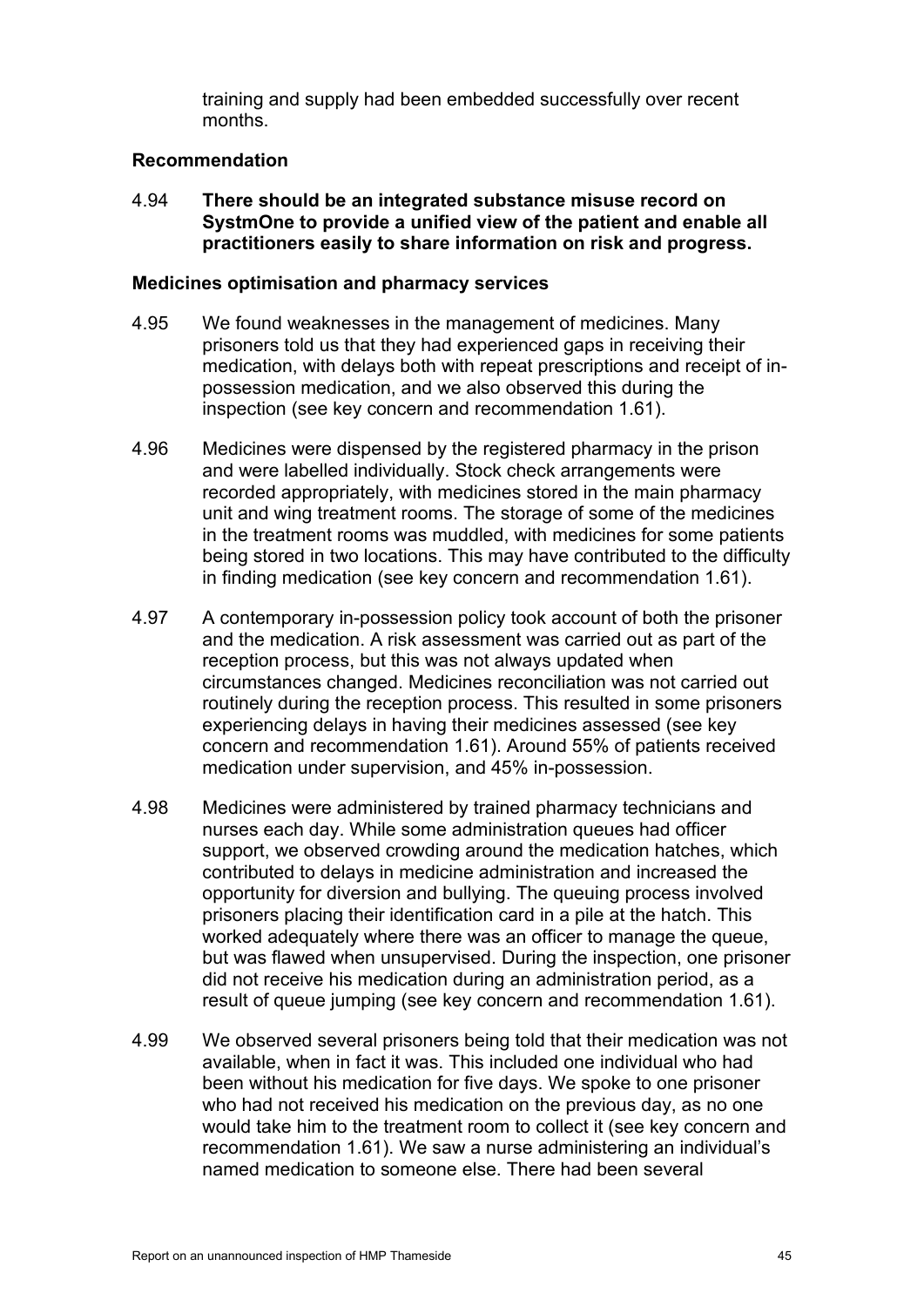medication incidents recently, one resulting in a patient being taken to hospital.

4.100 Queries to the pharmacy were handled using a book rather than SystmOne. This meant that there was a delay in urgent queries reaching the pharmacist (see key concern and recommendation [1.61\)](#page-13-0). There was evidence of regular room and refrigerator temperature monitoring. In several treatment rooms, we observed keys being left in the doors of medicine and controlled drug cupboards. There were audits to highlight the prescribing of abusable medication. The pharmacy had run several clinics previously, but these had stopped during the pandemic, although there were plans to reinstate these.

#### **Dental services and oral health**

- 4.101 Tooth and Mouth provided a range of services, with eight dental clinics each week.
- 4.102 The health care and dental team triaged patients and offered pain relief, if needed, for those waiting for an appointment. Urgent referrals were seen at the next available clinic. The average waiting time was three weeks and clinics were overbooked intentionally to counteract the 25% non-attendance rate, and this worked well.
- 4.103 The dental suite was modern and had a separate decontamination room. Infection control standards were met, although checklists were not used for routine cleaning. Some sterile equipment was out of date, as was the oxygen, but staff rectified this as soon as we brought it to their attention. The service had enhanced air purification capability, which reduced the risk of contamination. Equipment certifications and maintenance schedules were up to date, but some items of equipment, including the dental chair and parts for the X-ray machine, needed repair or replacement, which had an impact on the care and treatment offered. Clinical waste was disposed of appropriately.
- 4.104 There was a conscientious workforce, and staff received appropriate training and felt well supported. However, incident reporting arrangements were not coordinated with the wider health team, which meant that the head of health care was unaware of some equipment issues which had affected patient treatment.

#### **Recommendation**

<span id="page-45-0"></span>4.105 **The dental service should make sure that all incidents are shared with the head of health care, and that parts needed for the dental chair and X-ray machine are bought and installed promptly.**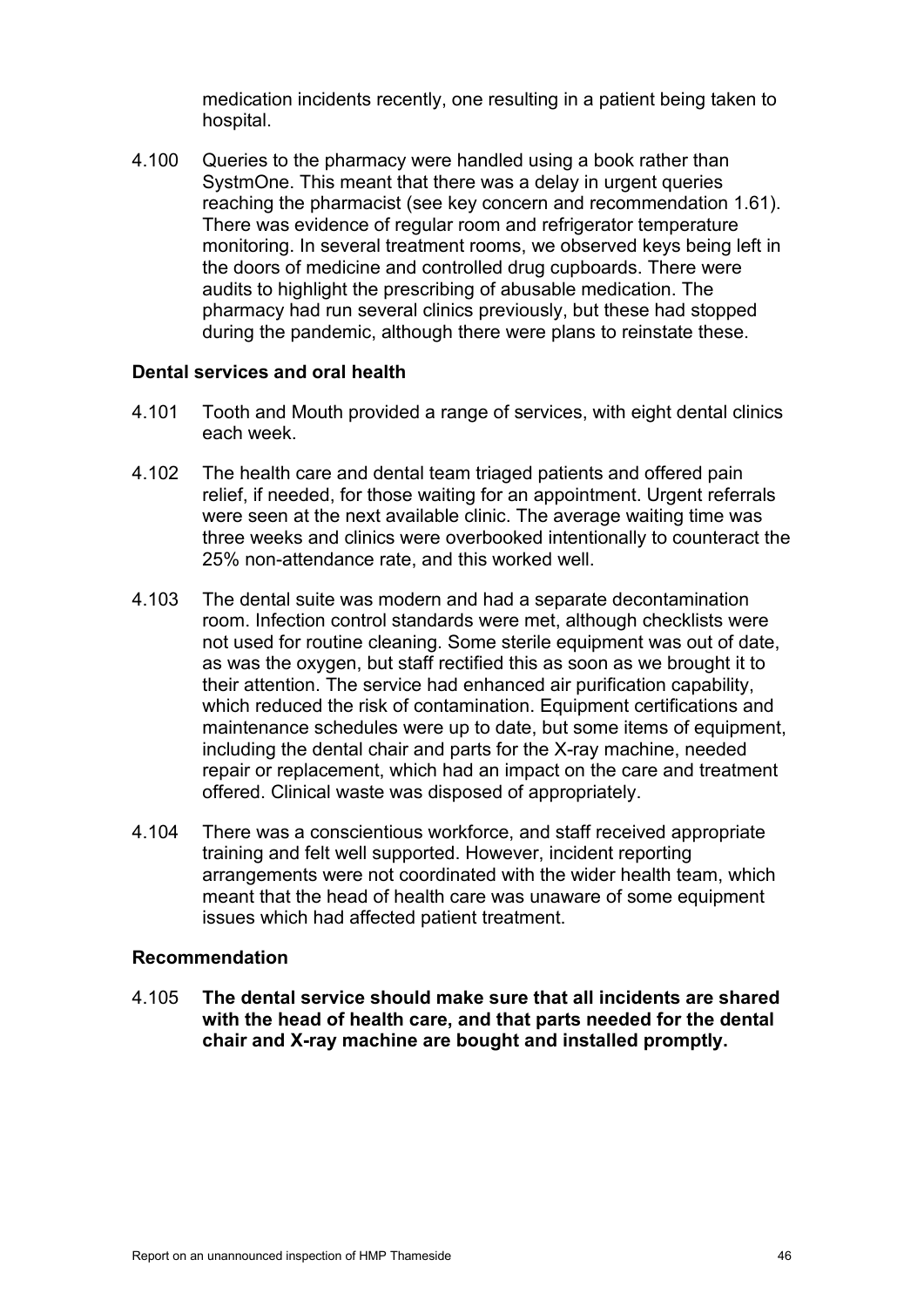# **Section 5 Purposeful activity**

**Prisoners are able and expected to engage in activity that is likely to benefit them.**

# **Time out of cell**

Expected outcomes: All prisoners have sufficient time out of cell (see Glossary of terms) and are encouraged to engage in activities which support their rehabilitation.

- 5.1 Although the prison had moved to stage 2 of the recovery plan, far too many prisoners were still locked up for most of the day. In our survey, 62% and 76% of respondents, respectively, said that they were unlocked for under two hours a day during the week and at weekends. This was reflected in our roll checks, where around 60% of the population was locked up at any given time (see key concern and recommendation [1.62\)](#page-14-0).
- 5.2 The amount of time unlocked varied widely across the prison. While the regime was better for those located on HB2, at around four hours a day out of cell for most, we still found a number of prisoners there to be unlocked for as little as one hour a day on some landings. For example, on J wing 'uppers', only 14 out of 72 prisoners had jobs and so the remainder were unlocked for just 30 minutes of exercise and 30 minutes of domestics time each day. We queried this during the inspection and were told by landing staff that this was accurate (see key concern and recommendation 1.62).
- 5.3 For many prisoners located on HB1, the regime was inadequate, with most being unlocked for just one and a half hours per day. The situation was especially poor in the early days centre, where most of those on A wing 'uppers' and B wing 'lowers' were unlocked for little more than 30 minutes a day. Some prisoners had been on this unit for several weeks, waiting to be located elsewhere in the prison. Most prisoners on the drug stabilisation unit experienced a similarly poor regime, as did those on the basic level of the incentives scheme (see key concern and recommendation 1.62).
- 5.4 Exercise yards were small and often cramped, with little for prisoners to do, other than walk around in circles. Exercise periods were often too short, at less than an hour, and some we observed during the inspection were less than 30 minutes. There was some association equipment in use across the prison and exercise equipment was being installed on some landings.
- 5.5 Gym provision was good, with up to three activities available during each of four daily sessions, with a nominal capacity of 40 for each.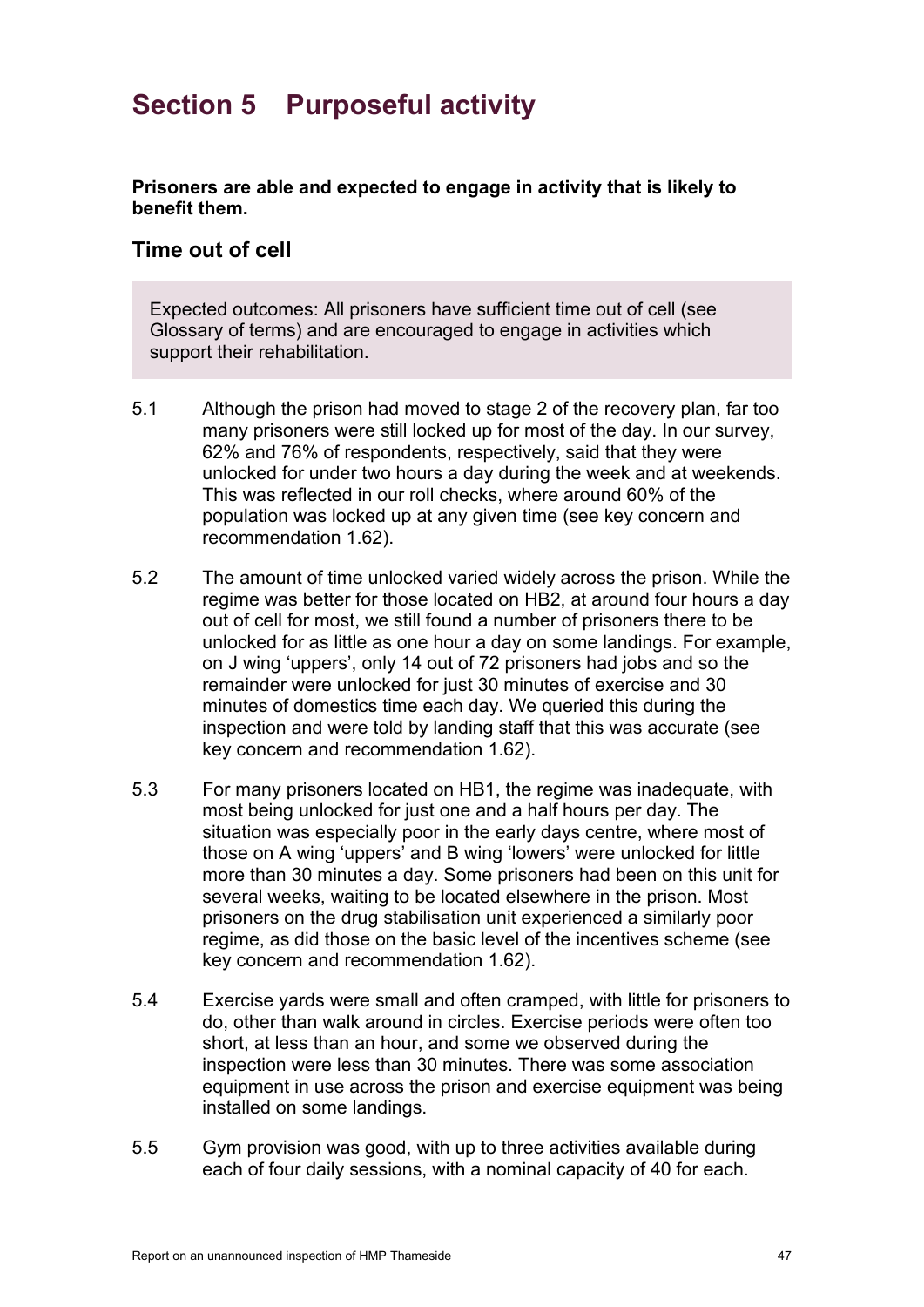There was a rota to offer each wing up to six sessions per week, but take-up was very low.

- 5.6 Throughout the inspection, we received complaints from employed prisoners that they were unable to access the gym. There were no sessions allocated to those at work during the day, and, with no evening sessions available for anyone, access for them was restricted to weekends, if the rota identified their wing. General access was reduced by a further one day a week, on average, because of staff shortages in the gym and the redeployment of gym staff to cover for shortages elsewhere.
- 5.7 The library was much smaller than we normally see; it was not affiliated to any local library service, so the stock was bought using funds from the prison's budget, with further donations made from local charity literacy groups.
- 5.8 Access to the library was poor. Attendance was capped at just five readers at any one time, and only to those from HB2. As prisoners on the wings could only attend and leave during the main prisoner movements to and from activities, the same prisoners had to remain in the library for the whole of the morning or afternoon session. We saw some prisoners from nearby classrooms attending, but because of the low numbers of learners in classes (see paragraph [5.11\)](#page-48-0), this did not increase attendance by any notable amount.
- 5.9 The library staff provided an outreach service to enable prisoners from across the prison to order books, and these were delivered to them daily. Requests were made via the custodial management system (CMS) and were limited to the genre of books, rather than specific titles. A few prisoners were engaged in remote courses that were delivered via the video channel, including 'how to get published' and a sports writing course. The prison's video channel was used to broadcast audio books, as well as DVDs, and a remote book club operated, with incentives for submitting reviews.

# **Education, skills and work activities**



This part of the report is written by Ofsted inspectors using Ofsted's inspection framework, available at https://www.gov.uk/government/publications/educationinspection-framework.

Ofsted inspects the provision of education, skills and work in custodial establishments using the same inspection framework and methodology it applies to further education and skills provision in the wider community. This covers four areas: quality of education, behaviour and attitudes, personal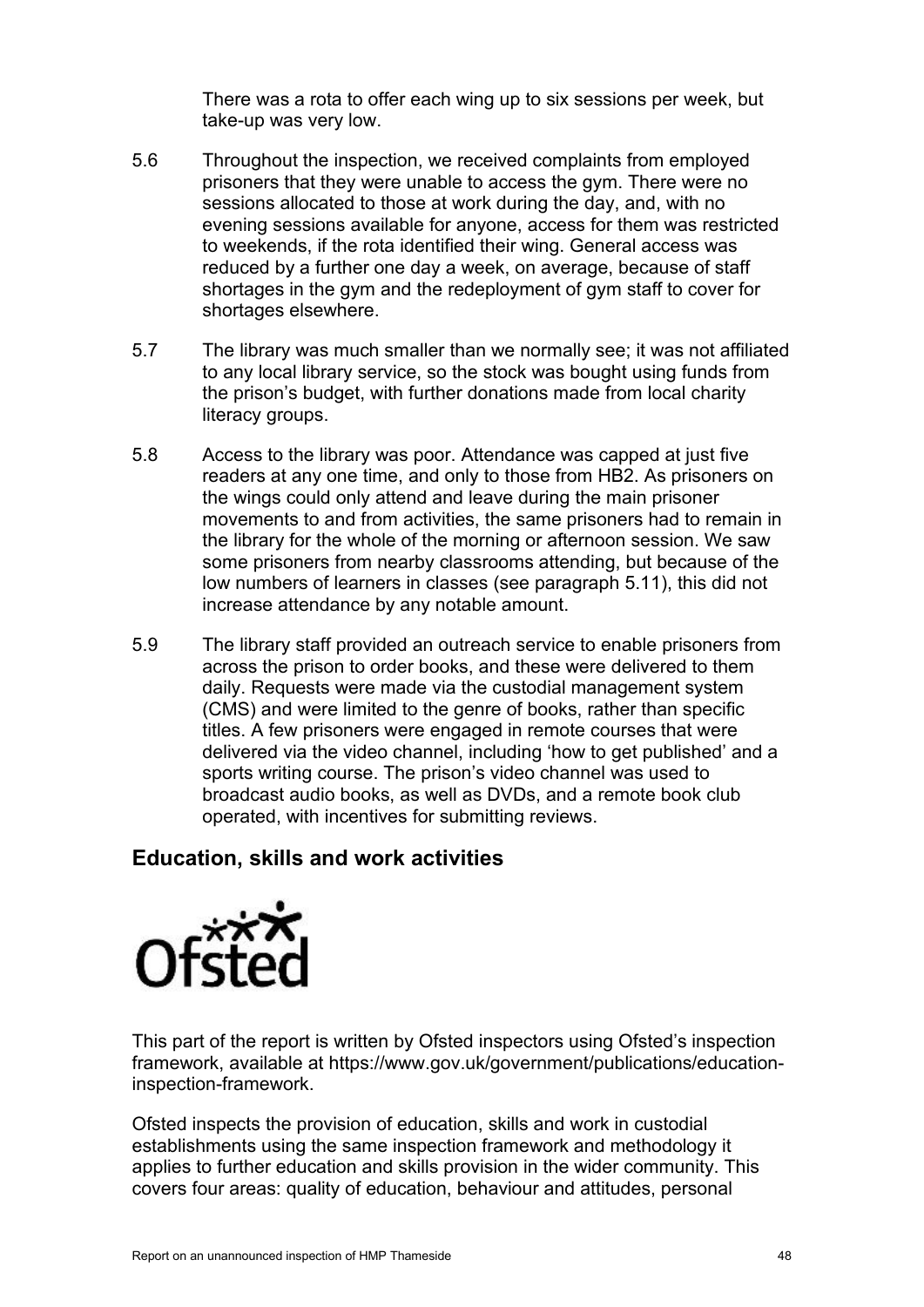development and leadership and management. The findings are presented in the order of the learner journey in the establishment. Together with the key concerns and recommendations, provided in the summary section of this report, this constitutes Ofsted's assessment of what the establishment does well and what it needs to do better.

5.10 Ofsted made the following assessments about the education, skills and work provision:

Overall effectiveness: Inadequate

Quality of education: Requires improvement

Behaviour and attitudes: Requires improvement

Personal development: Requires improvement

Leadership and management: Inadequate

- <span id="page-48-0"></span>5.11 Leaders and managers did not provide sufficient education, skills and work places. They had been over-cautious in their approach to reopening education, skills and work activities, and had therefore provided too few options for prisoners to access, with places for only 15% of them at the time of the inspection. Furthermore, many of the workshops and classrooms were under-used and had only one or two prisoners in attendance during sessions (see key concern and recommendation [1.63\)](#page-14-1).
- 5.12 Throughout the pandemic and with a restricted regime in place, leaders had maintained an education offer through in-cell learning. Prison staff supported printing and distributing learning packs to the cells. Recently, leaders and managers had focused on reopening face-to-face lessons in classrooms, with no plan to supplement this with in-cell learning packs. As a result, a far smaller proportion of prisoners were now engaged in any education, skills or work, when compared with the earlier time of restrictions. Leaders and managers had not implemented an appropriate recovery strategy in education, skills and work to ensure a progressive increase in the number of prisoners attending these activities.
- 5.13 Leaders and managers gave priority of access to activity spaces to prisoners who had been sentenced or were due for release. Very few prisoners who were on remand, who made up the majority of the prison population, had access to any education, skills or work-related activities.
- 5.14 Within a short time of arriving at the establishment, prisoners received an induction from the education staff, and were given information on the education, skills and work that were available to them. In addition, staff were too slow in providing careers advice and guidance, which meant that prisoners applied for places on courses or in work without having received the necessary guidance on how their choices would support them with their resettlement needs.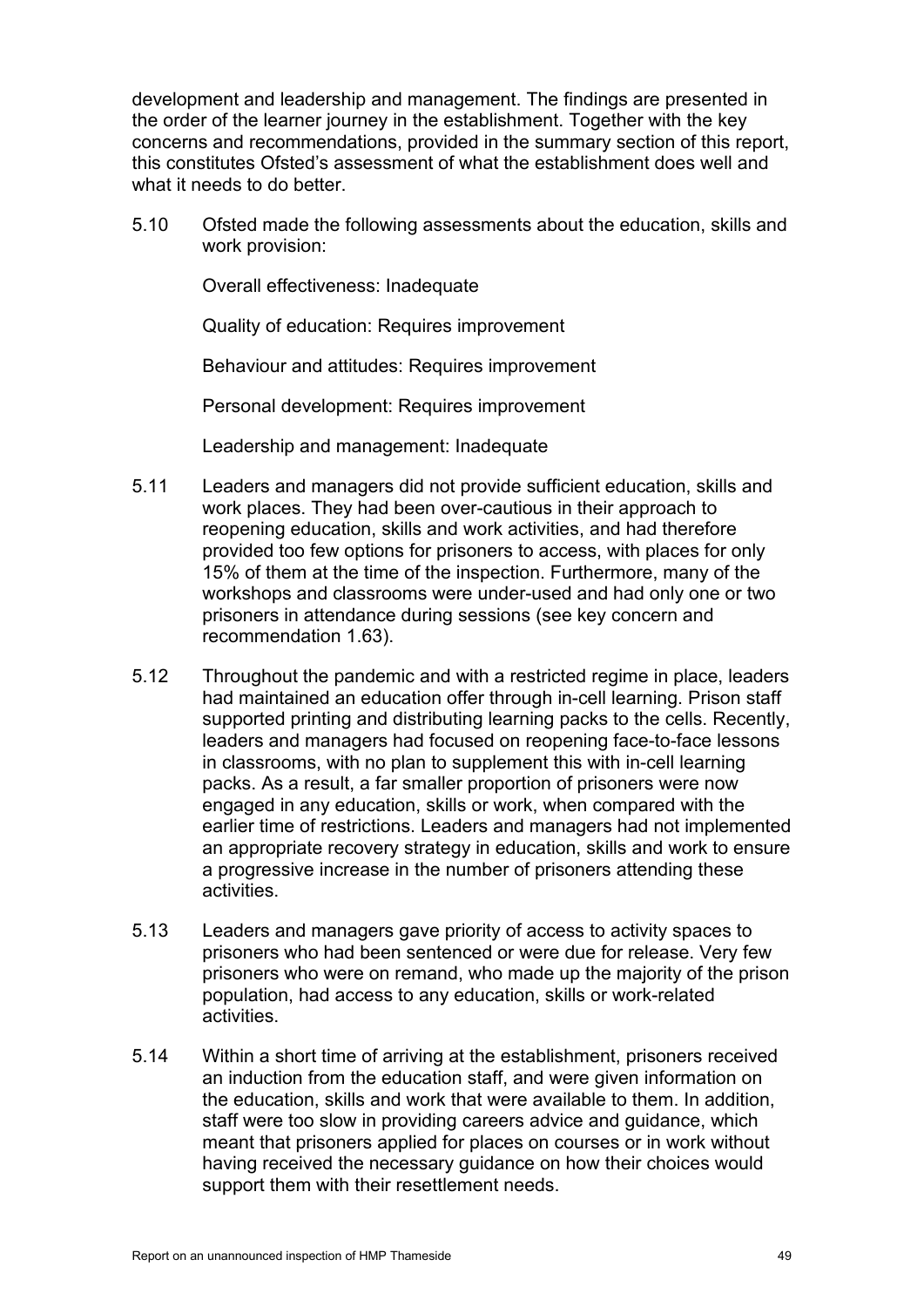- 5.15 Too many prisoners did not fully understand how the courses and work opportunities available would support their career aspirations. Staff did not communicate to them well enough about the limited curriculum pathways available. This meant that prisoners saw a list of the few courses available to them, rather than a structured pathway based on their aspirations.
- 5.16 Leaders and managers had provided prisoners with the ability to apply for courses and work through their in-cell CMS, allowing them to take responsibility for their own learning and work.
- 5.17 Leaders had ensured that the pay policy was fair, and prisoners were not disadvantaged financially for participating in education. When allocating prisoners to education, skills and work, leaders took account of their individual needs and sentence plan targets. However, too many prisoners did not attend their allocated sessions. Leaders' actions to improve this situation had been slow. As a result, education places were not fully used, further compounding the problems caused by the reduced capacity.
- 5.18 High levels of staff absences within the prison had had a negative impact on prisoners' progress. They were often not able to get out of their cells to go to classes because of a shortage of staff. For example, staff shortages had resulted in delays in the start of classes in English for speakers of other languages. Work on the prison grounds and the cell painting programme had also been delayed. This contributed to prisoners losing their motivation to attend education, skills or work.
- 5.19 Leaders and managers met often, to ensure that the education subjects offered met the needs of prisoners. They considered where most individuals would be released and the employment opportunities available in these areas. As a result, they had planned to start new courses in construction and forklift truck driving. However, because of delays in the commissioning of these courses, they had yet to start.
- 5.20 Leaders and managers had been slow to reintroduce accredited qualifications. For example, prisoners working in the kitchens had not completed qualifications in food safety or food hygiene, and those who had worked as wing cleaners did not have access to qualifications in industrial cleaning.
- 5.21 Prisoners valued the return to face-to-face education, skills and work. Those in work completed meaningful tasks that enabled them to develop the skills that would help them during their time in prison or once released. For example, the kitchen and laundry workers learned how to work effectively to meet deadlines. However, staff did not adequately recognise or record the skills that prisoners developed. Leaders and managers had recently introduced a system for recording these skills, but this was not being used in all areas.
- 5.22 Prisoners were respectful to each other and to staff. In lessons, they remained focused on the tasks set for them. Tutors encouraged them to support each other. For example, in mathematics lessons they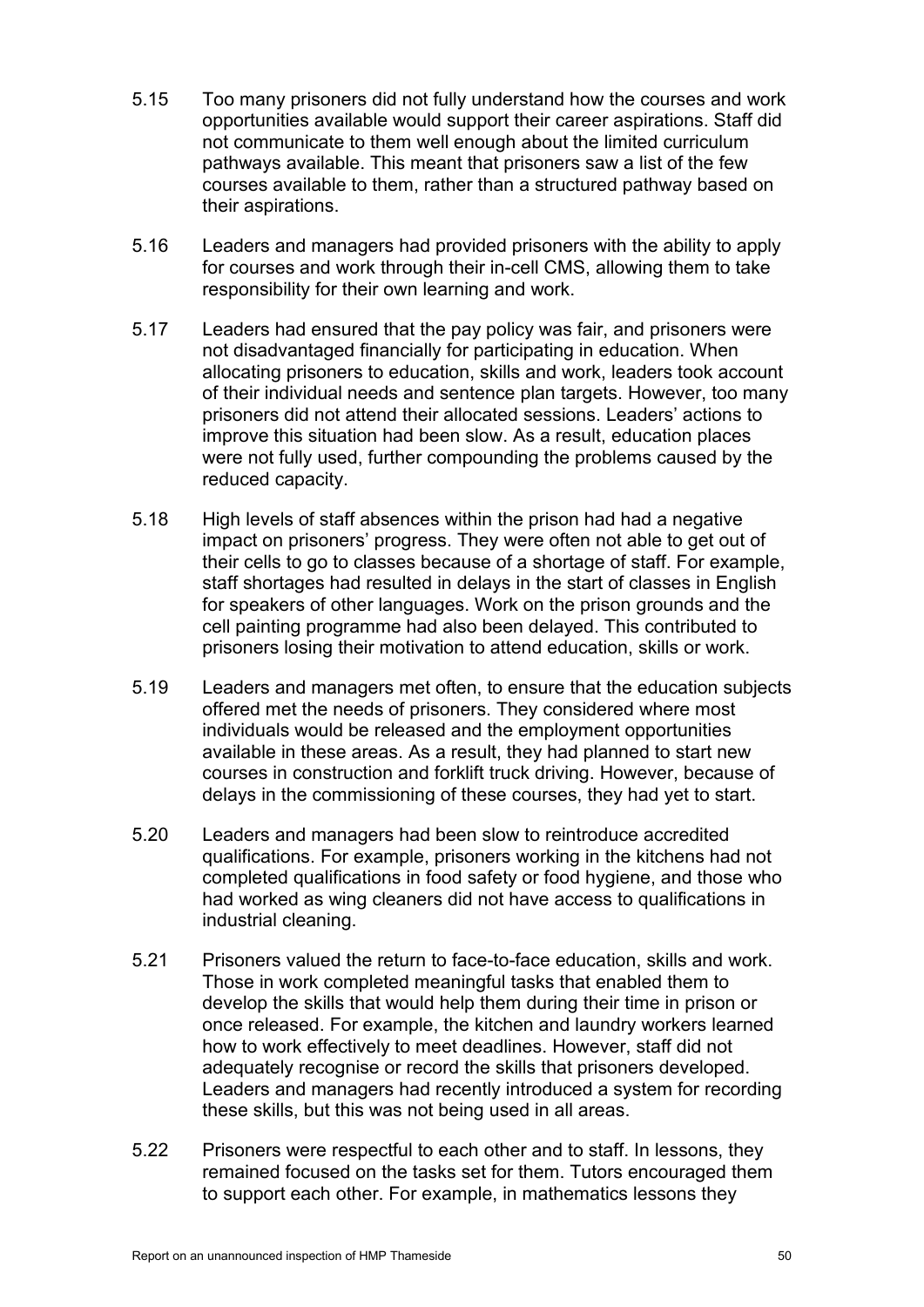stayed in small groups to work out fractions correctly. Tutors helped individual prisoners to maintain their focus and motivation.

- 5.23 Tutors used a range of suitable techniques in their teaching. When planning lessons, they took into consideration what prisoners had learned already – for example, providing tailored support that helped learners to refresh their punctuation skills, despite having previously achieved their English qualification. As a result, the few prisoners who attended classes understood quickly the new topics being taught.
- 5.24 Tutors provided effective support for those with additional learning needs. They assessed these needs thoroughly and used this information to plan lessons accordingly. For example, prisoners with dyslexia were supported with coloured sheets to place over the text, and also line trackers, to make it easier to read. Tutors provided those with attention-deficit hyperactivity disorder with a range of 'fidget' items (small objects that help to keep their hands occupied) to help them concentrate during lessons. They used these strategies effectively, to help prisoners with additional learning needs to participate successfully in education.
- 5.25 Leaders and managers had a good overview of the quality of the education courses offered. However, this oversight had not been extended to activities offered by the prison, such as work. Teachers had completed a range of continuing professional development, which supported them in their jobs. However, the focus of this training was on the use of technology, with little on how they could improve their teaching skills. This had become particularly important in the return to in-person teaching, which staff had not done for a considerable period because of the restricted regime during the pandemic.
- 5.26 Tutors and instructors were well qualified and experienced within their subjects and vocational areas. This meant that prisoners had been helped well with developing their practical skills to a good standard. For example, the small number of prisoners in the textiles workshop had learned to use the sewing machines safely and competently. The few in the barbering class had learned how to do graduation haircuts to a good standard.
- 5.27 Leaders and managers were supportive towards prisoners studying for higher-level qualifications through the Open University or on other distance learning programmes, despite knowing that these individuals would not stay long enough at the prison to complete their studies.
- 5.28 Tutors and instructors created a calm atmosphere, where prisoners could work and learn effectively. For example, in English classes, tutors played classical music, which contributed to a conducive learning environment and helped put prisoners at ease. Their work was neat and well presented, and written work was of a high standard. The calm environment on the wings (see paragraph [3.7\)](#page-19-0) enabled prisoners, particularly those on distance learning courses, to work attentively in their cells.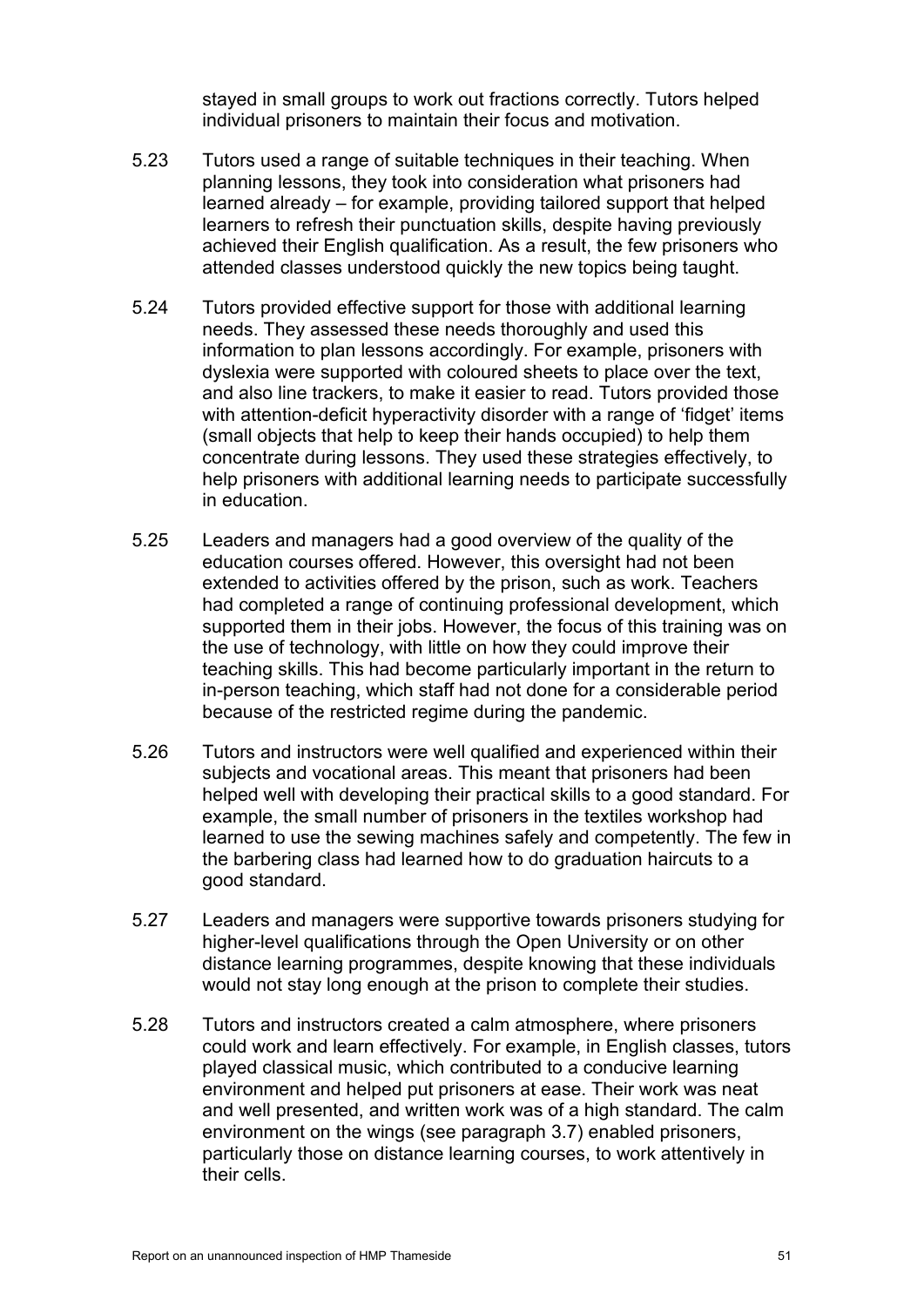- 5.29 Prisoners on the segregation unit had limited access to education opportunities, as in-cell packs were no longer offered there. However, some were completing in-cell packs provided by other agencies, focused on substance misuse or restorative justice. Where this was taking place, education staff did not work closely enough with these agencies to support prisoners who demonstrated low levels of literacy. These individuals were not directed towards suitable English courses and did not receive the support they needed to improve the knowledge and use of English.
- 5.30 Tutors and instructors planned tasks that enabled prisoners to gain basic but helpful information about values of tolerance and respect. However, further work was needed to ensure that they understood the importance and relevance of this in their lives.

#### **Recommendations**

- <span id="page-51-0"></span>5.31 **Leaders should ensure that curriculum pathways are communicated effectively, and that prisoners receive appropriate information, advice and guidance so that they can make informed choices about their education, skills and work activities.**
- <span id="page-51-1"></span>5.32 **Leaders and managers should ensure that prisoners who are allocated to activities attend them.**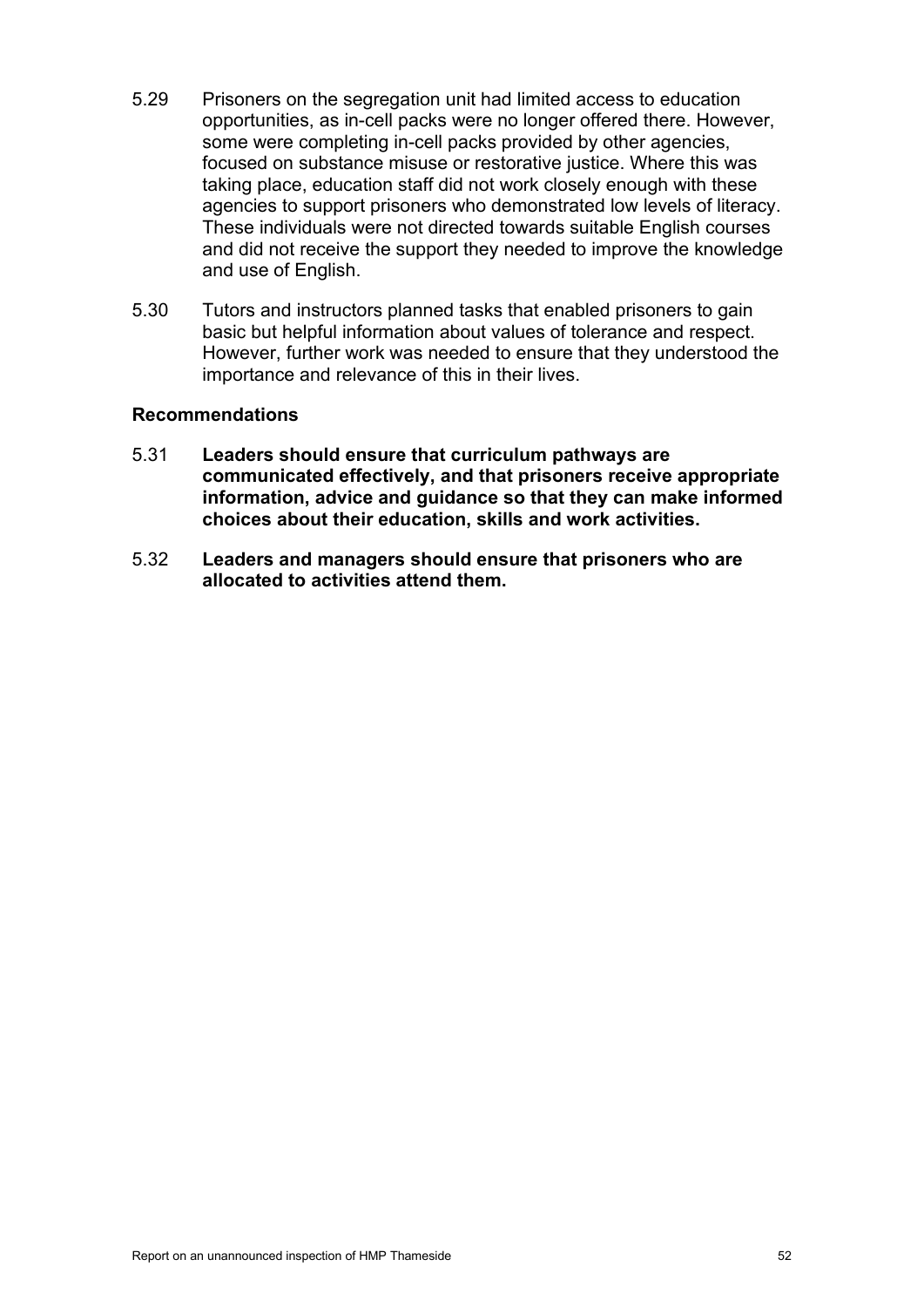# **Section 6 Rehabilitation and release planning**

**Prisoners are supported to maintain and develop relationships with their family and friends. Prisoners are helped to reduce their likelihood of reoffending and their risk of harm is managed effectively. Prisoners are prepared for their release back into the community.**

# **Children and families and contact with the outside world**

Expected outcomes: The prison supports prisoners' contact with their families and friends. Programmes aimed at developing parenting and relationship skills are facilitated by the prison. Prisoners not receiving visits are supported in other ways to establish or maintain family support.

- 6.1 Face-to-face social visits had resumed in April 2021, as soon as restrictions had allowed. Sessions lasting one hour were available both in the morning and afternoon, seven days a week. Prisoners could have only two one-hour visits per month, irrespective of their sentencing status, which seemed particularly unfair for those who were on remand.
- 6.2 The take-up of visits was low. Some prisoners told us that the imposed restrictions, of attendance being limited to partners and immediate family, the lack of physical contact and the absence of children's play facilities and refreshments, had dissuaded them from booking.
- 6.3 The prison now permitted physical contact during a morning visit if families produced a negative COVID-19 test result, but no contact was allowed in afternoon visits, which was unreasonable. Prisoners and staff were confused by this restriction. Prisoners still had to wear identifying coloured bibs during visits, which seemed unnecessary.
- 6.4 The visits hall had been refurbished during the pandemic and was far less austere than previously. Both this and the visitors centre provided bright, well-prepared environments for greeting families and facilitating visits safely. Innovative efforts to install a new children's 'reading cave' were under way and there was an advanced proposal to install a sensory room in the visits area, for children with neurodiverse needs.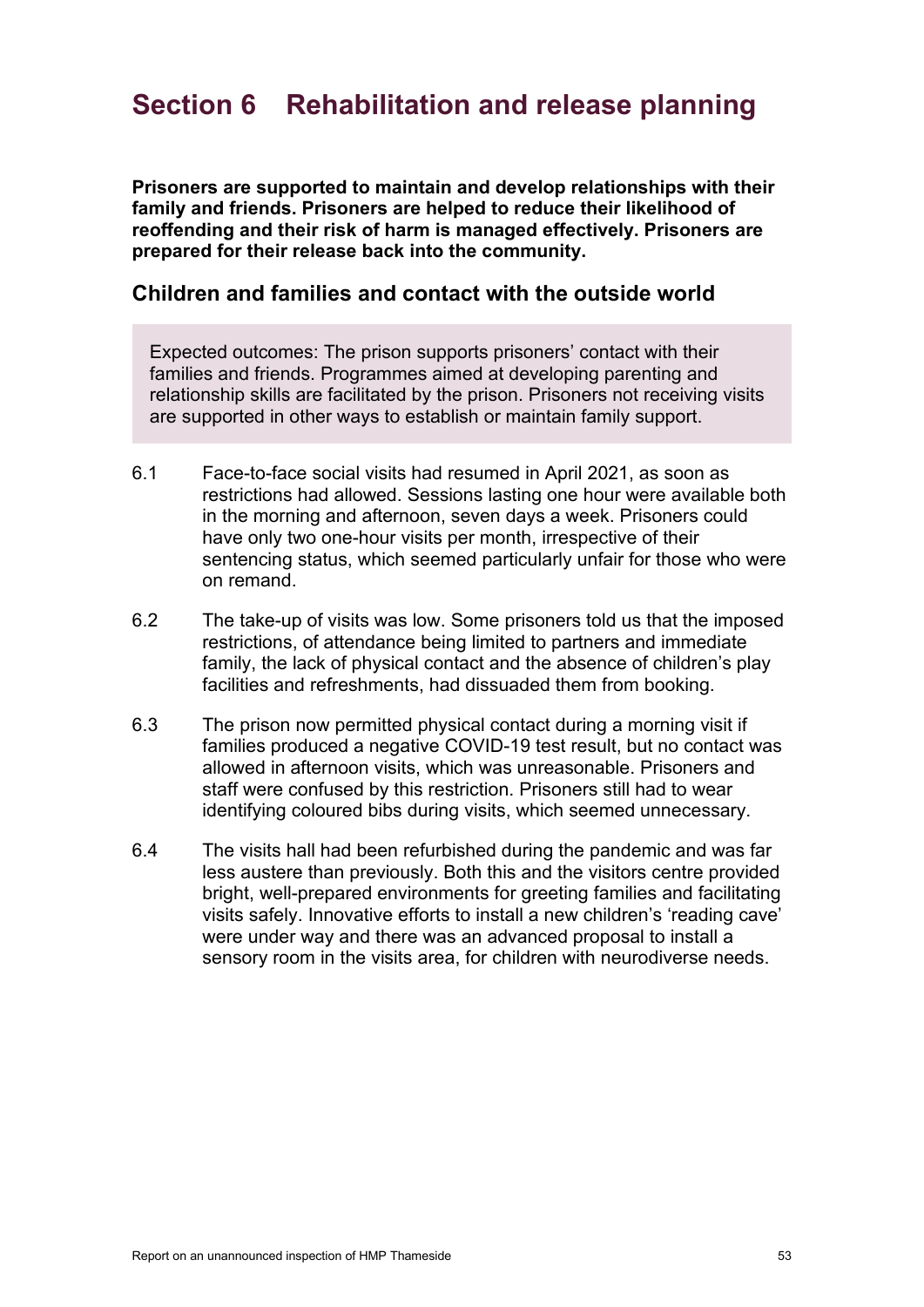

#### **Visits hall**

- 6.5 In-cell telephones were a great help in enabling prisoners to maintain family contact. The extra 10 minutes' free telephone credit per day offered by the prison during the height of the pandemic had been especially welcomed, particularly by foreign national prisoners.
- 6.6 The introduction of secure video calls (see Glossary of terms) had been too slow; it had only become fully functional in December 2020 – nine months after the initial suspension of social visits. Prisoners had access to two 30-minute video calls per month and the facility was reasonably well used. Staff told us that there had been a marked increase in the use of the 'email a prisoner' scheme since the start of the pandemic. A function enabling prisoners to reply to their loved ones had been introduced towards the end of 2020, and they appreciated this initiative.
- 6.7 Support for prisoners and families to develop and maintain relationships was limited for the majority. The range of relationship and parenting courses, clubs and family days provided before the pandemic remained suspended, and the prison's Families First team had mostly been redeployed temporarily to undertake COVID-19 testing and other prison duties.
- 6.8 However, creative work had taken place for some, including Families First staff distributing 'positive parenting' in-cell workbooks and writing packs; Storybook Dads (in which prisoners record stories for their children); and 'selfie' photographs to send home, all of which had been well received.
- 6.9 The prison's Family and Friends at the Centre of Throughcare (FACT) service had become established at the start of the pandemic and was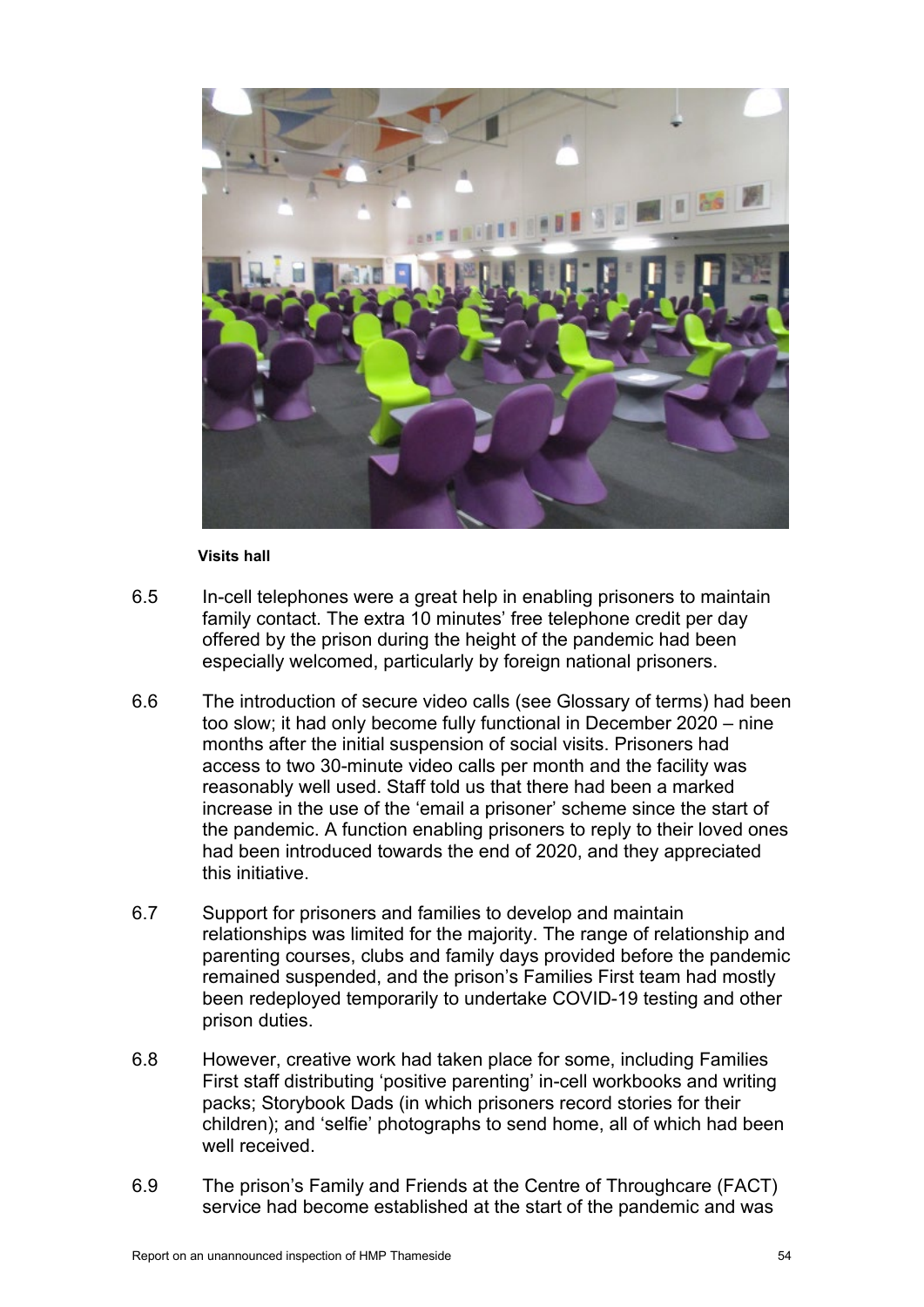developing its service, offering some valuable, coordinated 'pathways out of offending' support to prisoners. However, because of the lack of resources, this could be offered to only about 20 prisoners at any one time.

# **Reducing risk, rehabilitation and progression**

Expected outcomes: Planning for a prisoner's release starts on their arrival at the prison. Each prisoner has an allocated case manager and a custody plan designed to address their specific needs, manage risk of harm and reduce the risk of reoffending.

- 6.10 Leaders in the offender management unit (OMU) and reducing reoffending department had maintained good oversight of reducing reoffending work throughout the pandemic. The prison had carried out a needs analysis recently, based on a survey of around 20% of the population, which had also used data from the offender assessment system (OASys). This informed the reducing reoffending strategy, which considered the various resettlement pathways and focused on key areas of improvement. An action plan accompanied the strategy, to drive forward improvements.
- 6.11 The monthly reducing reoffending meeting continued to meet regularly, was well attended and demonstrated good links between the reducing reoffending team and the rest of the prison. A 'routes to release' meeting also met alongside this, to discuss emerging issues in the changes of provision and how to best manage these.
- 6.12 The establishment held a diverse population, with a very large turnover. Most prisoners (62%) were on remand or unsentenced – a large increase since the previous inspection. At the time of the inspection, 61 prisoners had spent over a year on remand, with the longest time being 18 months. Over three-quarters of the population had been at the prison for less than six months and 26% were serving short sentences.
- 6.13 The OMU was well resourced, and the team worked cohesively to deliver the core functions of the department. The prison had subcontracted offender management services to Catch 22. There were 12 Catch-22 prison offender managers (POMs), who, because of their non-operational backgrounds, were fully dedicated to their role and were never cross-deployed. Each held a caseload of around 42 prisoners. There were four probation offender managers, who each held smaller caseloads, of around eight prisoners. There was also a temporary senior probation officer, who helped with case supervision and public protection work while the permanent post was vacant; this was due to be filled soon.
- 6.14 As we observed in our short scrutiny visit in June 2020, POMs had maintained a good presence in the prison throughout the pandemic. During the inspection, we noted that Catch-22 POMs were highly visible across the prison, and observed some face-to-face sessions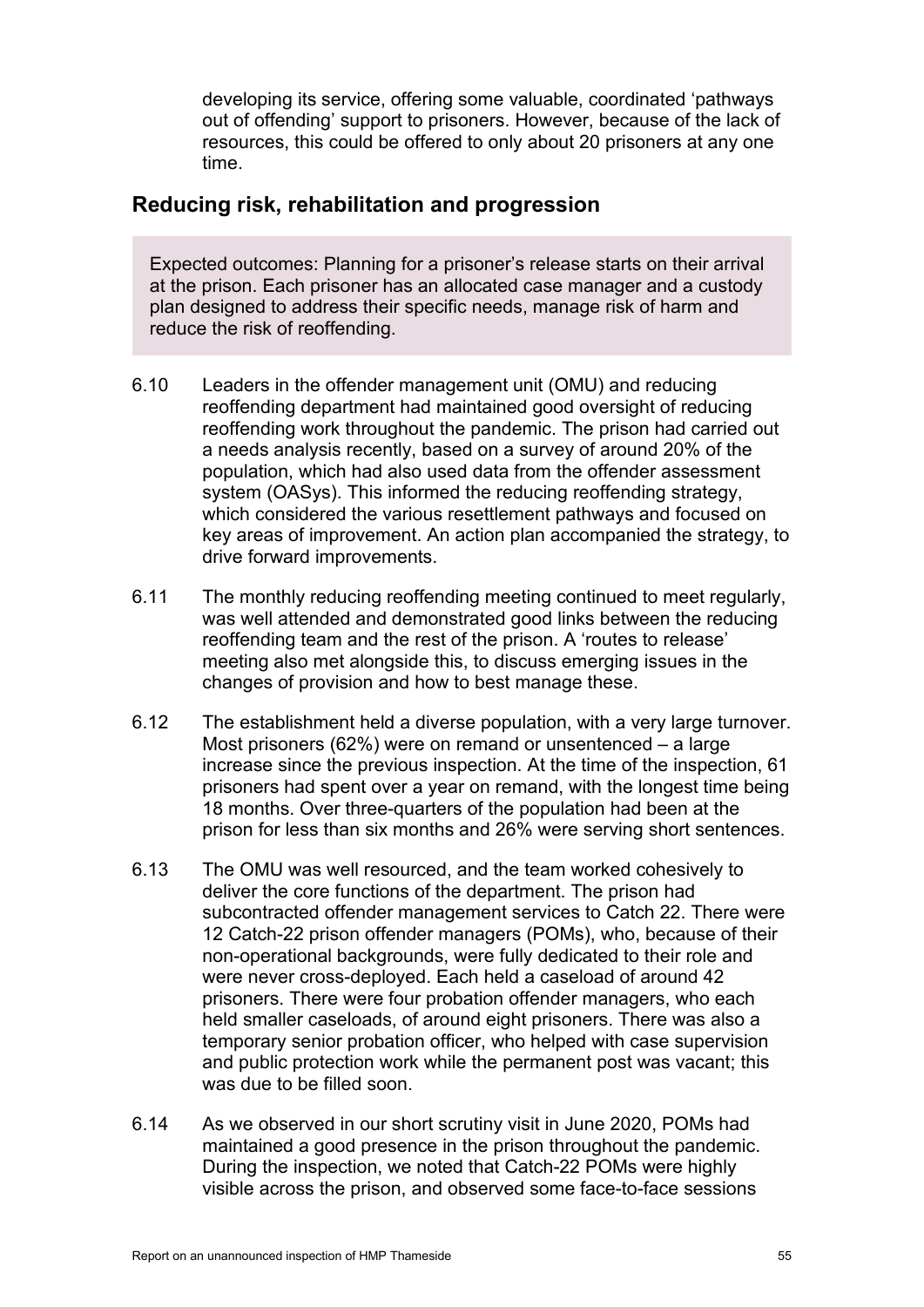between POMs and prisoners taking place on the wings. POMs also used in-cell telephones to supplement this contact where necessary, to provide prisoners with updates on referrals and to arrange appointments. Prisoners received more face-to-face support from their POM than we had seen recently in other prisons.

- 6.15 Although at least 35% of the sentenced population had been assessed as presenting a high risk of harm, not all such prisoners were managed by probation offender managers. There was a co-working model, whereby Catch-22 POMs held some of the high-risk cases, supported by probation offender managers. We were not always confident that this was the most appropriate allocation.
- 6.16 Following reconfiguration of the prison to hold more remand prisoners, there were now only 30 prisoners who were eligible for an OASys assessment – a reduction since the previous inspection. All assessments were up to date, and initial interviews took place face to face with POMs within the correct timeframes. In our survey, 19% of respondents said that they had a custody plan, and 83% of these said that they understood what they needed to do to achieve their targets. Most prisoners that we interviewed were aware of their sentence plan and had a reasonable understanding of their targets.
- 6.17 The prison managed home detention curfew (HDC) processes reasonably well, although almost a third of prisoners were released late, often for reasons outside the control of the prison. In the previous six months, 61 prisoners had been held at the establishment beyond their HDC eligibility date, with the longest delay being four months. Some delays were caused by slow responses from external community offender managers or problems in sourcing suitable accommodation. The prison tried to progress applications and escalated cases when necessary.
- 6.18 At the time of the inspection, 26 prisoners were serving life sentences, including 18 who were subject to an indeterminate sentence for public protection (IPP). Some IPP prisoners had been recalled and were waiting for transfer to other suitable establishments, and some were subject to a 'parole hold' before they could move on. For those serving a life sentence, the provision and support available were too limited; lifer forums and peer mentors were no longer available and there was no additional support for those on remand who were likely to receive a life sentence.

#### **Public protection**

6.19 Public protection arrangements were generally robust and the monthly inter-departmental risk management team meeting, chaired by the senior probation officer, was effective at managing high-risk prisoners before release. There was an appropriate focus on prisoners who were subject to multi-agency public protection arrangements (MAPPA). There was evidence of reasonable attendance and contributions from other departments, such as security, and community offender managers were able to dial in using call conferencing, if necessary.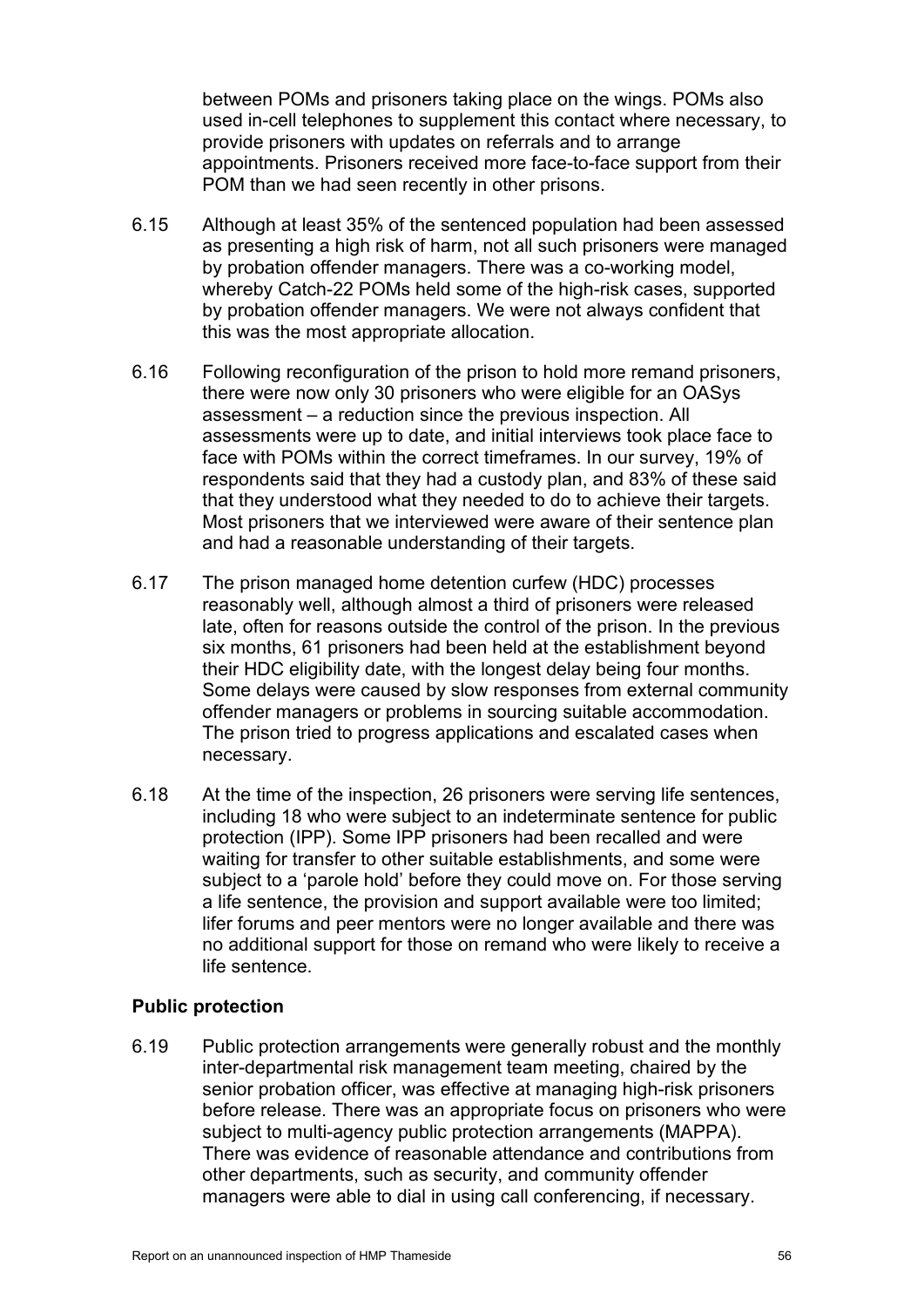This meant that communication and information sharing between the prison and the community were effective.

- 6.20 The MAPPA-F (offender information sharing report) contributions that we reviewed were of a reasonable quality. They contained relevant and useful information to inform the community meetings and were signed off appropriately by a manager.
- 6.21 There was good oversight and management of prisoners who posed a risk to children, and 116 prisoners were currently subject to child contact restrictions. A fortnightly meeting discussed those prisoners, often new arrivals, who might potentially be subject to these restrictions, and also made sure that those who were subject to contact restrictions had reviews completed in the correct timeframes.
- 6.22 Although systems to monitor prisoners' telephone calls were not in line with the Her Majesty's Prison and Probation Service (HMPPS) public protection manual, cases were reviewed, and some were subject to random monitoring. There were three prisoners subject to both mail and telephone monitoring at the time of the inspection; all of their calls had been listened to and monitoring logs were up to date.

#### **Categorisation and transfers**

- 6.23 There was a backlog in initial categorisations, and at the time of the inspection 140 prisoners were uncategorised. This was because the computer used to access the police national computer database had been broken for around eight weeks and was waiting for repair. Once completed, initial categorisations were backdated, to make sure that prisoners received a review in the correct timeframe. Categorisation reviews were well informed, with good analysis of risk. However, they were not completed face to face, which risked missing potentially important information and was a missed opportunity to motivate and support prisoners.
- 6.24 Most prisoners could transfer to other prisons in enough time to enable sentence progression, and there had been 578 transfers to other prisons in the last six months. Links between the OMU and other departments were well established, to make sure that relevant information was shared before the prisoner moved.
- 6.25 However, a small number of prisoners who were assessed as suitable for open conditions experienced delays in transferring, which caused them frustration. At the time of the inspection, there were seven such prisoners, one of whom had been waiting for over five months. The prison had escalated its concerns to the population management unit within HMPPS, but this had not yet resulted in any action to enable better outcomes for these category D prisoners.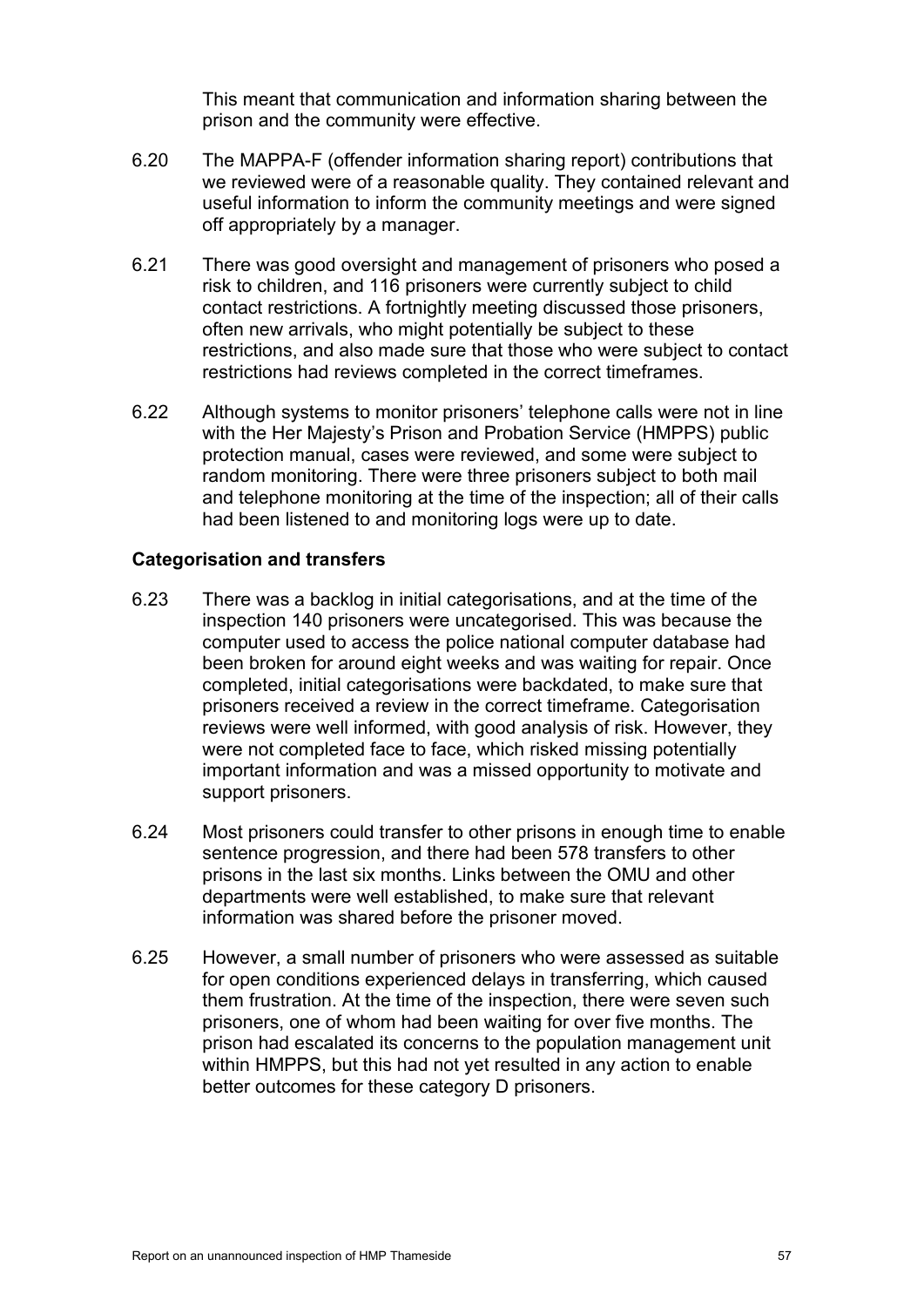# **Interventions**

Expected outcomes: Prisoners are able to access interventions designed to promote successful rehabilitation.

- 6.26 As a local prison, Thameside did not provide any accredited offending behaviour programmes. Despite this, we found an unusually good range of other support available for sentenced prisoners. Catch 22 had provided in-cell workbooks, focusing on topics such as goal setting, identity and managing emotions, which had been well used, with an excellent return rate; since December 2020, 619 in-cell packs had been issued and 601 had been returned. Catch-22 POMs also provided some prisoners with face-to-face feedback on their work, to explore issues further and acknowledge progress. Prisoners we spoke to described these workbooks as 'thought provoking' and 'a useful pastime', especially when there was a lack of time out of cell (see section on time out of cell).
- 6.27 In our survey, 33% of respondents said that they had done an offending behaviour programme, and 33% that they had done other programmes; in both cases, 100% of them said that this had helped them to achieve their objectives or targets.
- <span id="page-57-0"></span>6.28 The psychology department provided some case management support to probation offender managers and had also developed a bespoke equine intervention for young adults (see also paragraph [4.41\)](#page-36-0). Eleven young adults (aged 18–25) had completed this intervention, with some promising results from subsequent psychometric testing. The prison planned to run this again in March 2022.
- 6.29 An intervention called 'Rehabilitation offering another direction' had resumed face-to-face group work since the easing of the restrictions. Each month, around six prisoners could complete the programme, which focused on topics such as consequential thinking, stereotypes and peer pressure. The service had also provided some one-to-one support, as well as in-cell packs. The intervention was starting to monitor and track outcomes in relation to behaviour and attitudes in custody, but it was too early to assess the long-term outcomes of this work.

# **Release planning**

Expected outcomes: The specific reintegration needs of individual prisoners are met through an individual multi-agency plan to maximise the likelihood of successful reintegration into the community.

6.30 The demand for help with resettlement services was high, with an average of 258 prisoners released from the prison each month. In our survey, 30% of respondents said that they expected to be released in the next three months and of these, 41% said that someone was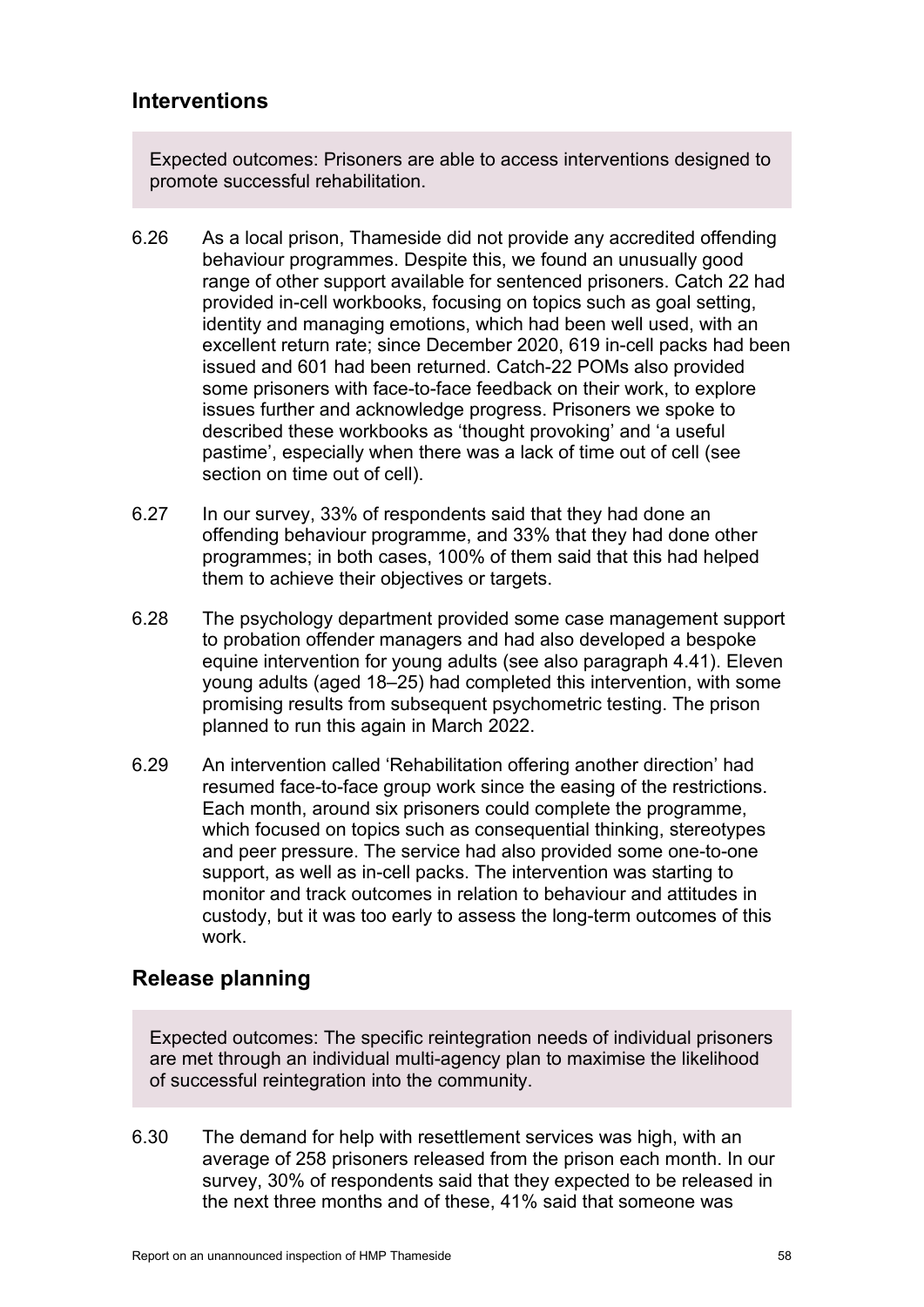helping to prepare them for release. Furthermore, 77% of these prisoners reported needing help with arranging accommodation, finding employment and sorting out finances. However, only around a quarter said that they were getting the help they needed before release.

- 6.31 Too many prisoners were released without a suitable or sustainable address to go to, and data collection to monitor this issue was poor. Data held on HMPPS recording systems found that, over the last 12 months, just over half (53%) of prisoners leaving Thameside had had accommodation on the first night of release. This was similar to the figure in the prison's own needs analysis, which found that only 44% had had accommodation arranged for their release.
- 6.32 Since June 2021, support with accommodation (for sentenced prisoners only) had been provided by St Mungo's, whose data showed that, since this date, around three-quarters of the prisoners they had worked with had left the establishment with a housing appointment arranged in the community. However, there were no data available to establish the long-term sustainability of accommodation following release.
- 6.33 As a result of changes in the delivery of resettlement services following unification of the probation service, the remand population no longer received support with housing or issues relating to finance, benefit and debt. This left the large number of remand prisoners without support to secure tenancies or deal with rent arrears. Many of the remanded prisoners we spoke to said that they felt anxious about their accommodation after release (see key concern and recommendation [1.64\)](#page-14-2). To address these serious deficits, leaders had recently engaged with housing teams in the London boroughs of Croydon and Lambeth, to facilitate housing assessments for prisoners before release. As a result, a small number of prisoners had gained access to temporary accommodation on release.
- 6.34 There was too little basic practical support available for prisoners on the day of release. In addition, as a result of delays in receiving new arrivals from court, this sometimes meant that prisoners who had been bailed from a video-link appearance at court were released from the establishment late in the day. In the week before the inspection, four prisoners had been released at 8pm. The prison had provided taxis for some vulnerable prisoners, to take them to their approved premises or probation appointments in the community.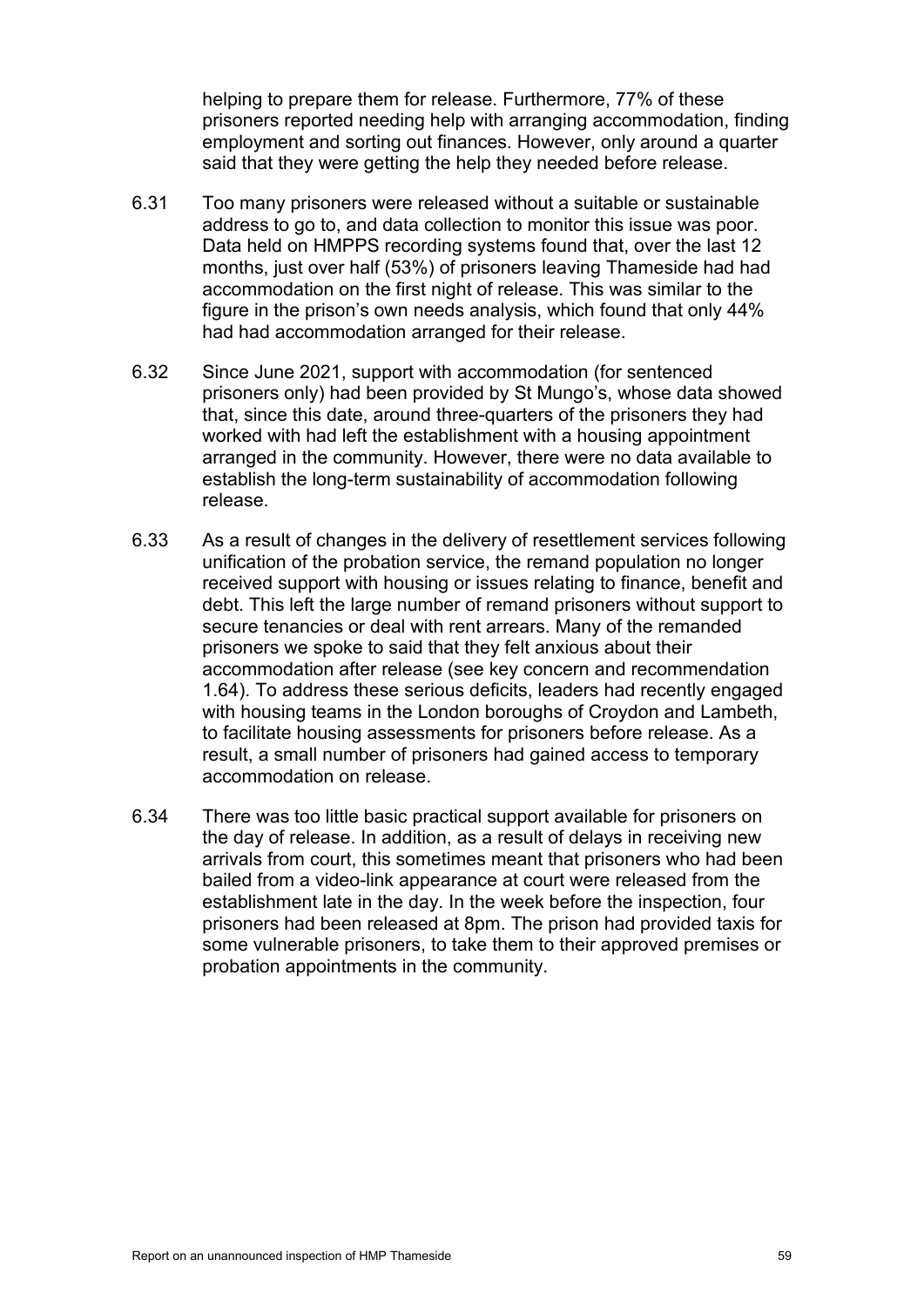# **Section 7 Recommendations in this report**

The following is a list of repeated and new concerns and recommendations in this report.

## **Key concerns and recommendations**

7.1 Key concern [1.58:](#page-12-0) We found many areas of weakness in the early days arrangements. The unwelcoming reception area was bare, grubby and austere. Holding rooms contained graffiti and there was nothing to occupy prisoners while they waited, often for a long time. The quality of initial safety interviews, which were not held in private, was poor, and we were not confident that individuals' risks had been assessed sufficiently. Not all prisoners received additional checks during their first night, and their regime was poor, with most spending over 23 hours a day locked in their cell, for at least 14 days, which was excessive. Many told us that they had not been able to make a telephone call in their early days at the prison, and not all new arrivals received a comprehensive induction.

### **Recommendation: All aspects of prisoners' arrival at the establishment should be safe and decent, and include a thorough, private assessment of their needs and access to a comprehensive induction.**

(To the director)

7.2 Key concern [1.59:](#page-13-2) Governance of use of force remained poor. Some reports lacked detail and sufficient justification. Use of force instructors told us that they no longer had sufficient time to scrutinise video footage of incidents. They could not produce data on the number of cases they had reviewed, but we were told that in recent months this had been very low. An administrator looked at footage for a small number of incidents, but she was not trained for the role. We were told that she would refer any concerning incidents to managers, but there was no record of any referral being made.

#### **Recommendation: There should be routine, documented scrutiny of video footage of use of force incidents by suitably qualified staff, with effective management oversight.** (To the director)

7.3 Key concern [1.60:](#page-13-1) There had been an increase in the number of mentally unwell prisoners being sent to the establishment since the beginning of the pandemic. The number of referrals to mental health facilities under the Mental Health Act had doubled during this time, and, despite escalation and good work by the Mental Health Act coordinator, too many transfers exceeded the 28-day guidelines. During the previous six months, 36 patients had been referred, with 14 being transferred within the timeframe and 20 waiting long periods, with the longest wait being 113 days, which was unacceptable.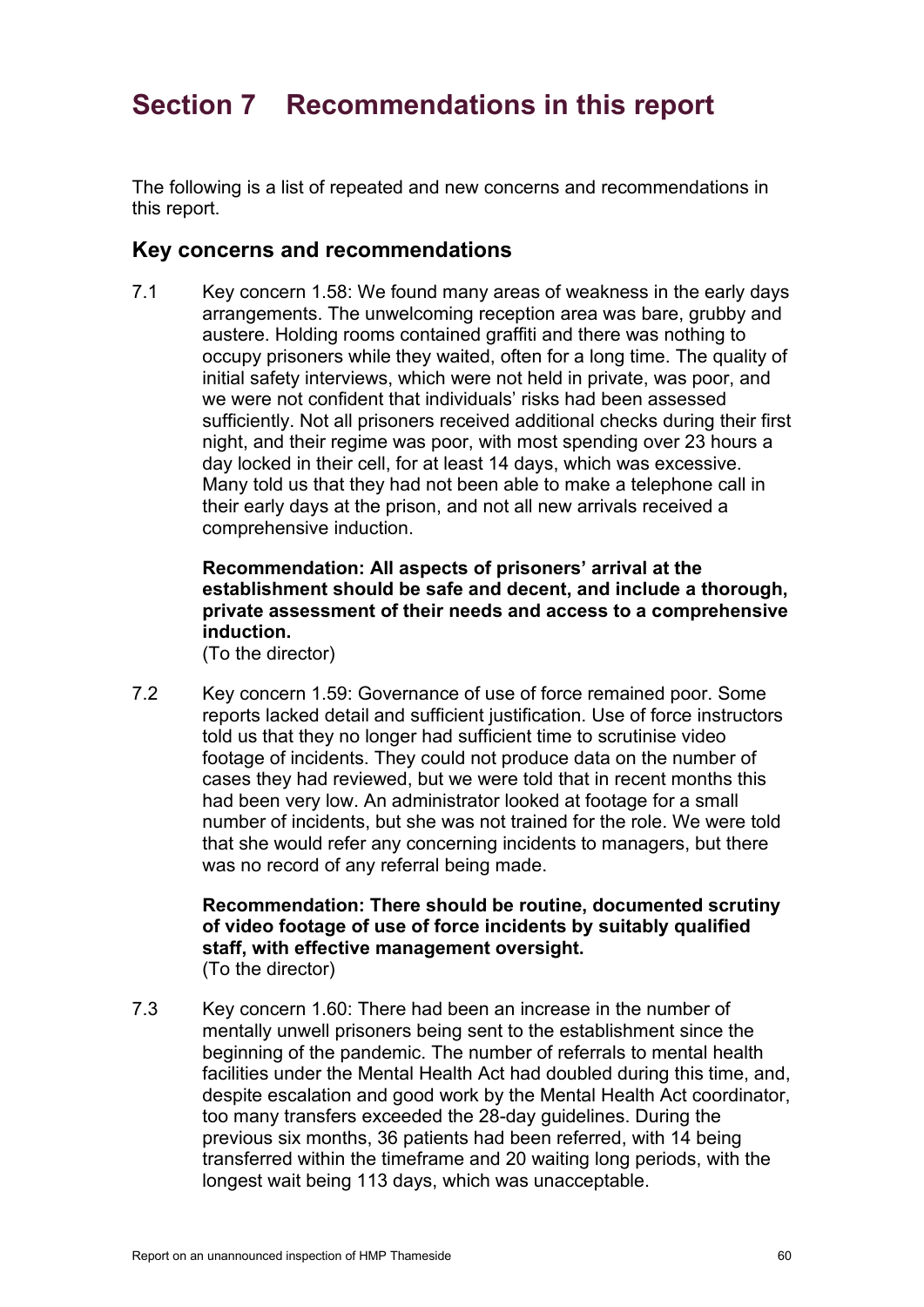**Recommendation: The local delivery board, in conjunction with NHS England and Improvement, should make sure that patients requiring transfer to hospital are transferred within the national guideline of 28 days.**

(To HMPPS and the director)

7.4 Key concern [1.61:](#page-13-0) We found weaknesses in the management of medicines, leading to delays in prisoners receiving their prescribed medication. This included patients experiencing gaps with repeat prescriptions and delays in receiving their in-possession medication. Several medicine cabinets were disorganised, with medicines for some patients being stored in two locations. There were delays in medication queries being raised with the pharmacy, contributing to patients being left without medication. Some risk assessments for in-possession medicines had not been updated when circumstances changed. The inconsistent management of the medicine queues by officers led to protracted medicine administration times and also posed a risk for bullying and diversion.

#### **Recommendation: The local delivery board should make sure that robust procedures are in place, so that patients receive their medication in a timely and safe manner, including good supervision by officers.** (To the director)

7.5 Key concern [1.62:](#page-14-0) Although the prison had moved to stage 2 of the recovery plan, the amount of time unlocked for too many prisoners remained poor, at between 30 and 90 minutes per day. Time in the open air was also limited for too many.

# **Recommendation A: Leaders should increase time unlocked as a matter of urgency.**

(To the director)

#### **Recommendation B: Leaders should provide an hour's access to the open air.** (To the director)

7.6 Key concern [1.63:](#page-14-1) Leaders and managers had been too slow to reopen much of the work and vocational training for prisoners, leaving too many of them with nothing purposeful to do to fill their time.

#### **Recommendation: Leaders and managers should ensure that there are sufficient education, skills and work opportunities available to all prisoners.**  (To the director)

7.7 Key concern [1.64:](#page-14-2) A large proportion of the population (62%) was on remand or unsentenced – a large increase since the previous inspection. Due to changes in the delivery of resettlement services following unification of probation services, the remand population no longer received support with housing or issues relating to finance, benefit and debt. This left them without support to secure tenancies or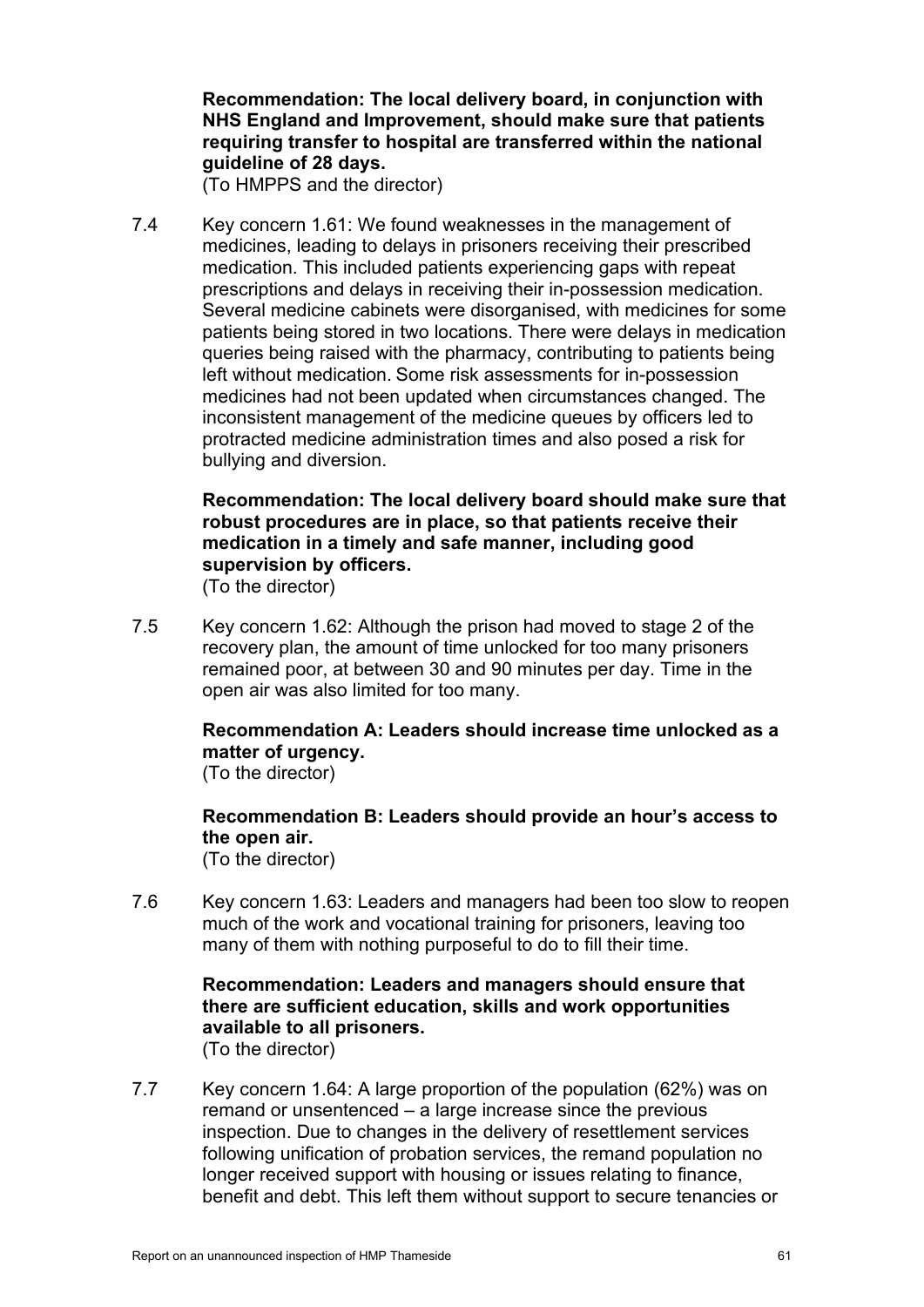deal with rent arrears. Many prisoners we spoke to reported feeling anxious and concerned about their accommodation after release.

#### **Recommendation: Leaders should make sure that there is effective housing support for all prisoners, including those on remand.**

(To HMPPS and the director)

# **Recommendations**

- 7.8 Recommendation [3.19:](#page-21-0) Challenge, support and intervention plans should be tailored to individual need, and monitoring should evidence meaningful engagement with the prisoner. (To the director)
- 7.9 Recommendation [3.37:](#page-23-0) Subject to risk assessment, segregated prisoners should be able to collect their meals from the servery, exercise together and have access to suitable regime activities. (Repeated recommendation [1.53\)](#page-12-1) (To the director)
- 7.10 Recommendation [3.50:](#page-25-0) Assessment, care in custody and teamwork (ACCT) documents should be completed comprehensively, with coherent and complete action plans and all summaries and observations filled out. (To the director)
- 7.11 Recommendation [4.6:](#page-27-0) The key worker scheme should be applied consistently, with regular interaction that should be recorded fully in prisoners' electronic case notes. (To the director)
- 7.12 Recommendation [4.13:](#page-31-0) Remand prisoners should not share cells with convicted prisoners. (To the director)
- 7.13 Recommendation [4.14:](#page-31-1) The prison should make sure that all prisoners are able to access the custodial management system regularly and that the in-cell technology is repaired promptly when broken. (To the director)
- 7.14 Recommendation [4.15:](#page-31-2) Cell call bells throughout the prison should be answered within five minutes. (Repeated recommendation [2.8\)](#page-16-0) (To the director)
- 7.15 Recommendation [4.34:](#page-34-0) Leaders should make sure that equality and diversity work has sufficient oversight, resourcing and profile, so that they can understand and address the experiences and support needs of prisoners from protected groups. (To the director)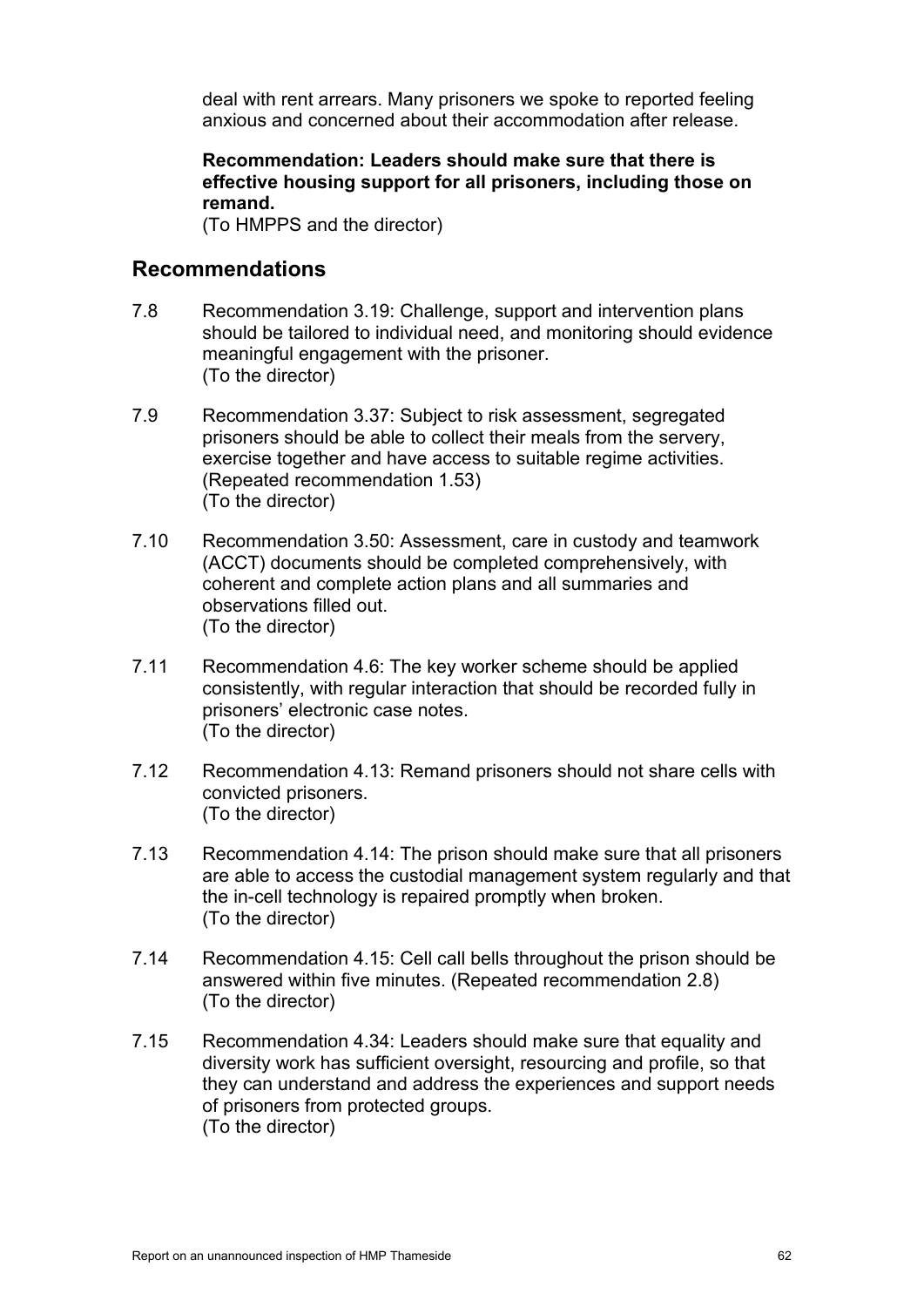- 7.16 Recommendation [4.45:](#page-36-1) Foreign national prisoners and detainees should have timely access to information, help and face-to-face support. (To the director)
- 7.17 Recommendation [4.61:](#page-38-0) Responses to health care complaints should be polite, timely, address the issues identified and indicate how to escalate concerns if the complainant is not satisfied with the response they receive. (To the director)
- 7.18 Recommendation [4.62:](#page-39-0) All clinical environments should comply with infection control standards. (To the director)
- 7.19 Recommendation [4.94:](#page-44-0) There should be an integrated substance misuse record on SystmOne to provide a unified view of the patient and enable all practitioners easily to share information on risk and progress. (To the director)
- 7.20 Recommendation [4.105:](#page-45-0) The dental service should make sure that all incidents are shared with the head of health care, and that parts needed for the dental chair and X-ray machine are bought and installed promptly. (To the director)
- 7.21 Recommendation [5.31:](#page-51-0) Leaders should ensure that curriculum pathways are communicated effectively, and that prisoners receive appropriate information, advice and guidance so that they can make informed choices about their education, skills and work activities. (To the director)
- 7.22 Recommendation [5.32:](#page-51-1) Leaders and managers should ensure that prisoners who are allocated to activities attend them. (To the director)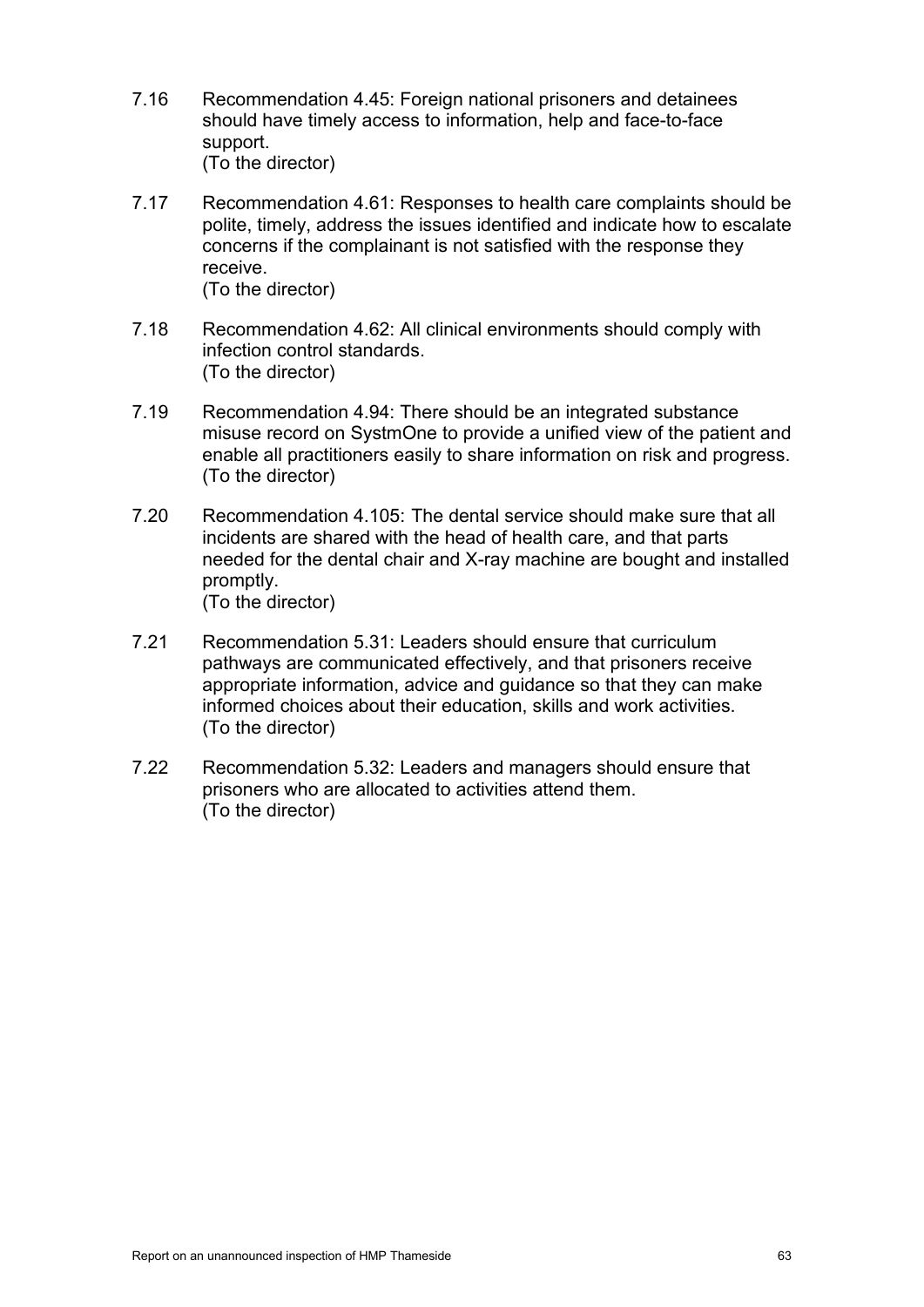# **Section 8 Progress on recommendations from the last full inspection report**

# **Recommendations from the last full inspection**

The following is a summary of the main findings from the last full inspection report and a list of all the recommendations made, organised under the four tests of a healthy prison. If a recommendation has been repeated in the main report, its new paragraph number is also provided.

# **Safety**

#### **Prisoners, particularly the most vulnerable, are held safely.**

At the last inspection, in 2017, initial risk assessment of new prisoners was not always robust, but early days peer support was good and induction was thorough. There was good work to manage violence, and the prison was well ordered. There was a significant level of self-harm but there had been strong action to address Prisons and Probation Ombudsman (PPO) recommendations following deaths in custody. Safeguarding procedures were very good. With some exceptions, security was proportionate. There was significant drug use but a robust approach to supply reduction was in place. Governance of use of force was weak. Most prisoners spent only short periods in the segregation unit. Substance misuse services were generally good. Outcomes for prisoners were reasonably good against this healthy prison test.

#### **Key recommendations**

There should be effective management oversight of the use of force. Every incident should be comprehensively documented to demonstrate that it is used legitimately and proportionately. All planned interventions should be recorded and subject to management review.

# **Not achieved**

#### **Recommendations**

Escort vehicles should be clean, and prisoners should be transferred to the prison shortly after their court appearance. (1.4) **Achieved**

The reception area should be more welcoming, and new arrivals should be given a range of information. (1.10) **Not achieved**

Telephone numbers for new arrivals should be added to the system without delay.  $(1.11)$ 

## **Not achieved**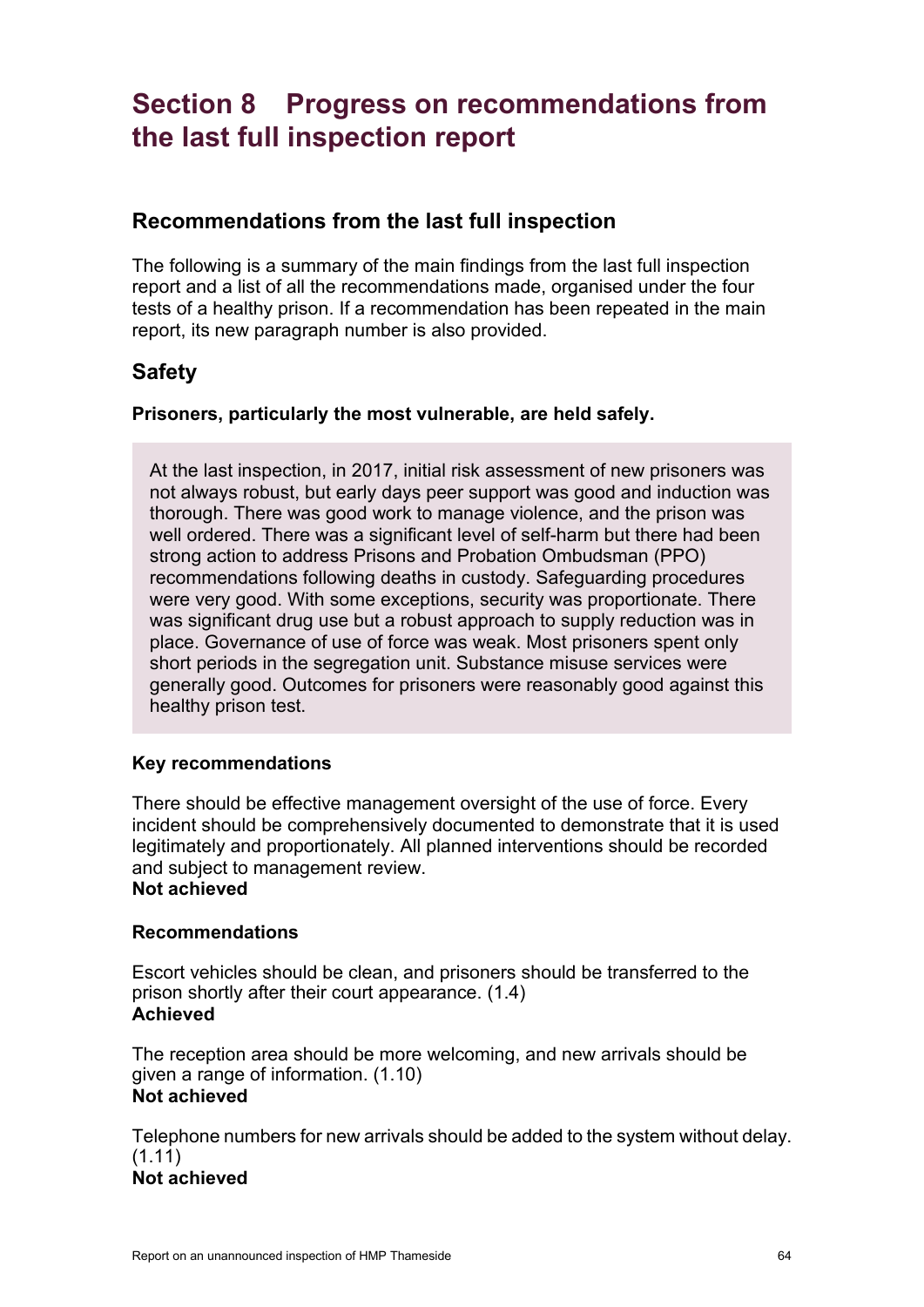New arrivals should have a thorough first night interview that focuses on risk and vulnerability and takes place in private; they should then be located in clean cells in a good state of repair. (1.12)

#### **Not achieved**

Assessment, care in custody and teamwork (ACCT) documentation should demonstrate consistent care for prisoners at risk of self-harm. Support arrangements should include good quality care planning and multidisciplinary reviews. (1.25)

#### **Not achieved**

The prison should investigate and take action to address prisoners' negative response in our survey about access to Listeners. (1.26) **Partially achieved**

Prisoners should only be strip or squat searched following a written, individual risk assessment. Paperwork authorising such searches should be completed in full. (1.36)

#### **Not achieved**

Periods of segregation, searching and monitoring of those suspected of secreting illicit items should be implemented for the shortest possible time in individual cases. (1.37)

#### **Achieved**

Drug testing should be conducted on every day of the week to reduce the programme's predictability. (1.38) **Not achieved**

Adjudication hearings should be properly prepared. Reporting officers should produce good quality paperwork with the appropriate charges, and attend all hearings. Telephone interpreting should be used for prisoners who cannot understand English. (1.43)

#### **Achieved**

Subject to risk assessment, segregated prisoners should be able to collect their meals from the servery, exercise together and have access to suitable regime activities. (1.53)

**Not achieved** (recommendation repeated, 3.38)

The drug strategy committee should be relaunched, with attendance required from the managers of all relevant departments. (1.61) **Achieved**

The Turning Point psychosocial team should have access to the SystmOne medical records database to aid the integration of drug and alcohol treatment provision. (1.62)

#### **Partially achieved**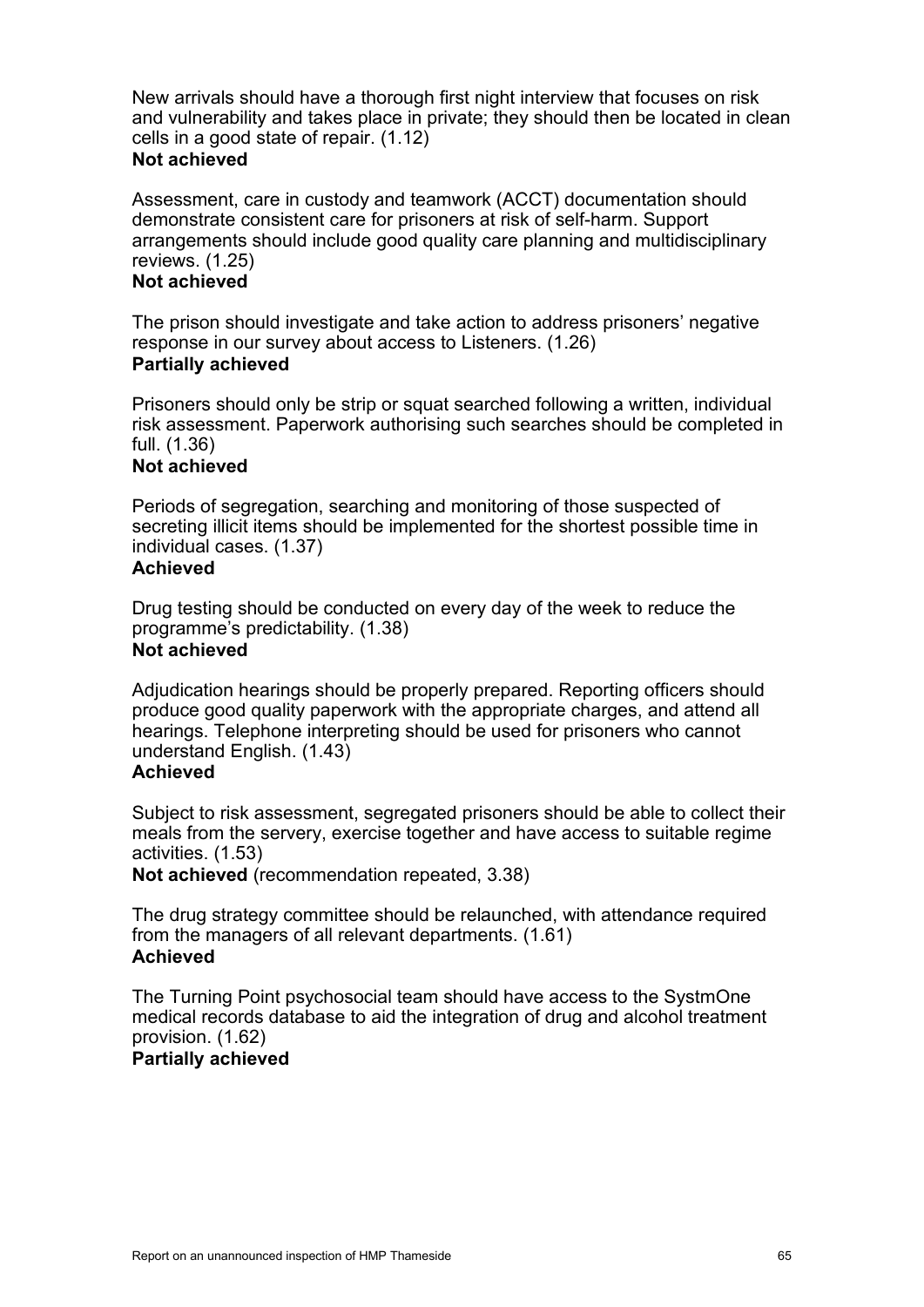# **Respect**

### **Prisoners are treated with respect for their human dignity.**

At the last inspection, in 2017, the prison was generally clean and provided some very good facilities that were highly valued by prisoners. Staffprisoner relationships were good. There were some positive elements of diversity work, but management structures had lapsed until recently. Faith provision was very good. Prisoners had little confidence in the complaints system and some responses were poor. Health services were unable to meet need and prisoners had significant problems in accessing the provision. The quality of food was good. Outcomes for prisoners were reasonably good against this healthy prison test.

#### **Key recommendations**

Management and oversight of diversity work should be prioritised at a senior level to ensure that the needs of all prisoners from minority groups are identified, assessed and addressed, and to understand any negative perceptions. Discrimination incident reports should be fully investigated, and there should be appropriate governance and assurance of the system. **Not achieved**

Prisoners should have prompt access to health services and prescribed medications. Staffing in the health care centre should be adequate to meet prisoner need.

#### **Partially achieved**

#### **Recommendations**

Remand prisoners should not share cells with convicted prisoners, and young adults should not share with adult prisoners. (2.7) **Not achieved**

Cell call bells throughout the prison should be answered within five minutes. (2.8)

**Not achieved** (recommendation repeated, 4.15)

Applications should be responded to in full and subject to quality assurance; communications sent through the custodial management system should be in a range of languages. (2.9)

#### **Partially achieved**

Prisoners should be able to keep or store the property that arrives with them. (2.10)

#### **Not achieved**

Staff should maintain professional boundaries with prisoners and encourage and promote positive prisoner behaviour. (2.14) **Achieved**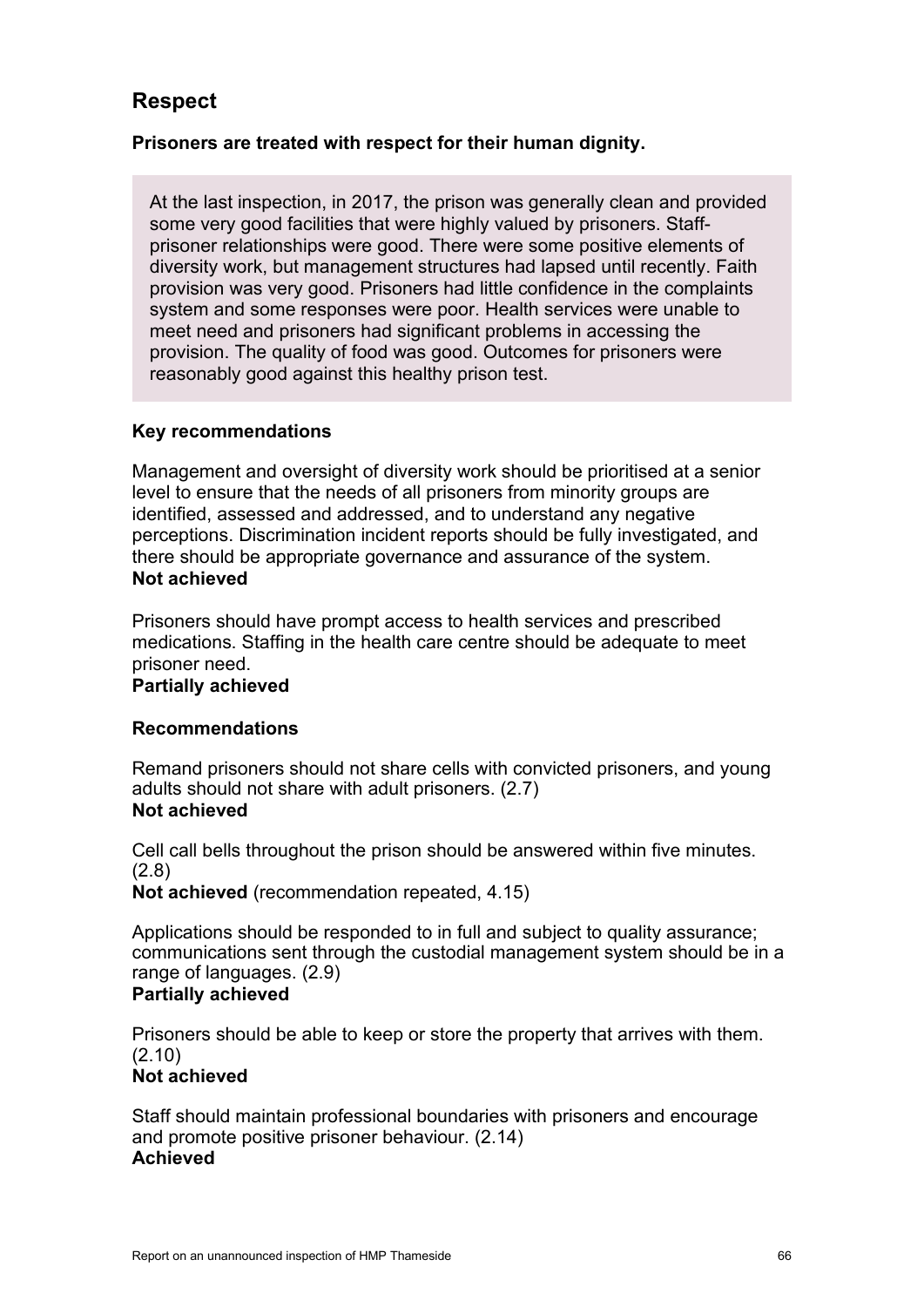The personal officer scheme should be applied consistently with regular interaction between personal officers and prisoners that should be recorded in prisoners' electronic case notes. (2.15)

#### **Not achieved**

There should be prompt action to deal with issues arising from the prisoner consultative committee. (2.16) **Partially achieved** 

Responses to prisoner complaints should address the issues raised, demonstrate sufficient enquiry and be written in a polite and professional way. There should be regular quality assurance of all complaints, including confidential access complaints. (2.33)

#### **Partially achieved**

Eligible prisoners should be assisted and encouraged to exercise their right to vote. (2.35)

#### **Not achieved**

There should be a separate health complaints process that is confidential and well-advertised, and all responses should be prompt and address the issues raised. (2.45)

#### **Partially achieved**

There should be effective monitoring to ensure that all emergency resuscitation equipment, including emergency medication, is in good order. (2.46) **Achieved**

Prisoners with lifelong health conditions should receive regular reviews from appropriately trained and supervised staff, which generate an evidence-based care plan for them. (2.54)

#### **Partially achieved**

The health care centre should have additional CMS terminals to process applications and make use of the in-house X-ray facilities. (2.55) **Achieved**

Pharmacy facilities should be adequate to meet the needs of the increased population and provide a suitable area for staff to work in. (2.64) **Achieved**

Prescribing of medicines, and administration times, should optimise therapeutic effect. (2.65, repeated recommendation 2.78) **Partially achieved**

Custody staff should supervise all medicines administration to ensure patient confidentiality and prevent medications diversion, and prisoners should have secure in-cell storage for their medication. (2.66) **Not achieved**

The storage facilities for medicines should be monitored, and medicines should be stored within the correct temperature range. (2.67) **Achieved**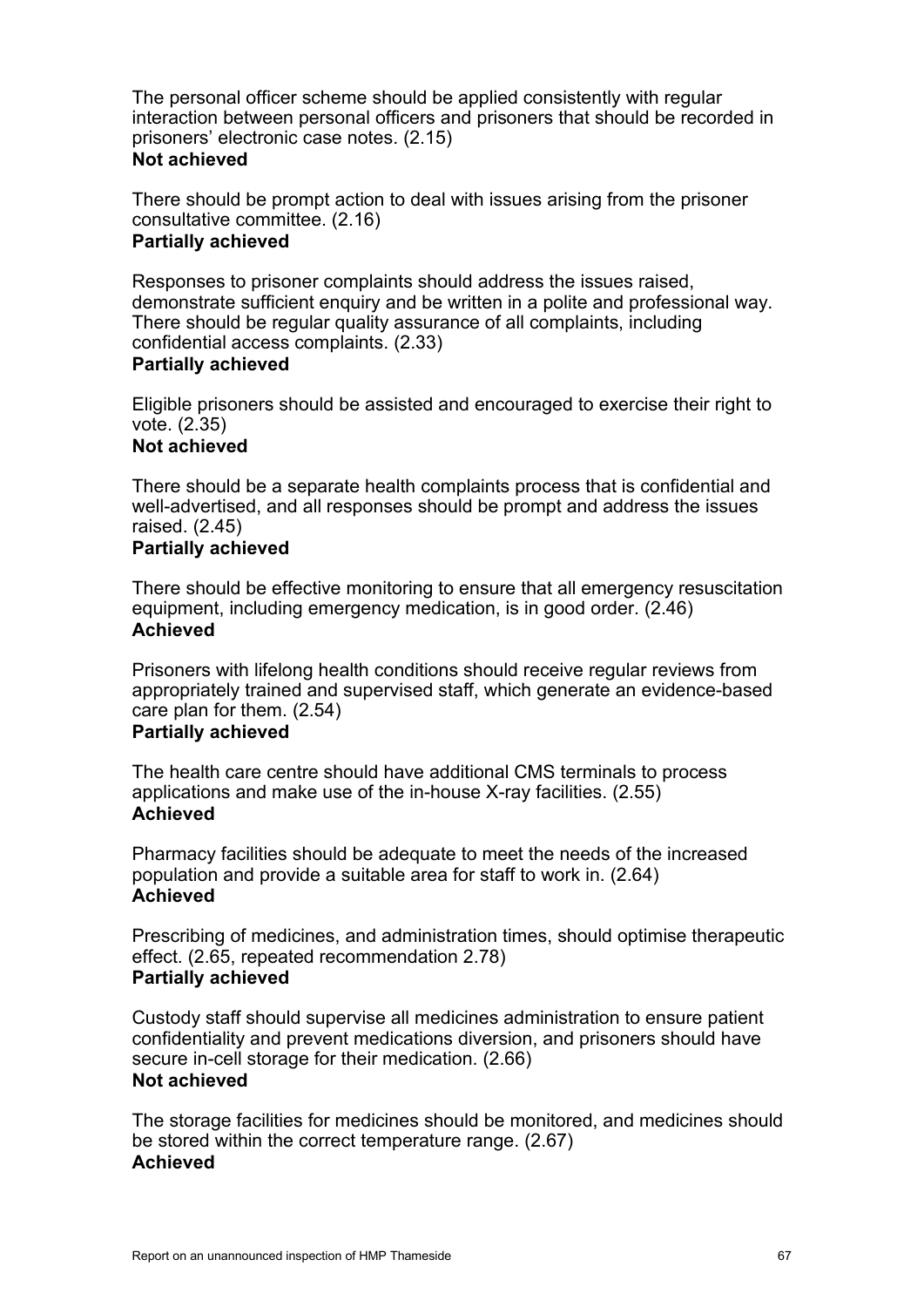The transfer of patients to hospital under the Mental Health Act should occur within agreed Department of Health timescales. (2.75) **Not achieved**

There should be a memorandum of understanding and information sharing agreement between agencies to outline appropriate joint service working on social care. (2.79)

### **Achieved**

Meals should be served at the advertised time, and prisoners should be provided with an adequate breakfast on the day it is to be eaten. (2.83) **Partially achieved**

The prison shop list should include healthy food options. (2.87) **Not achieved**

There should be immediate steps to eradicate vermin and pests from the prison shop storage and packing areas, and an effective ongoing pest control plan. (2.88) **Achieved**

# **Purposeful activity**

#### **Prisoners are able, and expected, to engage in activity that is likely to benefit them.**

At the last inspection, in 2017, time out of cell was reasonable for most prisoners but a significant number were locked up for too long. There were insufficient activity places and attendance was not good enough. The quality of education and other aspects of learning and skills had improved and was reasonably good. However, management, quality of provision and outcomes in prison-led activities required improvement. Library and PE provision were good. Outcomes for prisoners were not sufficiently good against this healthy prison test.

#### **Key recommendations**

The range, quality and accreditation of prison work should be substantially increased to improve prisoners' employment prospects on their release. **Not achieved**

#### **Recommendations**

Senior prison managers should have sufficient detailed information about the prison's contract with the education provider to modify the education and training provision to enable prisoners' successful resettlement. (3.11) **Partially achieved**

All prisoners should have access to evening association and one hour of outdoor exercise a day. (3.4) **Not achieved**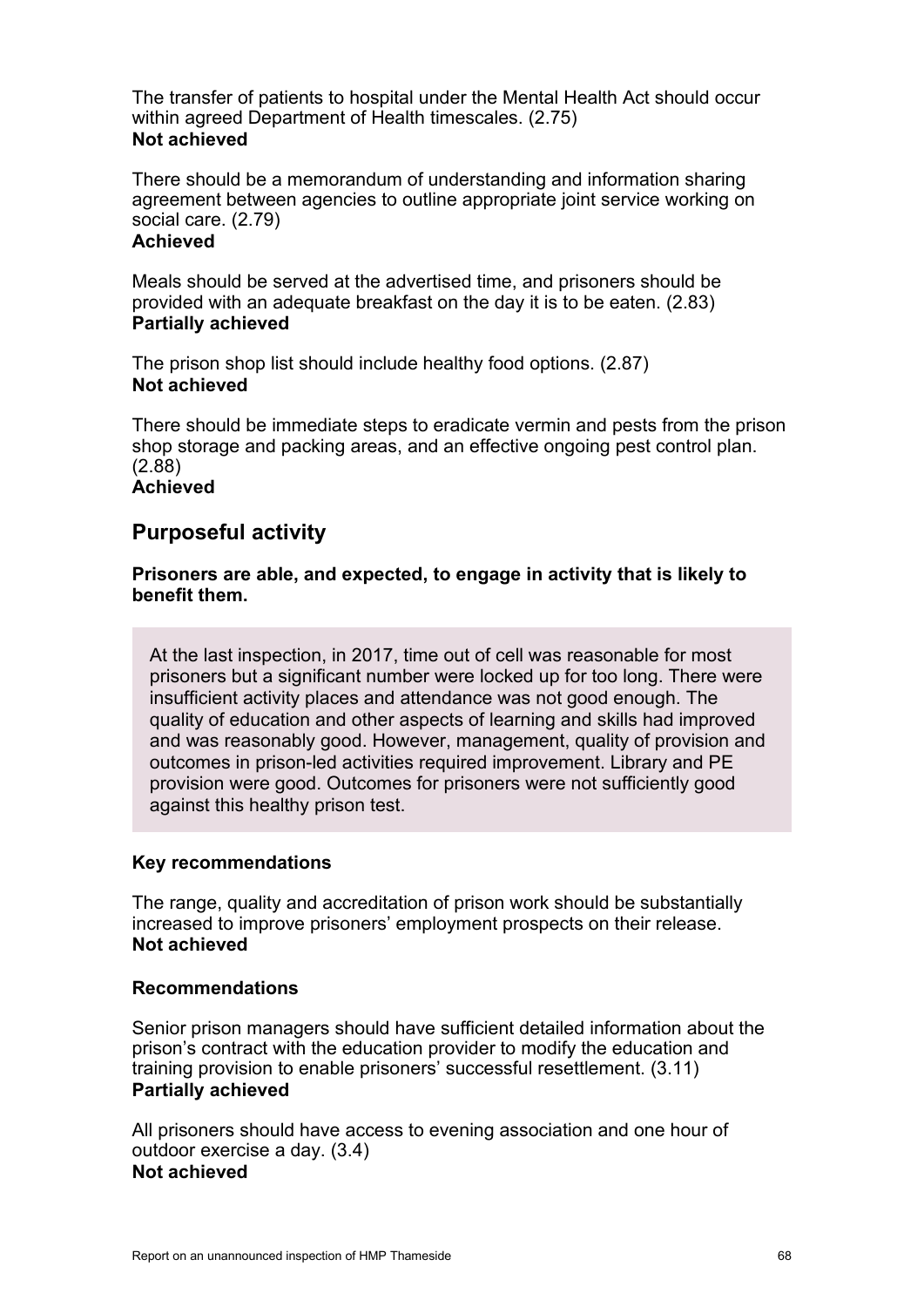The prison should develop robust arrangements to evaluate the quality of training and assessment in prison workshops. (3.12) **Not achieved**

The range of work and training activities for prisoners should better reflect job opportunities in the community. All prisoners in employment should be fully occupied and appropriately challenged by their work. (3.17) **Achieved**

The prison should work with Novus to provide sufficient courses in English and mathematics, and better promote the importance of qualifications in these subjects to prisoners. (3.18)

#### **Partially achieved**

Instructors should better integrate English and mathematics into their sessions, and both instructors and tutors should set prisoners clear, meaningful and challenging targets, and record and monitor their progress. (3.25) **Partially achieved**

Managers should ensure that prisoners attend their allocated activities. (3.27) **Not achieved**

There should be effective planning to ensure that prisoners who start courses are able to complete them. (3.32) **Partially achieved**

All prisoners working in the gym should have access to a range of appropriate qualifications. (3.41) **Not achieved**

# **Resettlement**

**Prisoners are prepared for their release back into the community and effectively helped to reduce the likelihood of reoffending.** 

At the last inspection, in 2017, management of resettlement was good. Offender management was better than we often see, and the quality of OASys (offender assessment system) assessments was reasonable. There had been serious delays with home detention curfew (HDC) assessments. There was good work with indeterminate sentence prisoners. Initial public protection screening was robust but there were weaknesses in subsequent processes. Recategorisation was reasonably efficient. Resettlement planning and work were generally good. There was some very good work to support families. The visits environment was adequate. Outcomes for prisoners were reasonably good against this healthy prison test.

#### **Recommendations**

All relevant prisoners should have an OASys assessment and sentence plan completed promptly. (4.9) **Achieved**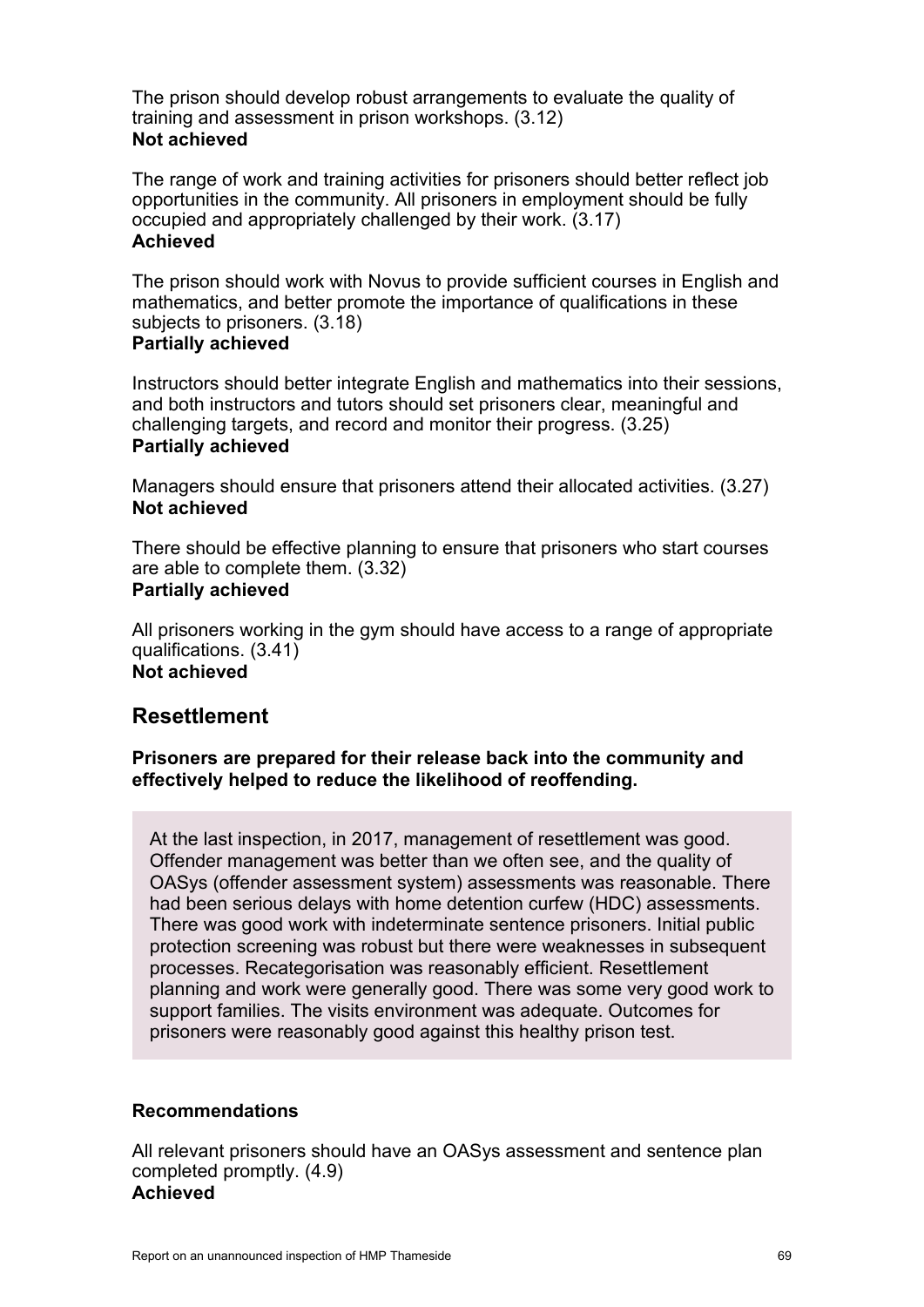The prisoner needs analysis should incorporate offending behaviour data and inform a current action plan. (4.3) **Achieved**

The allocation and completion of in-cell workbooks should be adequately linked to offending behaviour need and sentence planning. (4.10) **Achieved**

Home detention curfew decisions should be timely. (4.11) **Not achieved**

Public protection risk management arrangements, incorporating interdepartmental risk management meetings and multi-agency public protection arrangements (MAPPA) frameworks, should be sufficiently robust and have input from all relevant departments, including security. (4.14) **Achieved**

The offender management unit should be active in ensuring that external offender managers confirm a prisoner's MAPPA level at least six months before his release. (4.15)

#### **Achieved**

There should be more effective communication between the custody office and the OMU to ensure that prisoners are kept informed about progress on their transfers and other processes. (4.19)

# **Achieved**

The number of prisoners released without accommodation should be significantly reduced. (4.24) **Not achieved**

Seating in the visitors' area should be comfortable and less austere, the children's play area should be better equipped to occupy children, and prisoners should not have to wear identifying bibs during visits. (4.39) **Partially achieved**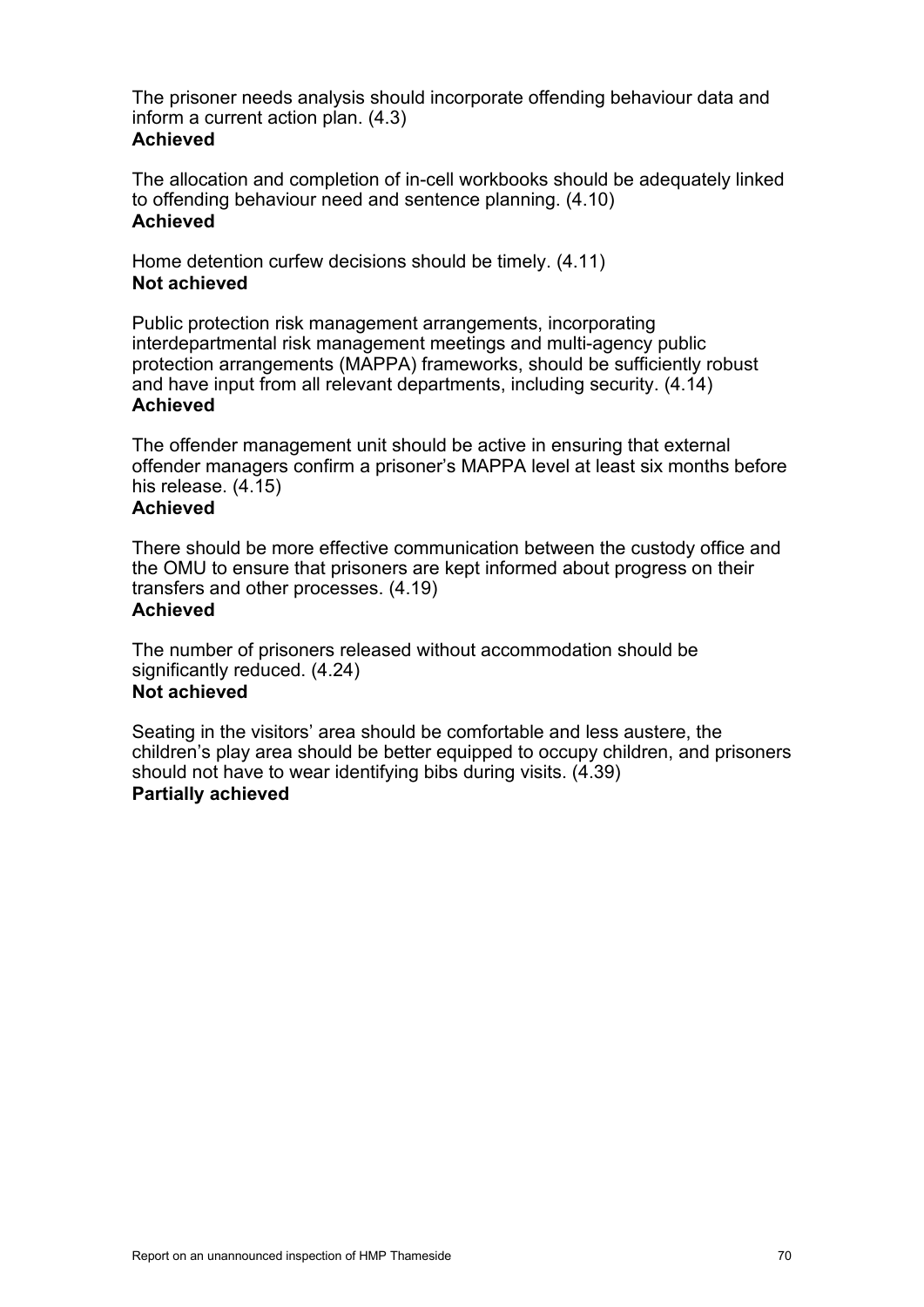# **Appendix I About our inspections and reports**

Her Majesty's Inspectorate of Prisons is an independent, statutory organisation which reports on the treatment and conditions of those detained in prisons, young offender institutions, secure training centres, immigration detention facilities, police and court custody and military detention.

All inspections carried out by HM Inspectorate of Prisons contribute to the UK's response to its international obligations under the Optional Protocol to the UN Convention against Torture and other Cruel, Inhuman or Degrading Treatment or Punishment (OPCAT). OPCAT requires that all places of detention are visited regularly by independent bodies – known as the National Preventive Mechanism (NPM) – which monitor the treatment of and conditions for detainees. HM Inspectorate of Prisons is one of several bodies making up the NPM in the UK.

All Inspectorate of Prisons reports carry a summary of the conditions and treatment of prisoners, based on the four tests of a healthy prison that were first introduced in this Inspectorate's thematic review Suicide is everyone's concern, published in 1999. For men's prisons the tests are:

#### **Safety**

Prisoners, particularly the most vulnerable, are held safely.

#### **Respect**

Prisoners are treated with respect for their human dignity.

#### **Purposeful activity**

Prisoners are able, and expected, to engage in activity that is likely to to benefit them.

#### **Rehabilitation and release planning**

Prisoners are supported to maintain and develop relationships with their family and friends. Prisoners are helped to reduce their likelihood of reoffending and their risk of harm is managed effectively. Prisoners are prepared for their release into the community.

Under each test, we make an assessment of outcomes for prisoners and therefore of the establishment's overall performance against the test. There are four possible judgements: in some cases, this performance will be affected by matters outside the establishment's direct control, which need to be addressed by Her Majesty's Prison and Probation Service (HMPPS).

#### **Outcomes for prisoners are good.**

There is no evidence that outcomes for prisoners are being adversely affected in any significant areas.

#### **Outcomes for prisoners are reasonably good.**

There is evidence of adverse outcomes for prisoners in only a small number of areas. For the majority, there are no significant concerns. Procedures to safeguard outcomes are in place.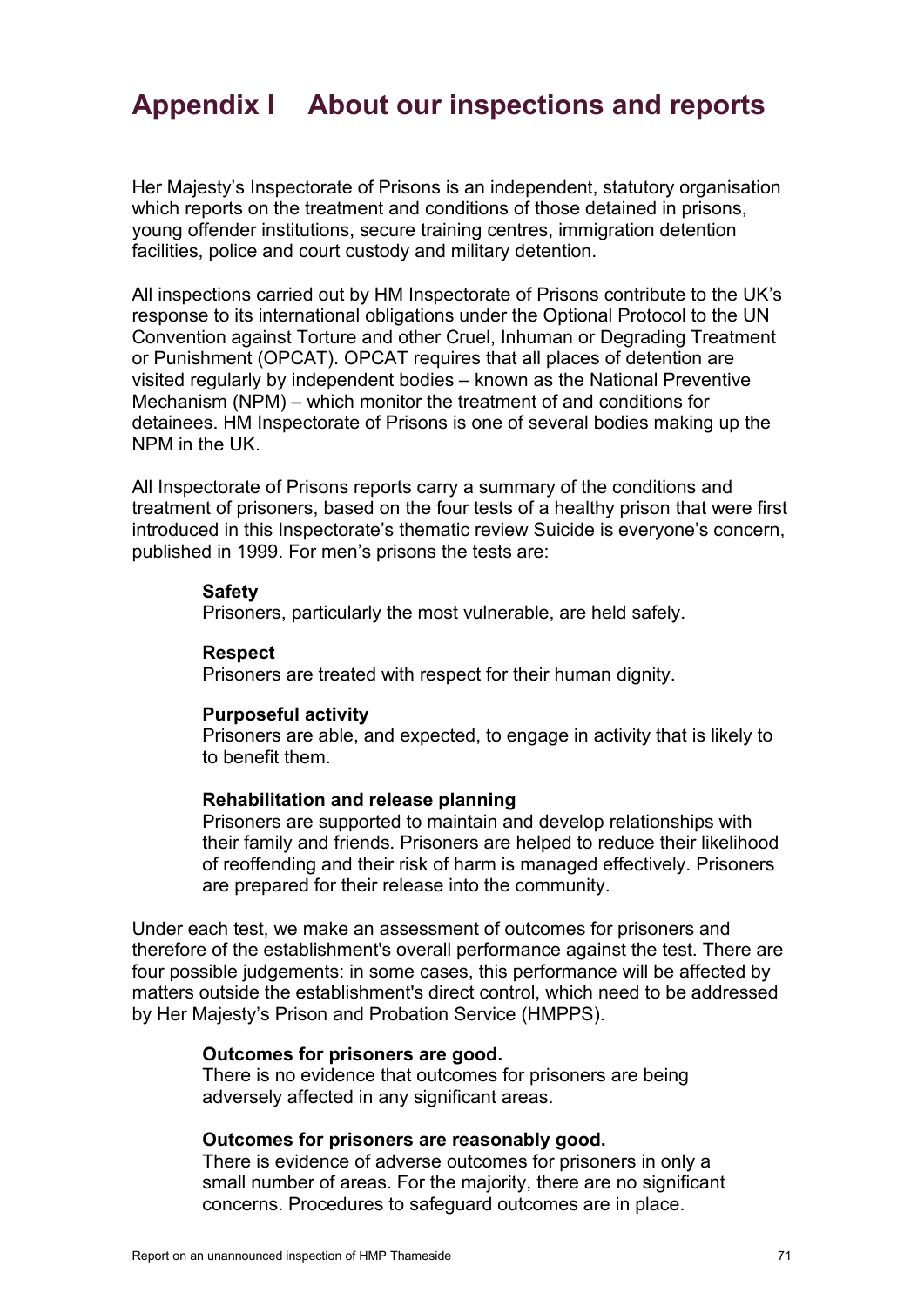#### **Outcomes for prisoners are not sufficiently good.**

There is evidence that outcomes for prisoners are being adversely affected in many areas or particularly in those areas of greatest importance to the well-being of prisoners. Problems/concerns, if left unattended, are likely to become areas of serious concern.

#### **Outcomes for prisoners are poor.**

There is evidence that the outcomes for prisoners are seriously affected by current practice. There is a failure to ensure even adequate treatment of and/or conditions for prisoners. Immediate remedial action is required.

Our assessments might result in one of the following:

**Key concerns and recommendations:** identify the issues of most importance to improving outcomes for prisoners and are designed to help establishments prioritise and address the most significant weaknesses in the treatment and conditions of prisoners.

**Recommendations:** will require significant change and/or new or redirected resources, so are not immediately achievable, and will be reviewed for implementation at future inspections.

**Examples of notable positive practice:** innovative work or practice that leads to particularly good outcomes from which other establishments may be able to learn. Inspectors look for evidence of good outcomes for prisoners; original, creative or particularly effective approaches to problem-solving or achieving the desired goal; and how other establishments could learn from or replicate the practice.

Five key sources of evidence are used by inspectors: observation; prisoner and staff surveys; discussions with prisoners; discussions with staff and relevant third parties; and documentation. During inspections we use a mixed-method approach to data gathering and analysis, applying both qualitative and quantitative methodologies. Evidence from different sources is triangulated to strengthen the validity of our assessments.

Other than in exceptional circumstances, all our inspections are unannounced and include a follow up of recommendations from the previous inspection.

All inspections of prisons are conducted jointly with Ofsted or Estyn (Wales), the Care Quality Commission and the General Pharmaceutical Council (GPhC). Some are also conducted with HM Inspectorate of Probation. This joint work ensures expert knowledge is deployed in inspections and avoids multiple inspection visits.

## **This report**

This report provides a summary of our inspection findings against the four healthy prison tests. There then follow four sections each containing a detailed account of our findings against our *Expectations. Criteria for assessing the treatment of and conditions for men in prisons* (Version 5, 2017) (available on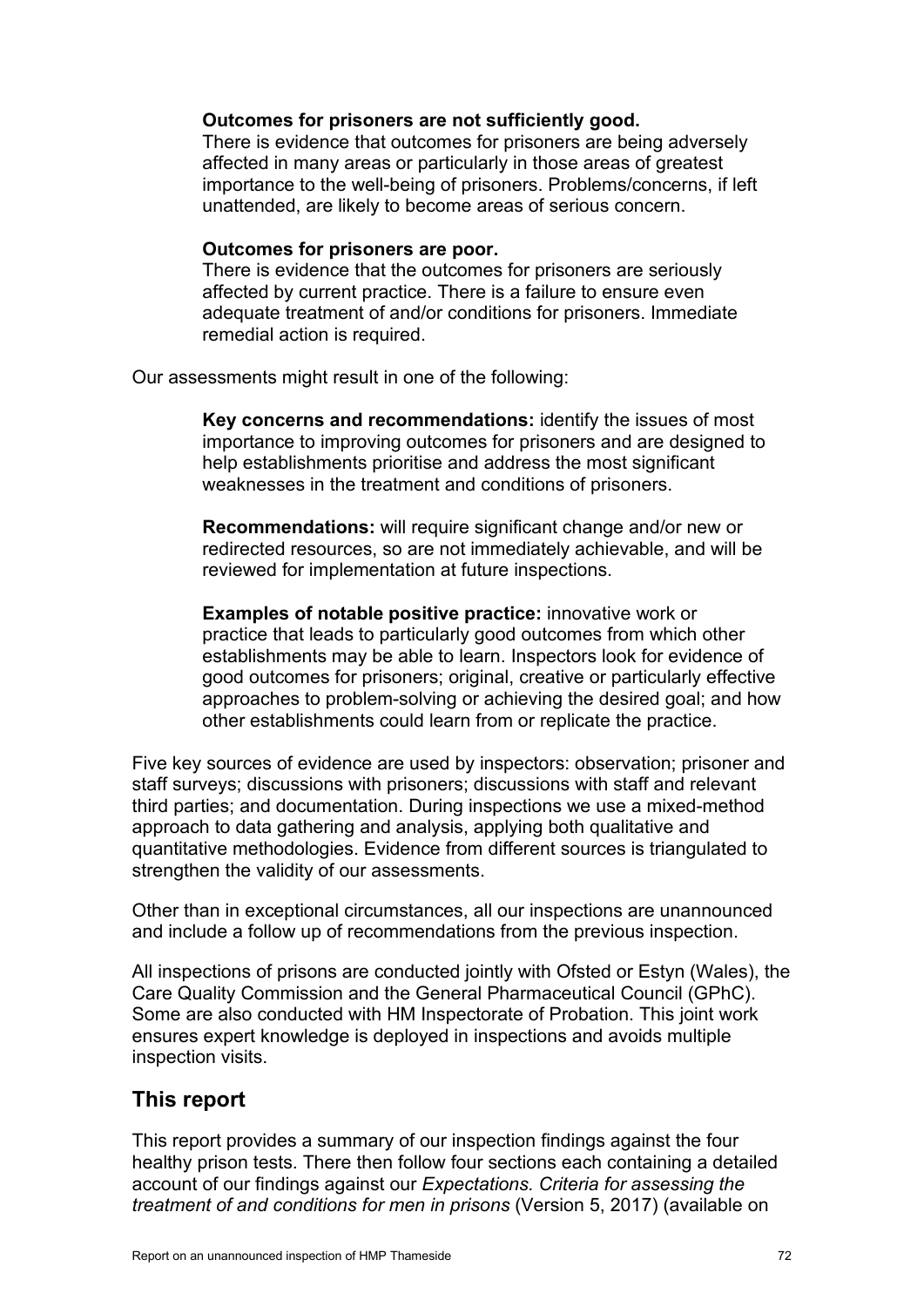our website at https://www.justiceinspectorates.gov.uk/hmiprisons/ourexpectations/prison-expectations/). The reference numbers at the end of some recommendations indicate that they are repeated and provide the paragraph location of the previous recommendation in the last report. Section 7 lists all recommendations made in the report. Section 8 lists the recommendations from the previous full inspection (and scrutiny visit where relevant), and our assessment of whether they have been achieved.

Findings from the survey of prisoners and a detailed description of the survey methodology can be found on our website (see Appendix II: Further resources). Please note that we only refer to comparisons with other comparable establishments or previous inspections when these are statistically significant. The significance level is set at 0.01, which means that there is only a 1% chance that the difference in results is due to chance.

### **Inspection team**

This inspection was carried out by:

| <b>Charlie Taylor</b>      | <b>Chief Inspector</b>                   |
|----------------------------|------------------------------------------|
| Sara Pennington            | Team leader                              |
| <b>Jade Richards</b>       | Inspector                                |
| Rebecca Mavin              | Inspector                                |
| Sumayyah Hassam            | Inspector                                |
| <b>Paul Rowlands</b>       | Inspector                                |
| Deri Hughes-Roberts        | Inspector                                |
| Rebecca Stanbury           | Inspector                                |
| <b>Caroline Wright</b>     | Inspector                                |
| <b>Alice Oddy</b>          | Inspector                                |
| <b>Becky Duffield</b>      | Researcher                               |
| <b>Helen Ranns</b>         | Researcher                               |
| <b>Holly Tunson</b>        | Researcher                               |
| Isabella Raucci            | Researcher                               |
| Maureen Jamieson           | Lead health and social care inspector    |
| <b>Tania Osborne</b>       | Health and social care inspector         |
| <b>Peter Gibbs</b>         | GPhC                                     |
| <b>Bev Gray</b>            | <b>Care Quality Commission inspector</b> |
| <b>Steve Lambert</b>       | Ofsted inspector                         |
| Jane Hughes                | Ofsted inspector                         |
| Rebecca Jennings           | Ofsted inspector                         |
| Sambit Sen                 | Ofsted inspector                         |
| <b>Montse Perez Parent</b> | Ofsted inspector                         |
| Mike Sheridon              | Ofsted inspector                         |
| <b>Gayle Saundry</b>       | Ofsted inspector                         |
| <b>Rieks Drijver</b>       | Ofsted inspector                         |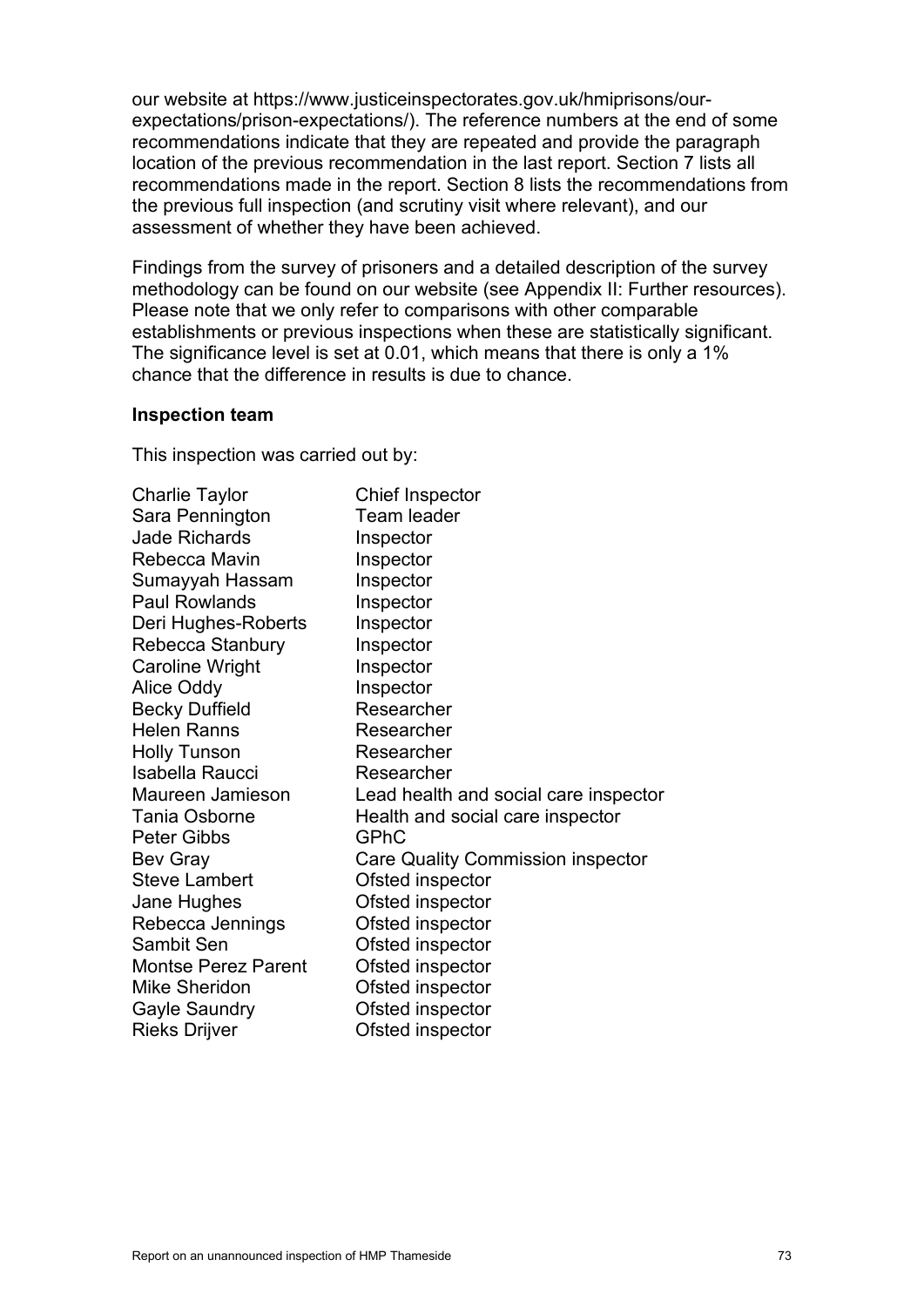# **Appendix II Glossary of terms**

We try to make our reports as clear as possible, and this short glossary should help to explain some of the specialist terms you may find. If you need an explanation of any other terms, please see the longer glossary, available on our website at: http://www.justiceinspectorates.gov.uk/hmiprisons/about-ourinspections/

## **Care Quality Commission (CQC)**

CQC is the independent regulator of health and adult social care in England. It monitors, inspects and regulates services to make sure they meet fundamental standards of quality and safety. For information on CQC's standards of care and the action it takes to improve services, please visit: http://www.cqc.org.uk

### **Certified normal accommodation (CNA) and operational capacity**

Baseline CNA is the sum total of all certified accommodation in an establishment except cells in segregation units, health care cells or rooms that are not routinely used to accommodate long stay patients. In-use CNA is baseline CNA less those places not available for immediate use, such as damaged cells, cells affected by building works, and cells taken out of use due to staff shortages. Operational capacity is the total number of prisoners that an establishment can hold without serious risk to good order, security and the proper running of the planned regime.

### **Challenge, support and intervention plan (CSIP)**

Used by all adult prisons to manage those prisoners who are violent or pose a heightened risk of being violent. These prisoners are managed and supported on a plan with individualised targets and regular reviews. Not everyone who is violent is case managed on CSIP. Some prisons also use the CSIP framework to support victims of violence.

### **Key worker scheme**

The key worker scheme operates across the closed male estate and is one element of the Offender Management in Custody (OMiC) model. All prison officers have a caseload of around six prisoners. The aim is to enable staff to develop constructive, motivational relationships with prisoners, which can support and encourage them to work towards positive rehabilitative goals.

### **Leader**

In this report the term 'leader' refers to anyone with leadership or management responsibility in the prison system. We will direct our narrative at the level of leadership which has the most capacity to influence a particular outcome.

### **Offender management in custody (OMiC)**

The Offender Management in Custody (OMiC) model, being rolled out across the closed male prison estate, entails prison officers undertaking key work sessions with prisoners (implemented during 2018–19) and case management, which established the role of the prison offender manager (POM) from 1 October 2019. On 31 March 2021, a specific OMiC model for male open prisons, which does not include key work, was rolled out.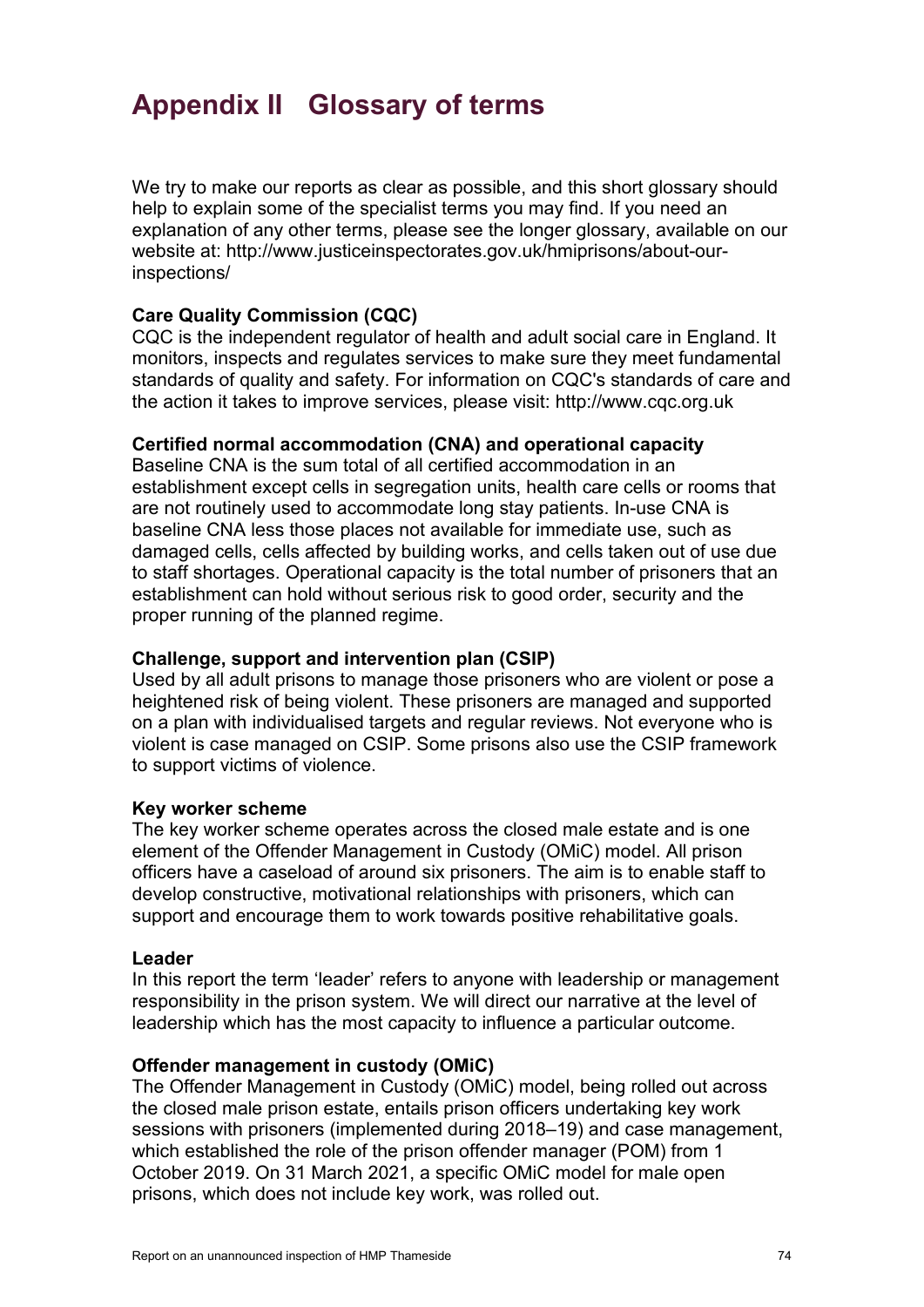# **Protected characteristics**

The grounds upon which discrimination is unlawful (Equality and Human Rights Commission, 2010).

## **Protection of adults at risk**

Safeguarding duties apply to an adult who:

- has needs for care and support (whether or not the local authority is meeting any of those needs); and
- is experiencing, or is at risk of, abuse or neglect; and
- as a result of those care and support needs is unable to protect themselves from either the risk of, or the experience of, abuse and neglect (Care Act 2014).

### **Recovery plan**

Recovery plans are published by HMPPS and aim to ensure consistency in decision-making by governors, by setting out the requirements that must be met for prisons to move from the most restricted regime (4) to the least (1) as they ease COVID-19 restrictions.

### **Secure video calls**

A system commissioned by HM Prison and Probation Service (HMPPS) that requires users to download an app to their phone or computer. Before a visit can be booked, users must upload valid ID.

### **Social care package**

A level of personal care to address needs identified following a social needs assessment undertaken by the local authority (i.e. assistance with washing, bathing, toileting, activities of daily living etc, but not medical care).

### **Time out of cell**

Time out of cell, in addition to formal 'purposeful activity', includes any time prisoners are out of their cells to associate or use communal facilities to take showers or make telephone calls.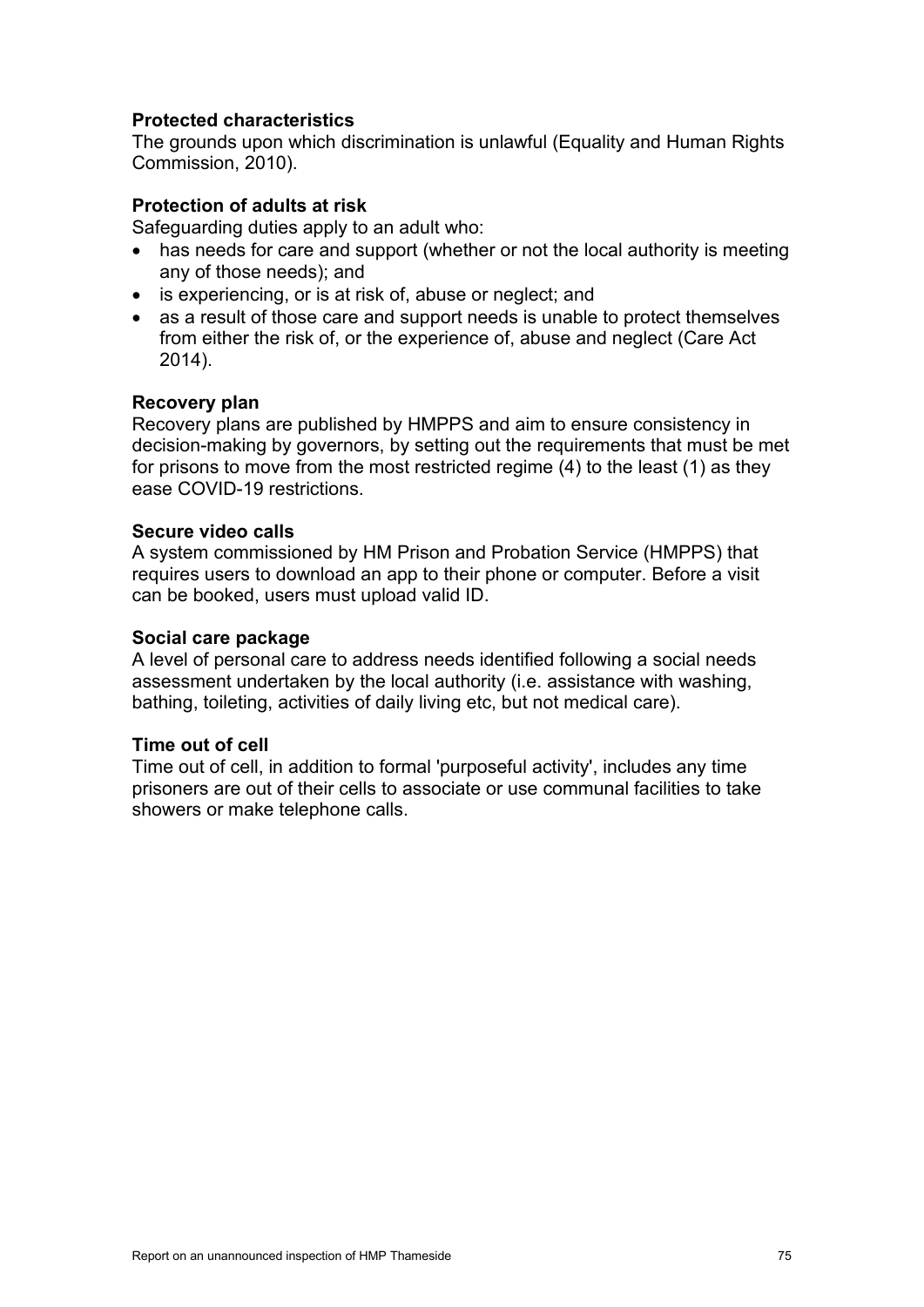# **Appendix III Care Quality Commission Requirement Notice**



Care Quality Commission (CQC) is the independent regulator of health and adult social care in England. It monitors, inspects and regulates services to make sure they meet fundamental standards of quality and safety. For information on CQC's standards of care and the action it takes to improve services, please visit: [http://www.cqc.org.uk](http://www.cqc.org.uk/)

The inspection of health services at HMP Thameside was jointly undertaken by the CQC and HMI Prisons under a memorandum of understanding agreement between the agencies (see

https://www.justiceinspectorates.gov.uk/hmiprisons/about-hmi-prisons/workingwith-partners/). The Care Quality Commission issued 'requirement to improve' notice/s following this inspection.

# **Requirement Notices**

**Provider**

Oxleas NHS Foundation Trust

## **Location**

HMP Thameside

## **Location ID**

RPGHR

## **Regulated activities**

Treatment of disease, disorder, or injury Diagnostic and screening procedures.

## **Action we have told the provider to take**

This notice shows the regulations that were not being met. The provider must send CQC a report that says what action it is going to take to meet these regulations.

# **Regulation 12 (1)(2)(f)(g) of the Health and Social Care Act 2008 (Regulated Activities) Regulations 2014**

(1) Care and treatment must be provided in a safe way for service users.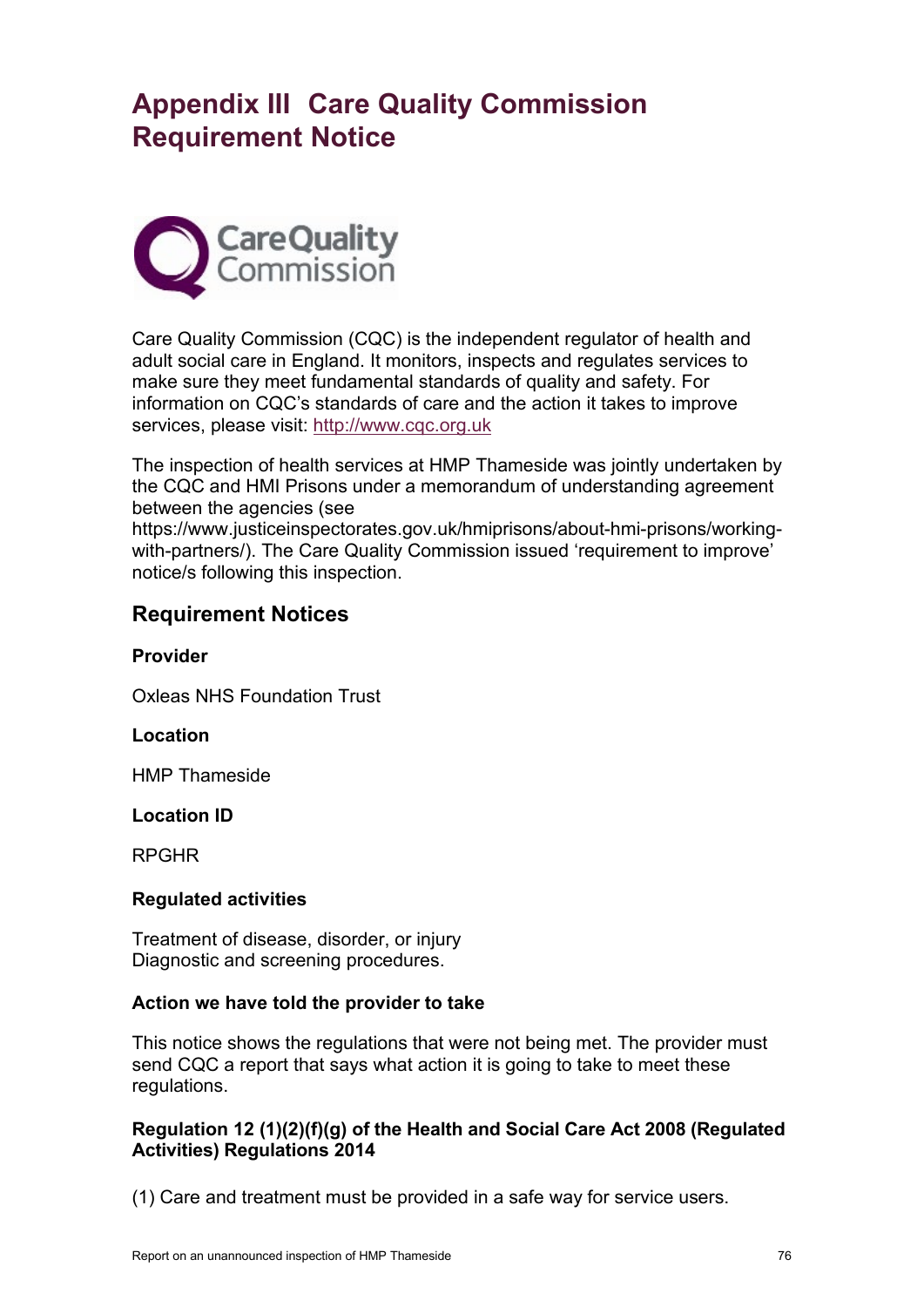(2) Without limiting paragraph (1), the things which a registered person must do to comply with that paragraph include—

(f)where equipment or medicines are supplied by the service provider, ensuring that there are sufficient quantities of these to ensure the safety of service users and to meet their needs;

(g)the proper and safe management of medicines.

# **How the regulation was not being met**

There were delays in administering some routine medicines and some patients were given medicines for another patient.

There were delays in administering some prisoners with medication. Five prisoners missed one or more doses of medication to treat either a physical or mental health condition.

Staff did not always administer medication to patients which was meant for them. During the month of May 2021 one patient was given the medication for another patient following an error in checking identity cards which resulted in a precautionary A&E attendance. During the inspection in November 2021 inspectors witnessed a staff member knowingly administer medication which belonged to another patient.

# **Regulation 16 (1)(2) of the Health and Social Care Act 2008 (Regulated Activities) Regulations 2014**

(1) Any complaint received must be investigated and necessary and proportionate action must be taken in response to any failure identified by the complaint or investigation.

(2) The registered person must establish and operate effectively an accessible system for identifying, receiving, recording, handling and responding to complaints by service users and other persons in relation to the carrying on of the regulated activity.

## **How the regulation was not being met**

Patients who had been released or transferred did not receive a response to their complaint. Some of the complaints we reviewed had not been investigated, were incomplete and lacked any concern or understanding for what the patient may be experiencing. There was no information contained within the response to advise patient's what action they could take should they be dissatisfied with the response.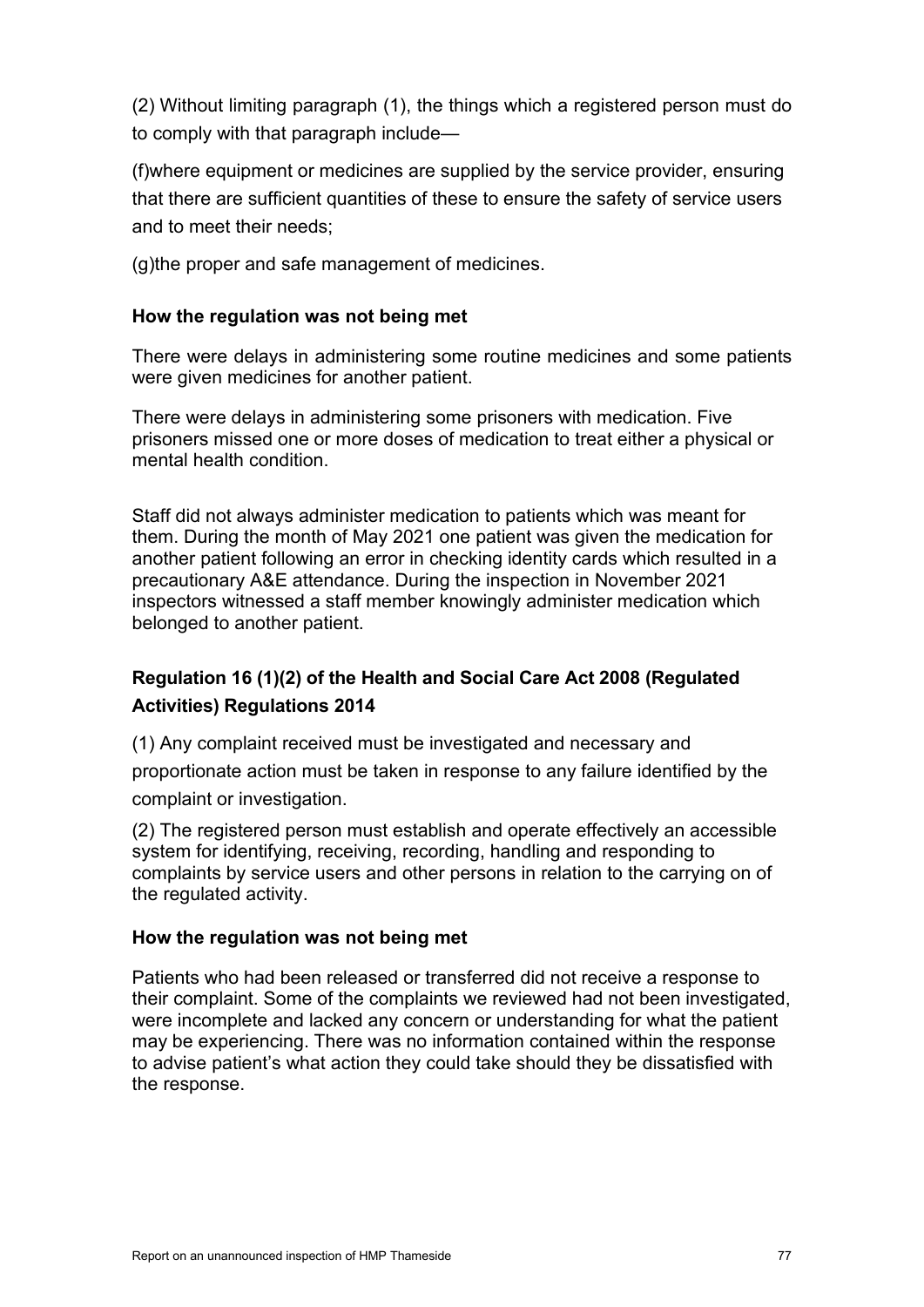# **Appendix IV Further resources**

Some further resources that should be read alongside this report are published on the HMI Prisons website (they also appear in the printed reports distributed to the prison). For this report, these are:

# **Prison population profile**

We request a population profile from each prison as part of the information we gather during our inspection. We have published this breakdown on our website.

# **Prisoner survey methodology and results**

A representative survey of prisoners is carried out at the start of every inspection, the results of which contribute to the evidence base for the inspection. A document with information about the methodology and the survey, and comparator documents showing the results of the survey, are published alongside the report on our website.

# **Prison staff survey**

Prison staff are invited to complete a staff survey. The results are published alongside the report on our website.